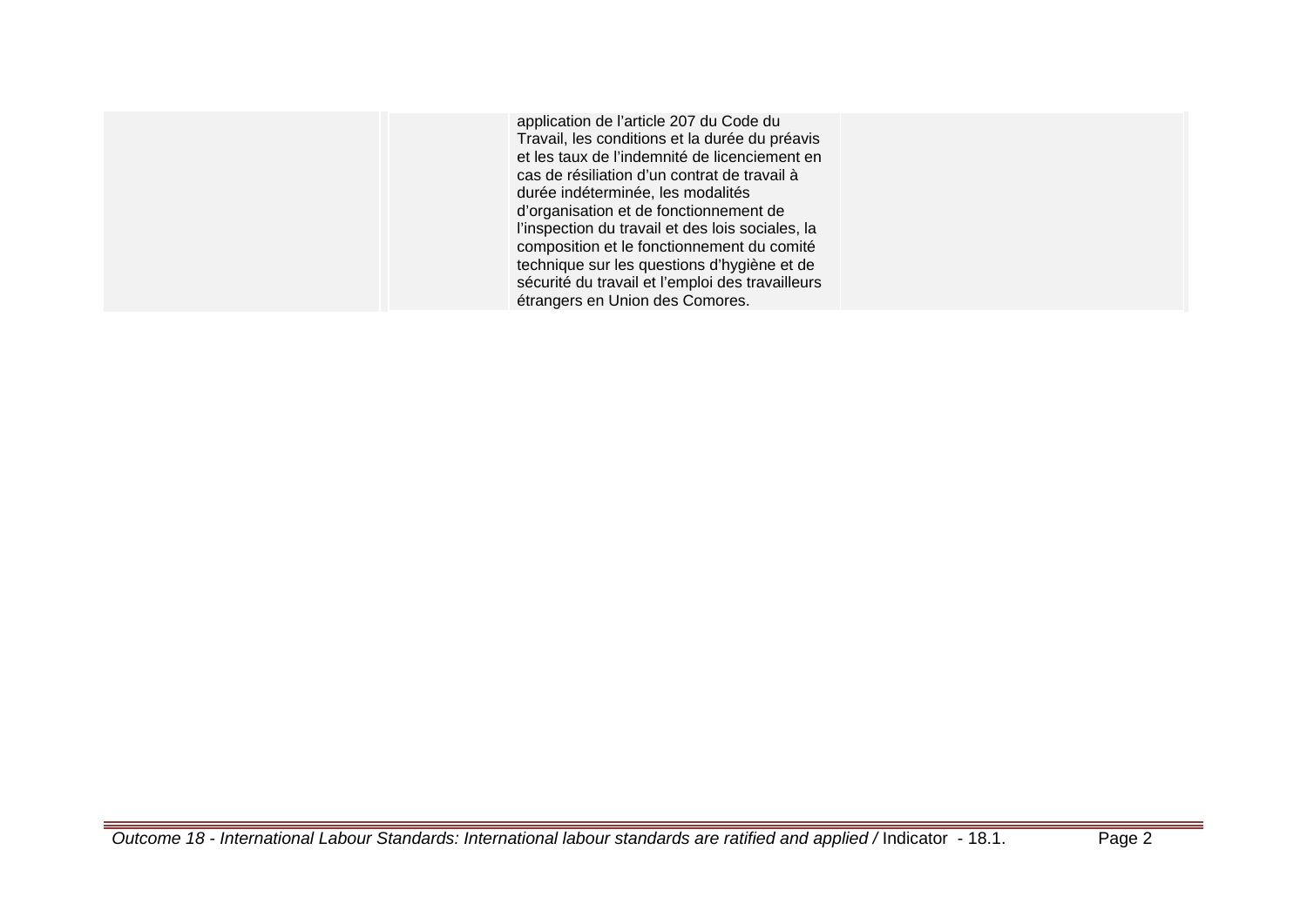## **United Republic of Tanzania/TZA826**

Strengthened capacity of member States to ratify and apply international labour standards, including gender equality principles, and to fulfil their reporting obligations 2 Employers' and workers' organizations together with tripartite statutory bodies (LESCO, LAB) were sensitized on harmonization of the labour laws to be in conformity with EAC Common Market Protocol and the need for ratification of Convention No. 189 for the protection of the rights of domestic workers.

> Adoption of the Workman's Compensation Regulation (2015) which came into force on July 1, 2015.

ILO facilitated awareness raising and sensitization workshops to discuss harmonization of the regulatory frameworks, laws, rules and regulations including practices with ratified and unratified Conventions

ILO, in cooperation with UNDAP, provided technical support in the drafting and deliberations of the regulation by LESCO. The technical inputs sought to integrate the relevant ILS into the regulations.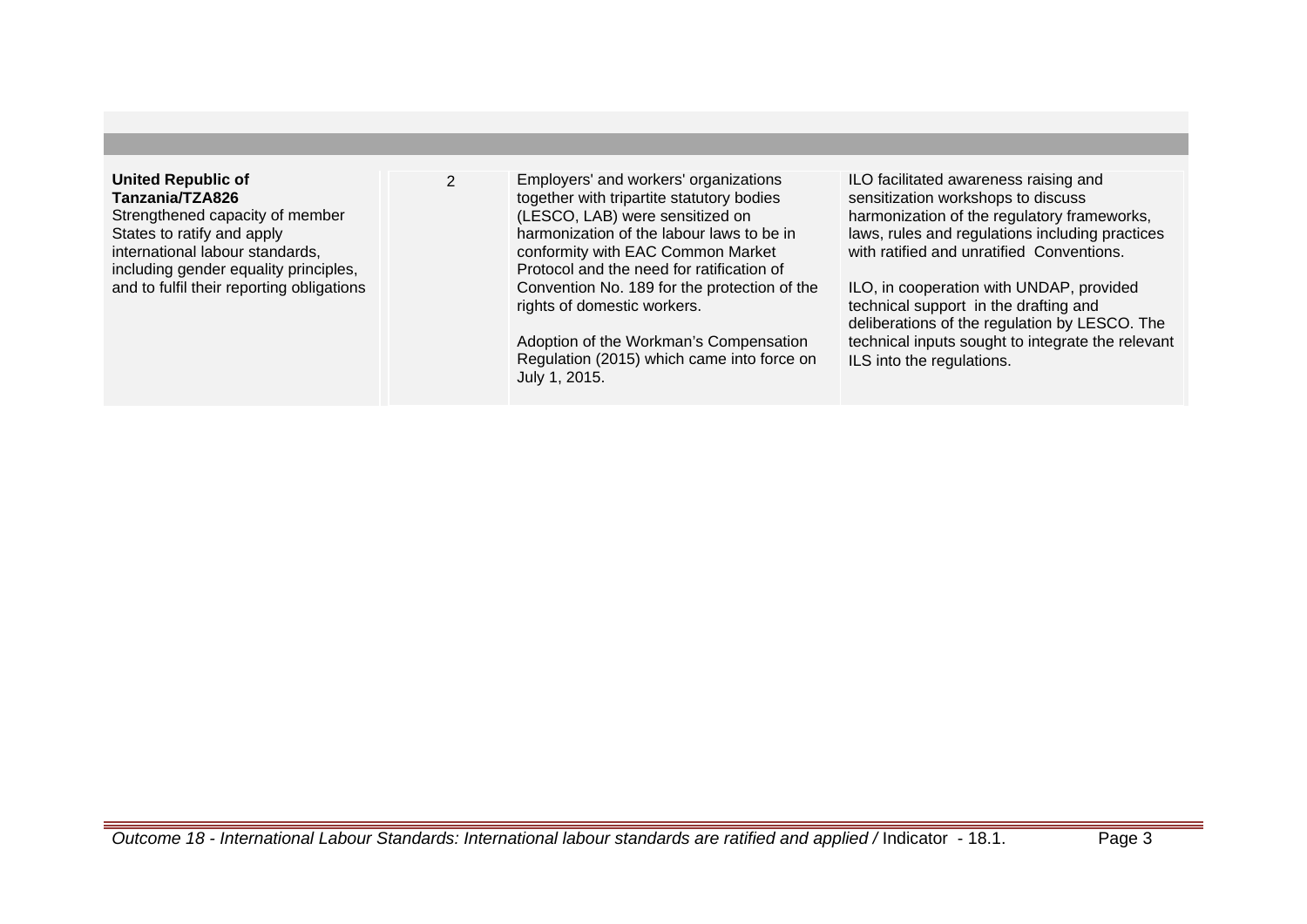## **Egypt/EGY826**

Strengthened capacity of member States to ratify and apply international labour standards and to fulfil their reporting obligations

1 (C150) The Committee notes with interest from the information available in the Office, that the Government has requested ILO technical assistance which has been provided by the Office in the form of legislative comments on the 2014 draft Labour Law. It understands that a new Labour Law has been adopted in 2015.

ILO made legislative comments on the 2014 draft labour law.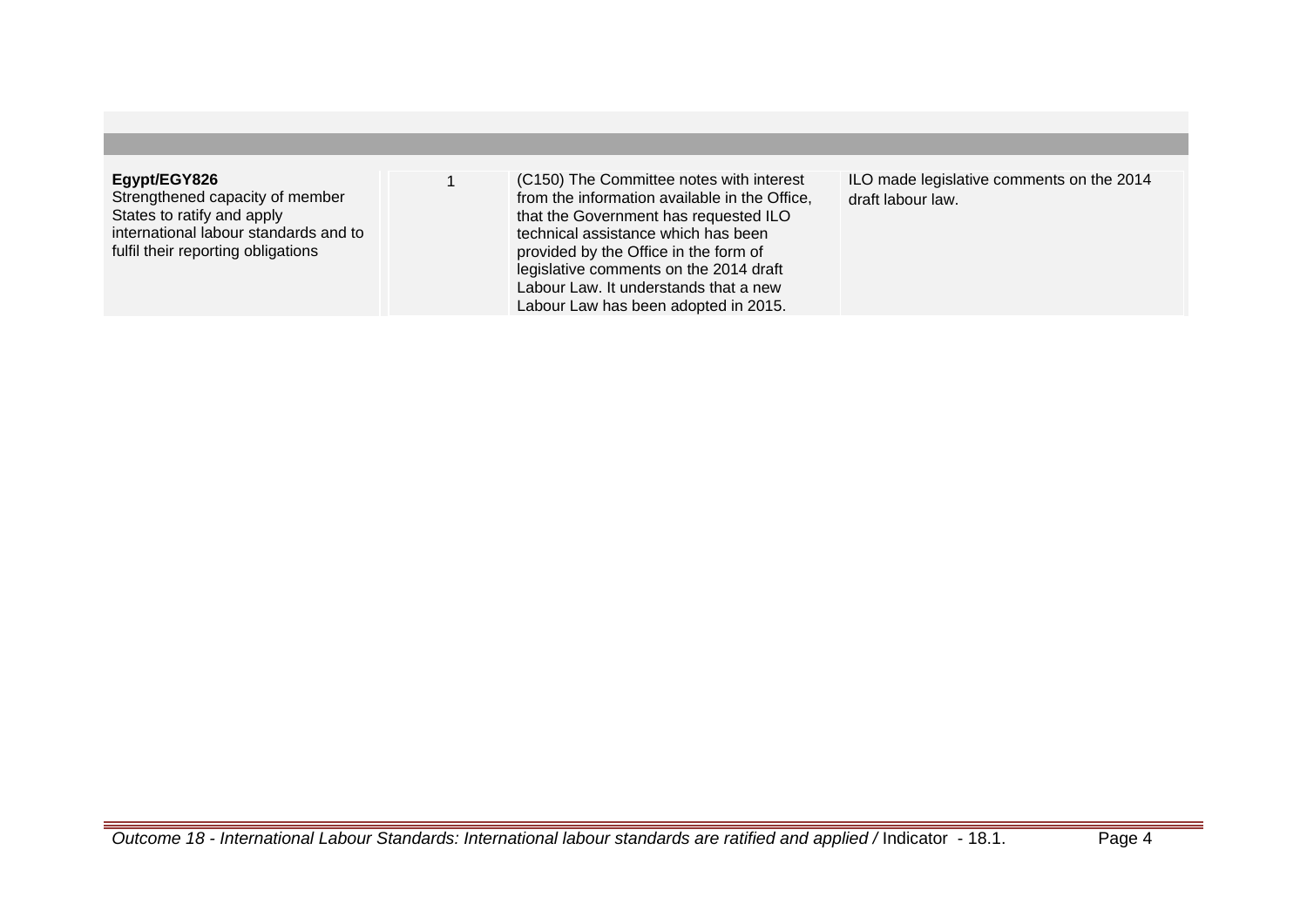#### **Morocco/MAR826**

Strengthened capacity of member States to ratify and apply international labour standards and to fulfil their reporting obligations

(C81) The Committee notes with interest that, for the first time in five years, annual reports on labour inspection within the meaning of the Convention have been received and that they contain detailed statistics for 2012 and 2013 on most of the subjects enumerated in Article 21. The 2012 report also includes the figures on occupational diseases gathered in 30 of the 51 employment units under the Ministry of Employment and Social Affairs (regional employment units). The Committee notes with interest that one of the conclusions to come out of the workshop discussions within the framework of the tripartite meeting on the Labour Code in September 2014 deals with the establishment of an information system relating to labour inspection activities.

ILO provided technical assistance within the framework of the time-bound programme regarding international labour standards. A workshop was also held within the framework of the tripartite meeting on the Labour Code in September 2014 which deals with the establishment of an information system relating to labour inspection activities.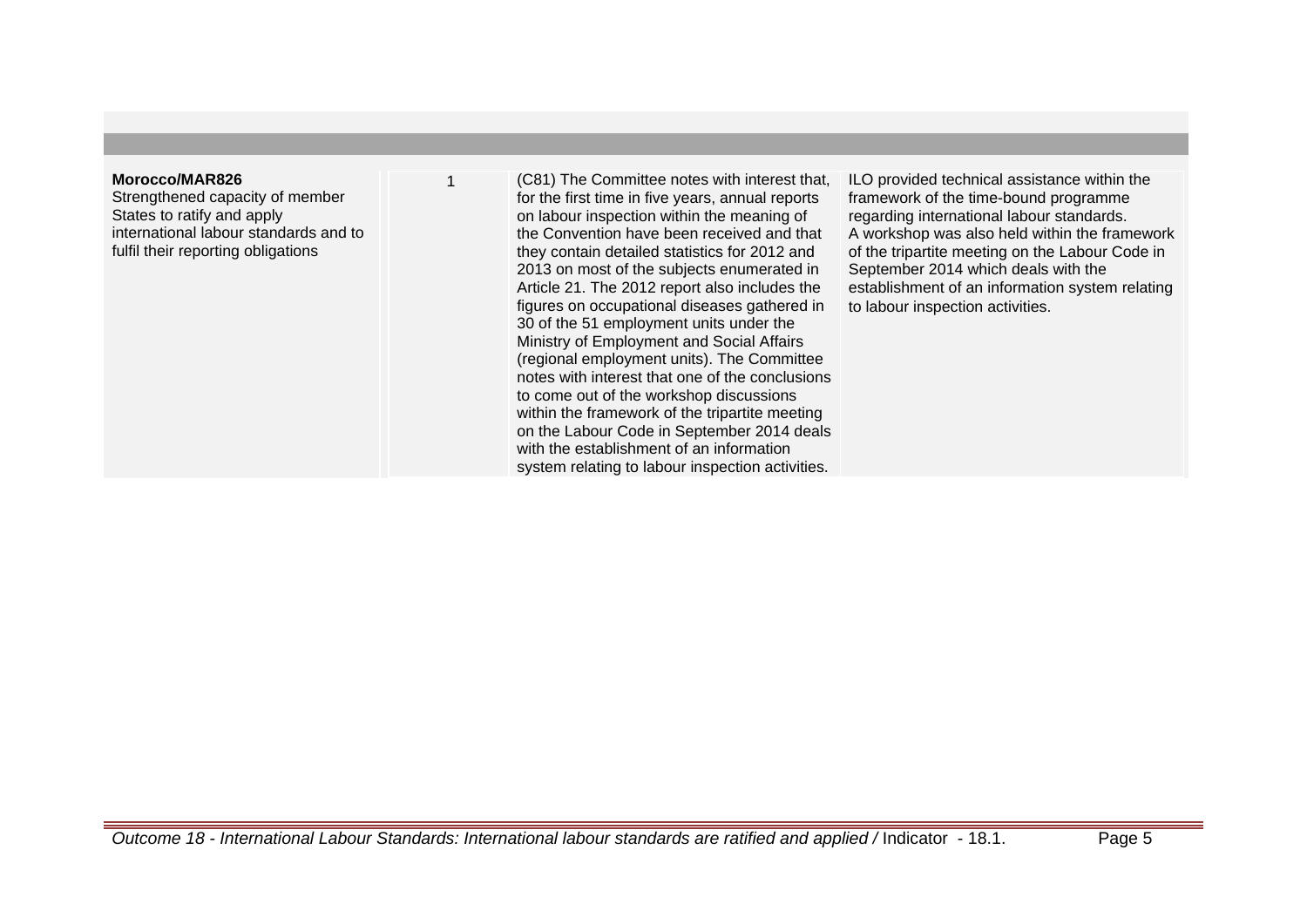| Mali/MLI996 | C.182 - The Committee notes with interest<br>that the CNLTE, operating in the context of<br>the PANETEM, has been successful in<br>preventing the recruitment of or removing<br>4,265 children (2,620 girls and 1,645 boys)<br>from the worst forms of child labour in the<br>Sikasso region (mainly in agriculture,<br>traditional gold-panning and domestic work),<br>by providing them with educational services<br>and vocational training, and returning them to<br>their families. | Mali had launched the TBP on the worst forms<br>of child labour in collaboration with the ILO,<br>with the main sectors of intervention being<br>mines and quarries, agriculture and craft<br>industries, the sexual exploitation of children,<br>the urban informal economy and domestic<br>work. |
|-------------|------------------------------------------------------------------------------------------------------------------------------------------------------------------------------------------------------------------------------------------------------------------------------------------------------------------------------------------------------------------------------------------------------------------------------------------------------------------------------------------|----------------------------------------------------------------------------------------------------------------------------------------------------------------------------------------------------------------------------------------------------------------------------------------------------|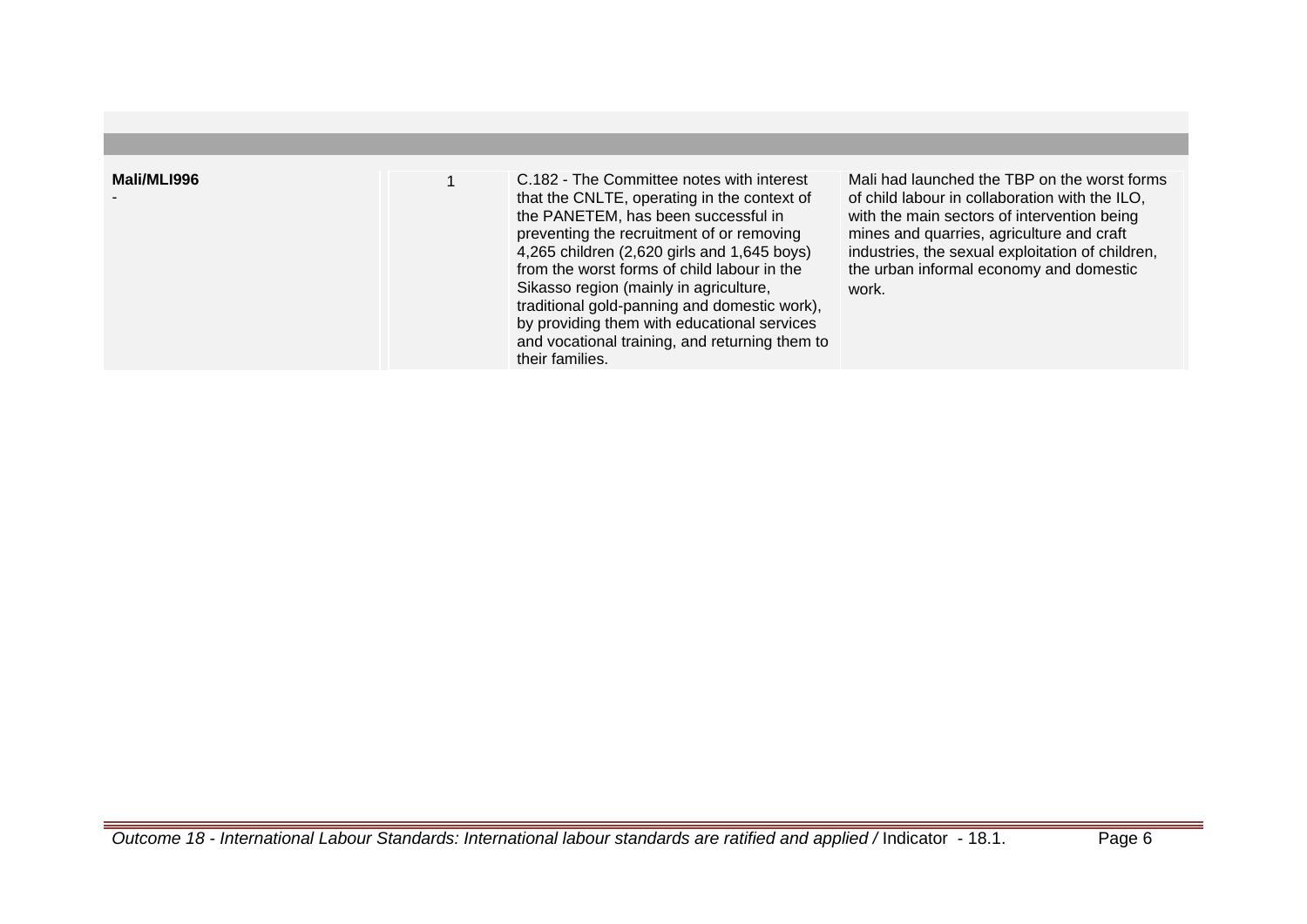| Lesotho/LSO997 | C.138 - The Committee notes with interest<br>that the Action Plan for the Elimination of<br>Child Labour (APEC) 2013-17 has been<br>adopted by the Government. | ILO assisted the Government in drafting the<br>Action Plan for the Elimination of Child Labour<br>(APEC) 2013-17. |
|----------------|----------------------------------------------------------------------------------------------------------------------------------------------------------------|-------------------------------------------------------------------------------------------------------------------|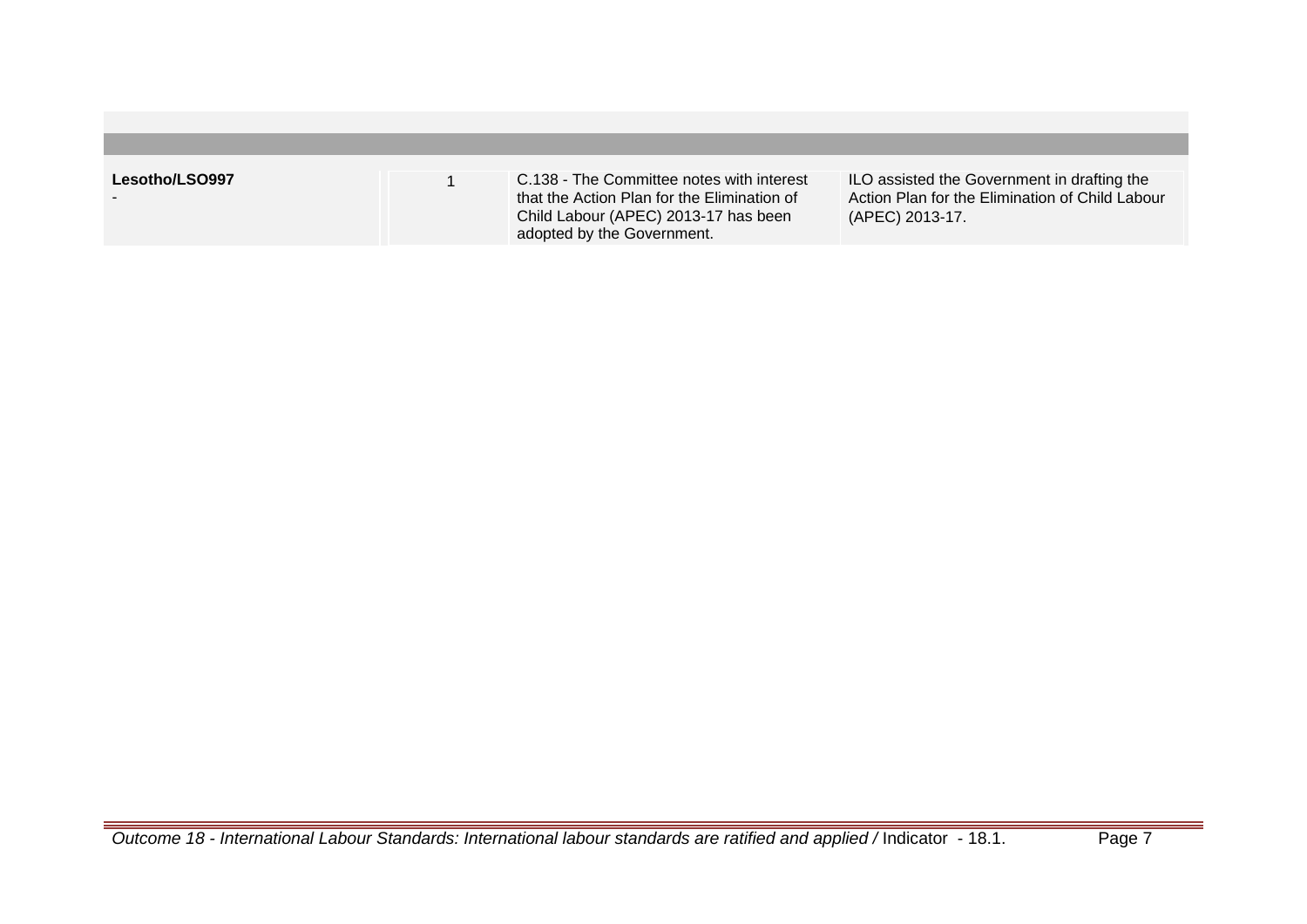| Zimbabwe/ZWE826<br>Strengthened capacity of member<br>States to ratify and apply<br>international labour standards and to<br>fulfil their reporting obligations |   | In 2014, the CEACR noted certain matters<br>with satisfaction or interest, in relation to the<br>implementation of Convention No.87.<br>In 2015, the CEACR noted with interest the<br>adoption of a new Constitution in March<br>2013, which introduced a range of provisions<br>relevant to Convention-111- Discrimination<br>(Employment and Occupation).                                                                                                                                                                                                                                                                                                                                                                                                                                                                                                                                                                                                                                                                                                                                                                                                                                                                     | 1. A high-level technical mission undertaken in<br>February 2014.<br>2. ILO provided technical contributions to give<br>effect to the COI recommendations.                                                                                                                                                                                                                                                                                                      |
|-----------------------------------------------------------------------------------------------------------------------------------------------------------------|---|---------------------------------------------------------------------------------------------------------------------------------------------------------------------------------------------------------------------------------------------------------------------------------------------------------------------------------------------------------------------------------------------------------------------------------------------------------------------------------------------------------------------------------------------------------------------------------------------------------------------------------------------------------------------------------------------------------------------------------------------------------------------------------------------------------------------------------------------------------------------------------------------------------------------------------------------------------------------------------------------------------------------------------------------------------------------------------------------------------------------------------------------------------------------------------------------------------------------------------|-----------------------------------------------------------------------------------------------------------------------------------------------------------------------------------------------------------------------------------------------------------------------------------------------------------------------------------------------------------------------------------------------------------------------------------------------------------------|
|                                                                                                                                                                 | 2 | 1. A new Labour Law Bill adopted by<br><b>CABINET</b> and Parliament in August<br>2015. (The 2015 Labour Amendment Bill<br>passed in August 2015: were primarily to<br>stem the wave of terminations of employment<br>on notice following a July 2015 Supreme<br>Court ruling that confirmed the subsistence of<br>the common law position on termination of<br>employment on notice for both workers and<br>employers. The ILO (CO-Harare & ROAF)<br>commended this amendment, as it is fairly<br>progressive in as far as it restored the rights<br>of workers to severance payments and<br>protection against unfair dismissals. The<br>tripartite partners were encouraged to look<br>more at the broader labour law and to<br>particularly strengthen provisions on<br>collective bargaining, freedom of association<br>in line with International Labour Standards<br>and the national Constitution). The 2015<br>Labour Amendment Bill passed in August<br>2015: were primarily to stem the wave of<br>terminations of employment on notice<br>following a July 2015 Supreme Court ruling<br>that confirmed the subsistence of the<br>common law position on termination of<br>employment on notice for both workers and | 1. ILO conducted local capacity building<br>activities for 400 law enforcement officers.<br>Labour Court judges, Human Rights<br>Commissioners and tripartite partners in 2014.<br>2. ILO made technical inputs to the labour law<br>reform process (drafting of principles and<br>tripartite/bipartite consultations).<br>3. ILO contributed technically towards the<br>production of a Handbook on FoACB and Code<br>of Conduct for Law Enforcement Agencies. |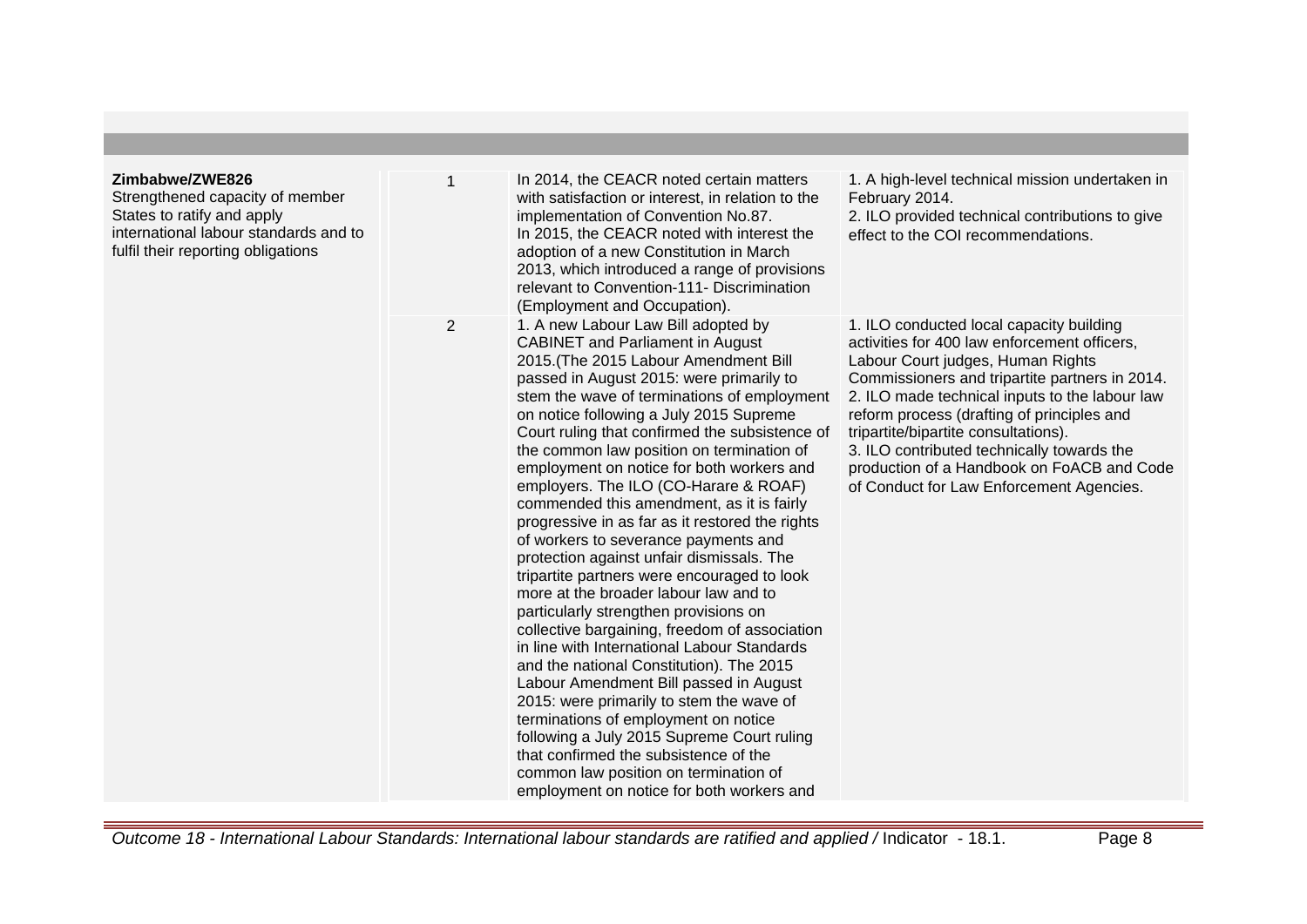|                                            | employers. The ILO (CO-Harare & ROAF)<br>commended this amendment, as it is fairly<br>progressive in as far as it restored the rights<br>of workers to severance payments and<br>protection against unfair dismissals. The<br>tripartite partners were encouraged to look<br>more at the broader labour law and to<br>particularly strengthen provisions on<br>collective bargaining, freedom of association<br>in line with International Labour Standards<br>and the national Constitution.<br>2. Improved frameworks and practice by the<br>courts and law enforcement agents in<br>conformity with international labour<br>standards; noted with interest and<br>satisfaction by the Committee of Experts on<br>the Application of Conventions and<br>Recommendations in its 2014 Report on the<br>work of the Zimbabwe Human Rights<br>Commission and its capacity building on ILS;<br>and the withdrawal of criminal court cases<br>against trade union leaders. |
|--------------------------------------------|------------------------------------------------------------------------------------------------------------------------------------------------------------------------------------------------------------------------------------------------------------------------------------------------------------------------------------------------------------------------------------------------------------------------------------------------------------------------------------------------------------------------------------------------------------------------------------------------------------------------------------------------------------------------------------------------------------------------------------------------------------------------------------------------------------------------------------------------------------------------------------------------------------------------------------------------------------------------|
|                                            | Additional CPO Information (This information should only be added when relevant and necessary and should not repeat information already                                                                                                                                                                                                                                                                                                                                                                                                                                                                                                                                                                                                                                                                                                                                                                                                                                |
| entered under results or ILO contribution) |                                                                                                                                                                                                                                                                                                                                                                                                                                                                                                                                                                                                                                                                                                                                                                                                                                                                                                                                                                        |
| a)Gender equality and non-discrimination   | b) Partnerships (external)                                                                                                                                                                                                                                                                                                                                                                                                                                                                                                                                                                                                                                                                                                                                                                                                                                                                                                                                             |
|                                            | ILO and SIDA entered into a partnership to strengthen labour market<br>governance and social dialogue under the ILO Commission of Inquiry (COI).                                                                                                                                                                                                                                                                                                                                                                                                                                                                                                                                                                                                                                                                                                                                                                                                                       |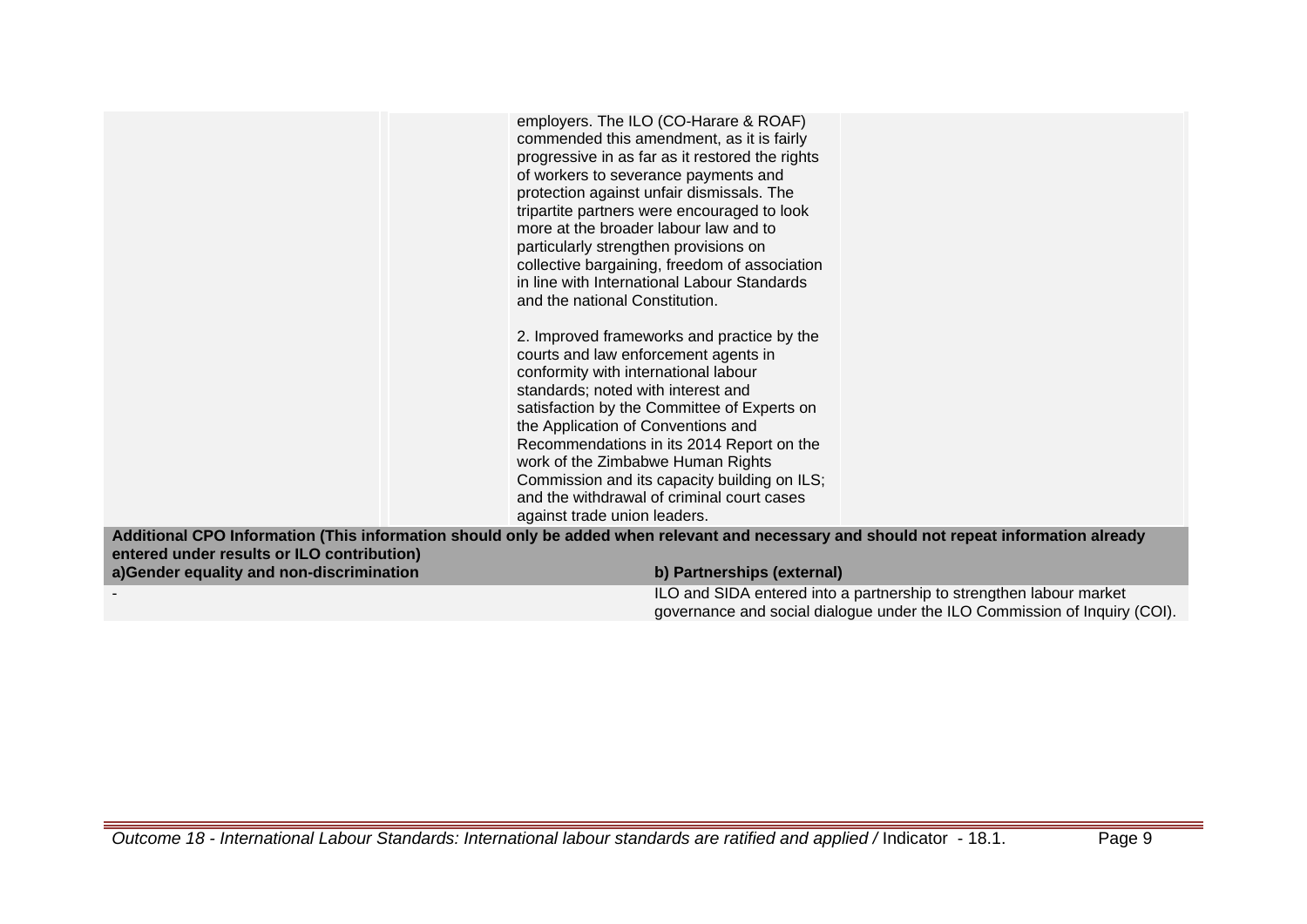## **Ghana/GHA826**

Strengthened capacity of member States to ratify and apply international labour standards and to fulfil their reporting obligations

1 C182 - The Committee notes with interest that a new list of types of hazardous work in the cocoa sector has been finalized within the framework of the National Programme for the Elimination of the Worst Forms of Child Labour in Cocoa.

ILO assisted in the implementation of the National Programme for the Elimination of the Worst Forms of Child Labour in Cocoa.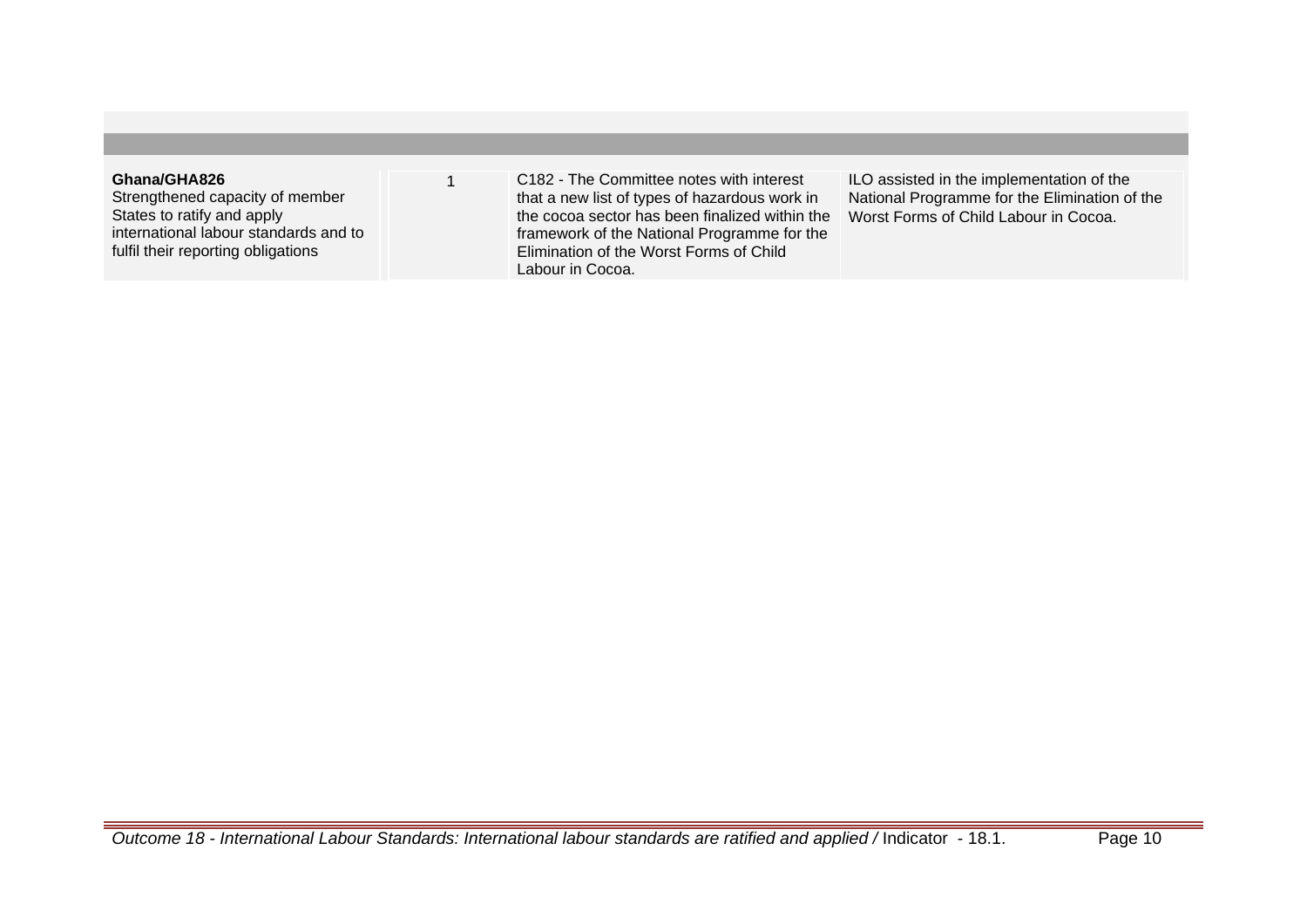| Arab States<br>Iraq/IRQ999 | C.98 - The Committee notes with interest that<br>the Government indicates that Government<br>Decision No. 8750 of 2005 has been<br>repealed, funds released, and the Iraqi<br>Federation of Industries can now dispose of<br>its movable and immovable property. | ILO has been providing comments since 2012<br>on Iraq's draft Labour Law which was finally<br>adopted in August 2015. Moreover, in October<br>2015, the ILO in October 2015 convened a<br>workshop which was attended by high level<br>officials from Iraq's Ministry of Labour and<br>Social Affairs, members of the Parliamentary<br>Labour Committee and representatives of the<br>social partners. The workshop discussed the<br>application of the principles enshrined in<br>Convention No. 98, through elaborating on<br>important aspects of the Convention and<br>presenting comparative country experiences.<br>This was carried out by ILO facilitators who<br>helped participants gain a broader |
|----------------------------|------------------------------------------------------------------------------------------------------------------------------------------------------------------------------------------------------------------------------------------------------------------|--------------------------------------------------------------------------------------------------------------------------------------------------------------------------------------------------------------------------------------------------------------------------------------------------------------------------------------------------------------------------------------------------------------------------------------------------------------------------------------------------------------------------------------------------------------------------------------------------------------------------------------------------------------------------------------------------------------|
|                            |                                                                                                                                                                                                                                                                  | understanding of the purpose and principles of<br>the Convention and ways and means to apply it<br>in practice.                                                                                                                                                                                                                                                                                                                                                                                                                                                                                                                                                                                              |

**Arab States**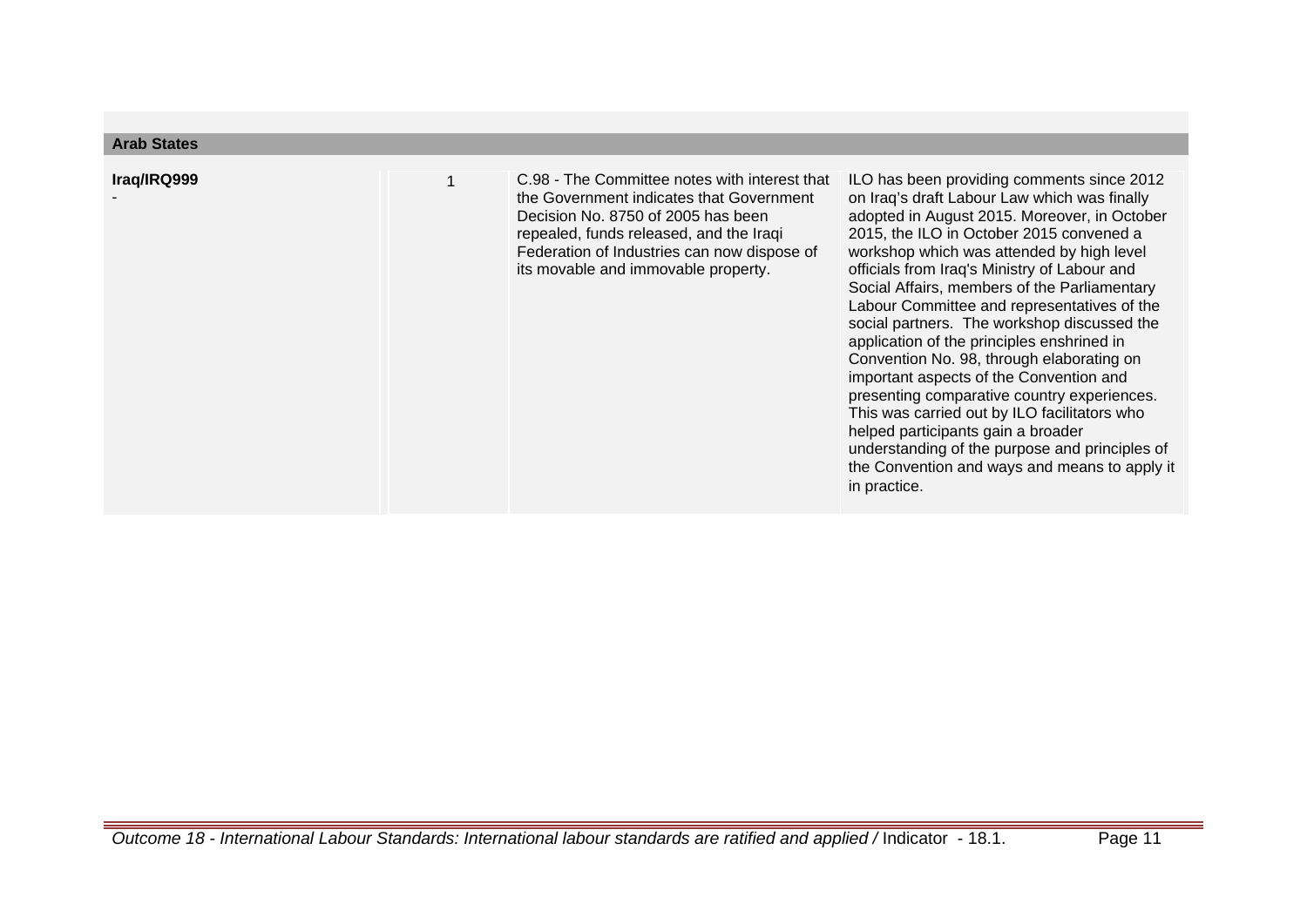| Jordan/JOR151<br>National legislations revised in line<br>with international labour standards<br>and the comments of the ILO<br>Committee of Experts on the<br>Application of Conventions and<br><b>Recommendations</b> |                | In its 2015 report, the Committee notes with<br>satisfaction that amendments to the Labour<br>Code extend protection to domestic workers<br>and agricultural workers especially, according<br>to the Government, in matters relating to the<br>provisions of Convention No. 98                                                                                                                                                                                                   | In 2014, the ILO held a workshop with<br>Parliamentarians to raise awareness and<br>consider the need for further legislative<br>measures to improve the situation of domestic<br>workers in line with the provisions of ILO<br>Convention No. 189.                                                                                                                |
|-------------------------------------------------------------------------------------------------------------------------------------------------------------------------------------------------------------------------|----------------|----------------------------------------------------------------------------------------------------------------------------------------------------------------------------------------------------------------------------------------------------------------------------------------------------------------------------------------------------------------------------------------------------------------------------------------------------------------------------------|--------------------------------------------------------------------------------------------------------------------------------------------------------------------------------------------------------------------------------------------------------------------------------------------------------------------------------------------------------------------|
|                                                                                                                                                                                                                         | $\overline{2}$ | In 2014, Jordan saw the adoption of<br>Regulation No. 11 (2013) which amends<br>existing regulations concerning domestic<br>workers, cooks, gardeners and similar<br>categories, incorporating a number of<br>elements of ILO Convention No.189 on<br>Domestic Workers. This had led to some<br>improvements in practice. In the same year,<br>the Juvenile Law No. 32 (2014) was adopted,<br>including a number of measures aimed at the<br>social protection of young workers. | The ILO contributed to the legislative efforts in<br>the areas of domestic work and child labour in<br>Jordan. In 2014, the ILO held a workshop with<br>Parliamentarians to raise awareness and<br>consider the need for further legislative<br>measures to improve the situation of domestic<br>workers in line with the provisions of ILO<br>Convention No. 189. |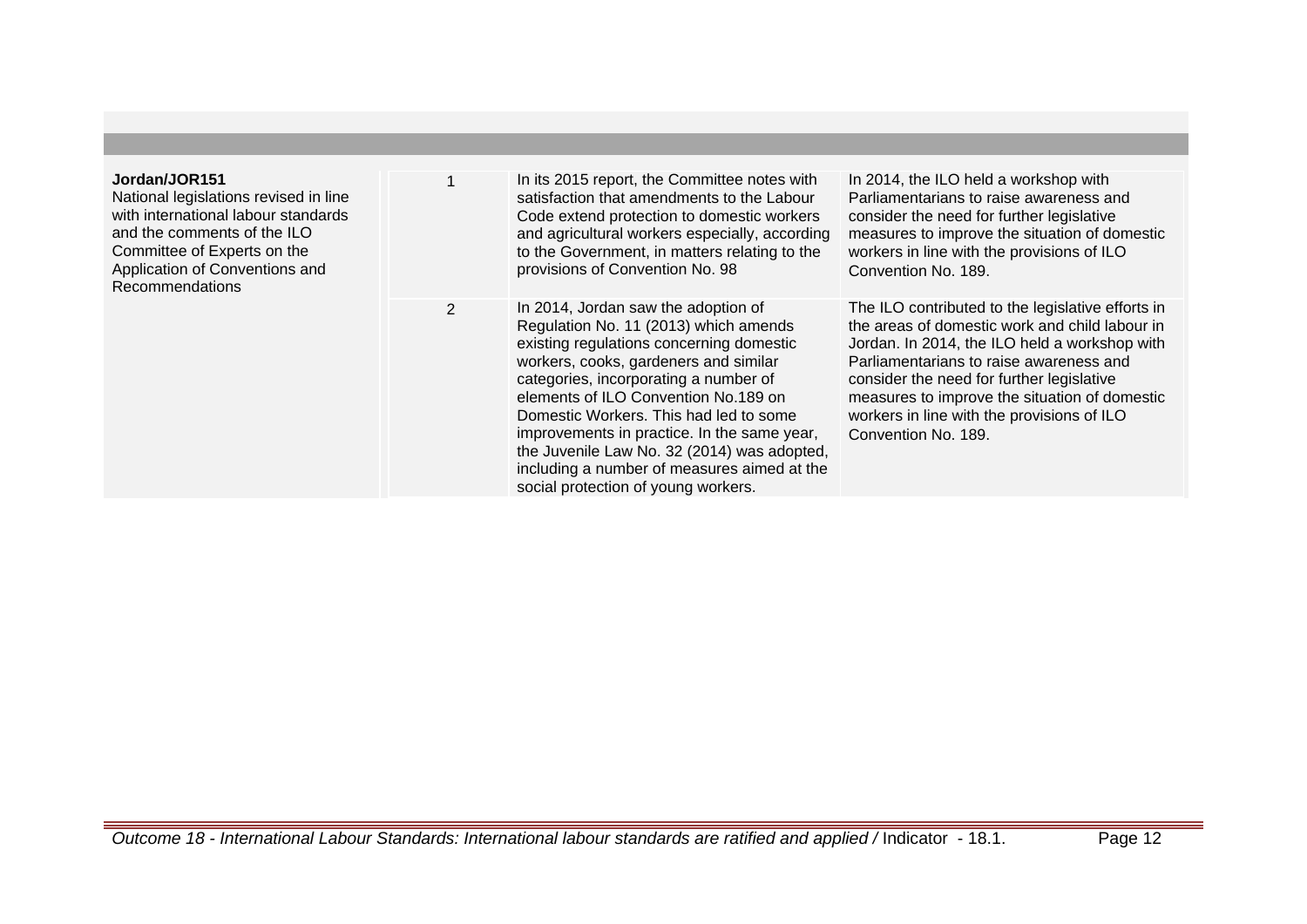#### **Asia and the Pacific**

#### **Myanmar/MMR826**

Strengthened capacity of member States to ratify and apply international labour standards and to fulfil their reporting obligations

2 The Government of Myanmar launched the Initiative to Improve Labour Rights and Practices in Myanmar with support from the United States, Japan, Denmark and the International Labour Organization in November 2014. The European Union joined in May 2015.

> This Initiative seeks to support the promotion of fundamental labour rights and responsible business practices, in particular to ensure that national legislation is in line with international labour standards including non-ratified Conventions and Recommendations.

Specifically, the Initiative will (1) develop a multi-year labour law reform plan to build on the legislative progress already made by Myanmar, (2) support institutional capacity building in line with identified priorities, and (3) provide a forum for domestic and international stakeholder engagement and input.

The ILO conducted a Stakeholders Forum from 15 to 16 May 2015. The objective of this Stakeholder Forum is to provide a venue for business, labour, and other civil society representatives to engage with the Government of Myanmar regarding its ongoing reform efforts; to provide guidance on and recommendations for the development of a multi-year labour law reform and capacity building plan (labour reform plan); and to foster constructive relationships among domestic and international stakeholders.

A 2-day tripartite consultation workshop on the draft OSH and Factories Act was held 18-19 June 2015. This consultation workshop provided an opportunity for the social partners to provide inputs on draft legislation and give suggestions on what can be ways for collaboration in its successful application. ILO provided technical comments on the draft employment contract, which was submitted 19 June 2015.

Training on ILO social security standards was provided to the SSB drafting unit on 11-22 May, followed by a Tripartite Workshop on the revision of the Social Security Law last 25-27 May 2015.

Further, the ILO provided a Technical Memorandum regarding legislative amendments to the 2012 Social Security Law to the MOLES last 7 July 2015 .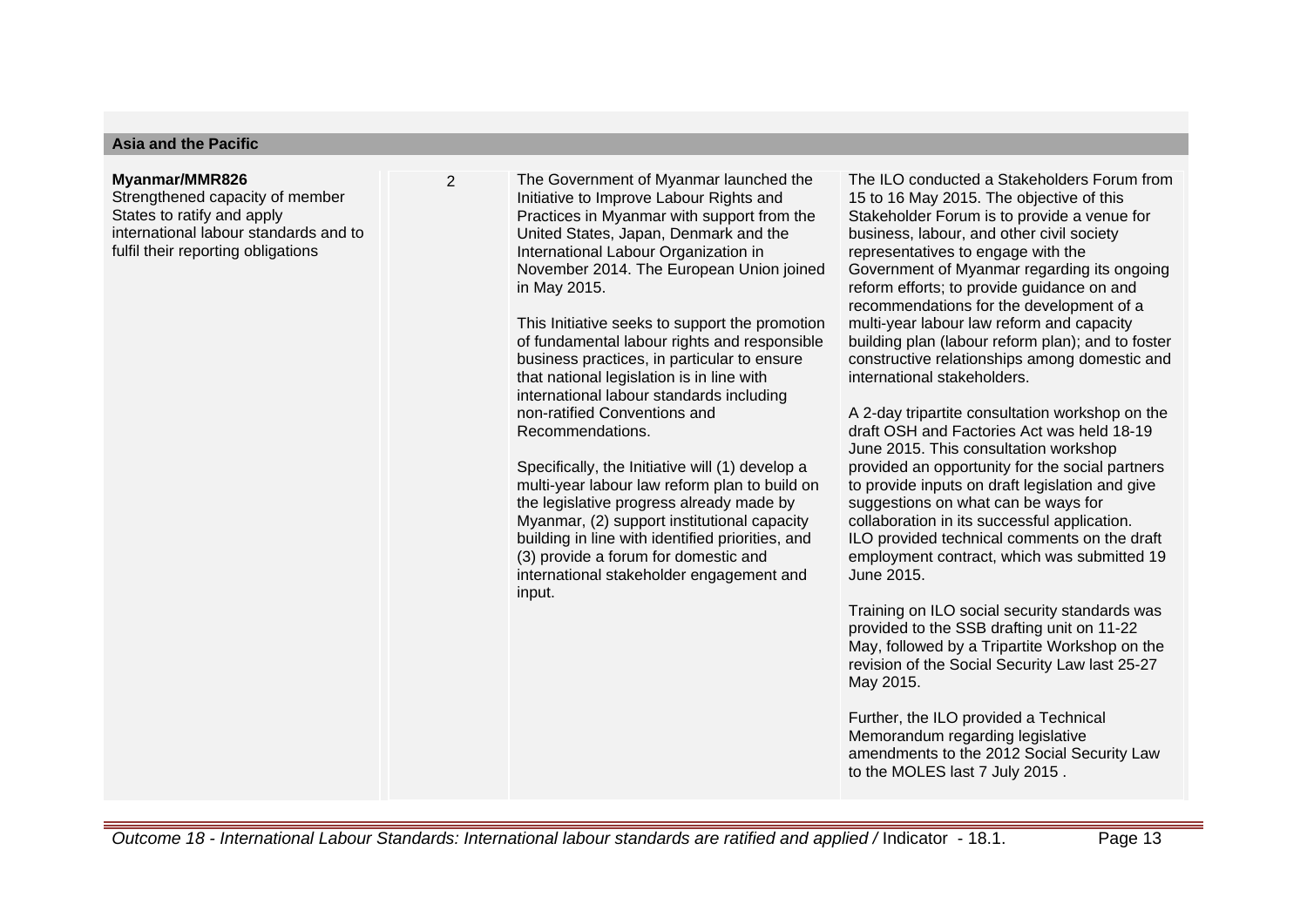|  | ILO provided guidance to MOLES on the<br>Payslip and Payment of Wages Act (18 Sept<br>2014 and 16 Jan 2015 respectively) and<br>proposed important amendments to the Shops<br>and Establishments Law, draft new OSH law<br>on 19 Feb 2015. |
|--|--------------------------------------------------------------------------------------------------------------------------------------------------------------------------------------------------------------------------------------------|
|  |                                                                                                                                                                                                                                            |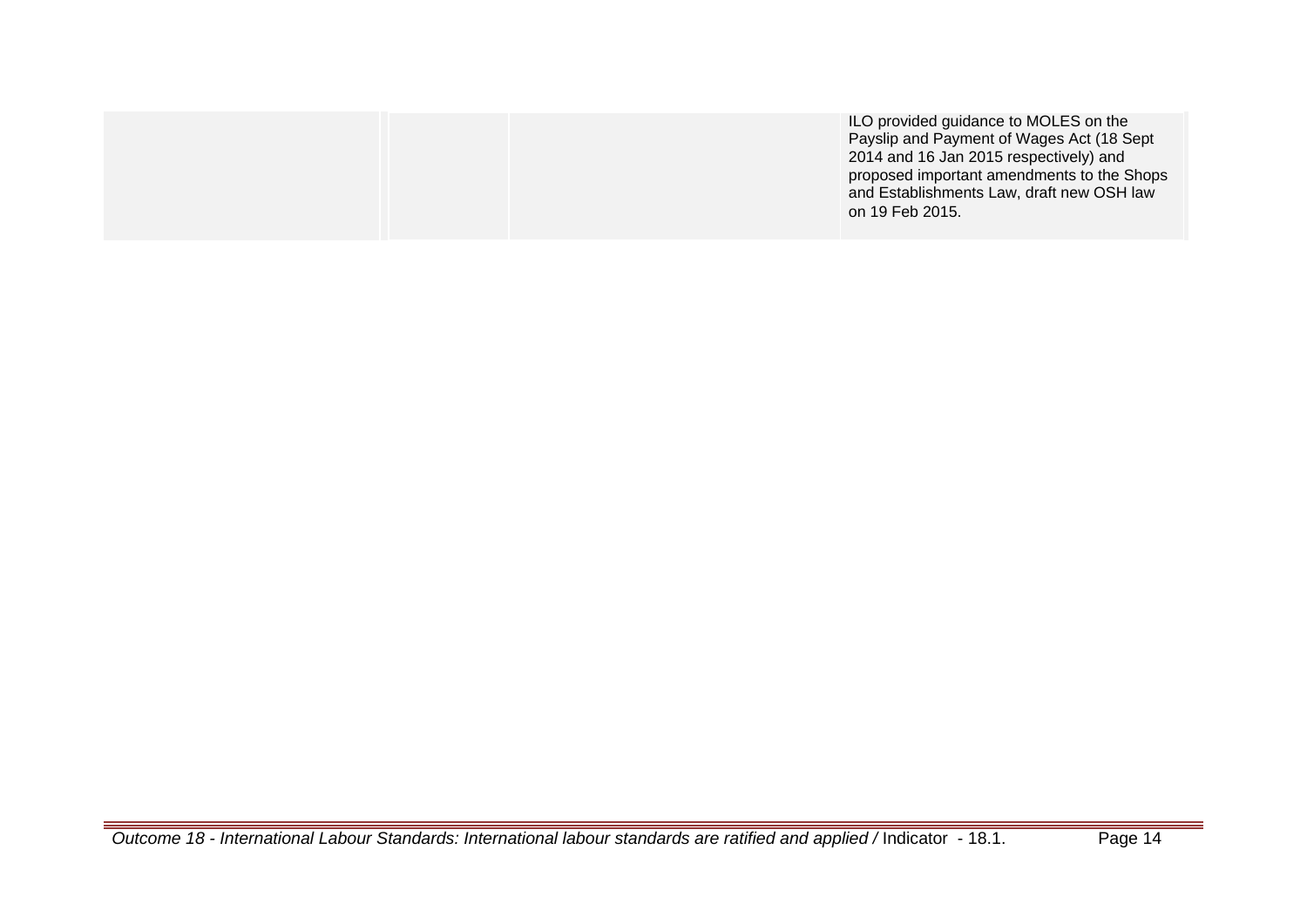## **Thailand/THA826**

Strengthened capacity of member States to ratify and apply international labour standards and to fulfil their reporting obligations

2 - The Royal Thai Government and the National Legislative Assembly have endorsed the Maritime Labour Convention ratification in April 2015.

> - The Ministry of Labour has set up a Committee to review the prospect of ratification of ILO convention No.111. Several tripartite consultations condcuted. Conclusion and suggestions for ratification have been circulated internally to line ministries. The ratification is planned for 2016.

- The Ministry of Labour has set up a Committee to review the prospect of ratification of ILO Convention (Nos.87 and 98), and to produce guidelines, information and clarifications on the Conventions.

- ILO provided briefings and technical advice on ILO Conventions Nos. 87, 98, 111 and MLC.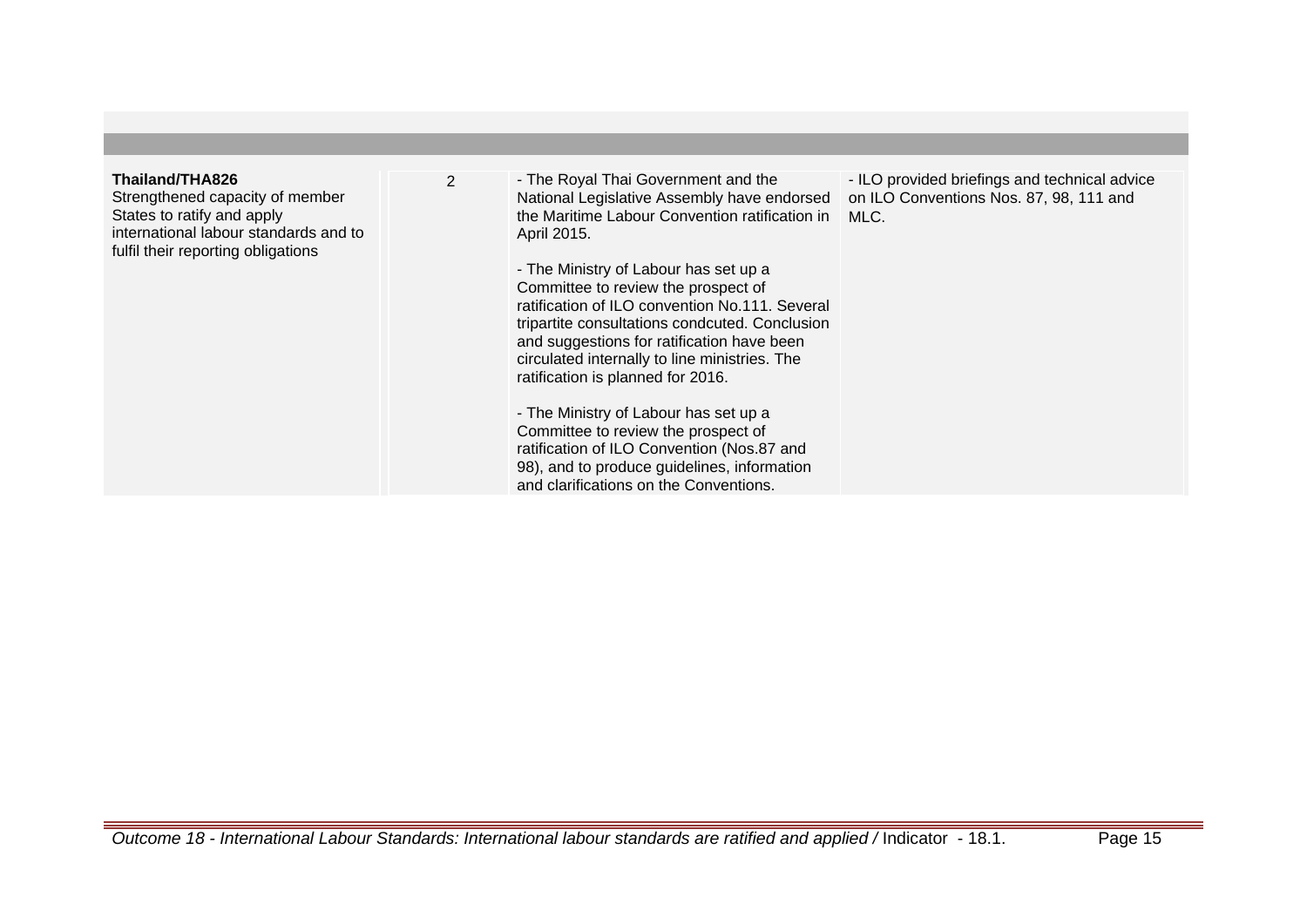| Fiji/FJI997 | (C 87) The Committee notes with interest the<br>following conclusion from the mission report:<br>"The recent elections and inauguration of a<br>new parliament provided an auspicious<br>backdrop for its (the mission's) work which<br>sets the tone for a new dispensation where<br>concrete and tangible progress can be made<br>in response to the outstanding requests from<br>the ILO supervisory bodies. The mission was<br>especially encouraged by the frank and open<br>dialogue it was able to have with all<br>concerned and the genuine desire that was<br>expressed to move the country forward on<br>the basis of mutual respect."<br>The Committee takes note of the<br>Memorandum of Understanding (MoU) on the<br>future of labour relations in Fiji signed by the<br>social partners and expects that this will<br>provide the basis for progress in the country<br>on all of the outstanding matters concerning<br>the application of the Convention. | An ILO direct contacts mission visited Fiji from<br>6 to 11 October 2014. It prepared a report<br>which was submitted to the Governing Body in<br>the context of its consideration of the article 26<br>complaint. |
|-------------|---------------------------------------------------------------------------------------------------------------------------------------------------------------------------------------------------------------------------------------------------------------------------------------------------------------------------------------------------------------------------------------------------------------------------------------------------------------------------------------------------------------------------------------------------------------------------------------------------------------------------------------------------------------------------------------------------------------------------------------------------------------------------------------------------------------------------------------------------------------------------------------------------------------------------------------------------------------------------|--------------------------------------------------------------------------------------------------------------------------------------------------------------------------------------------------------------------|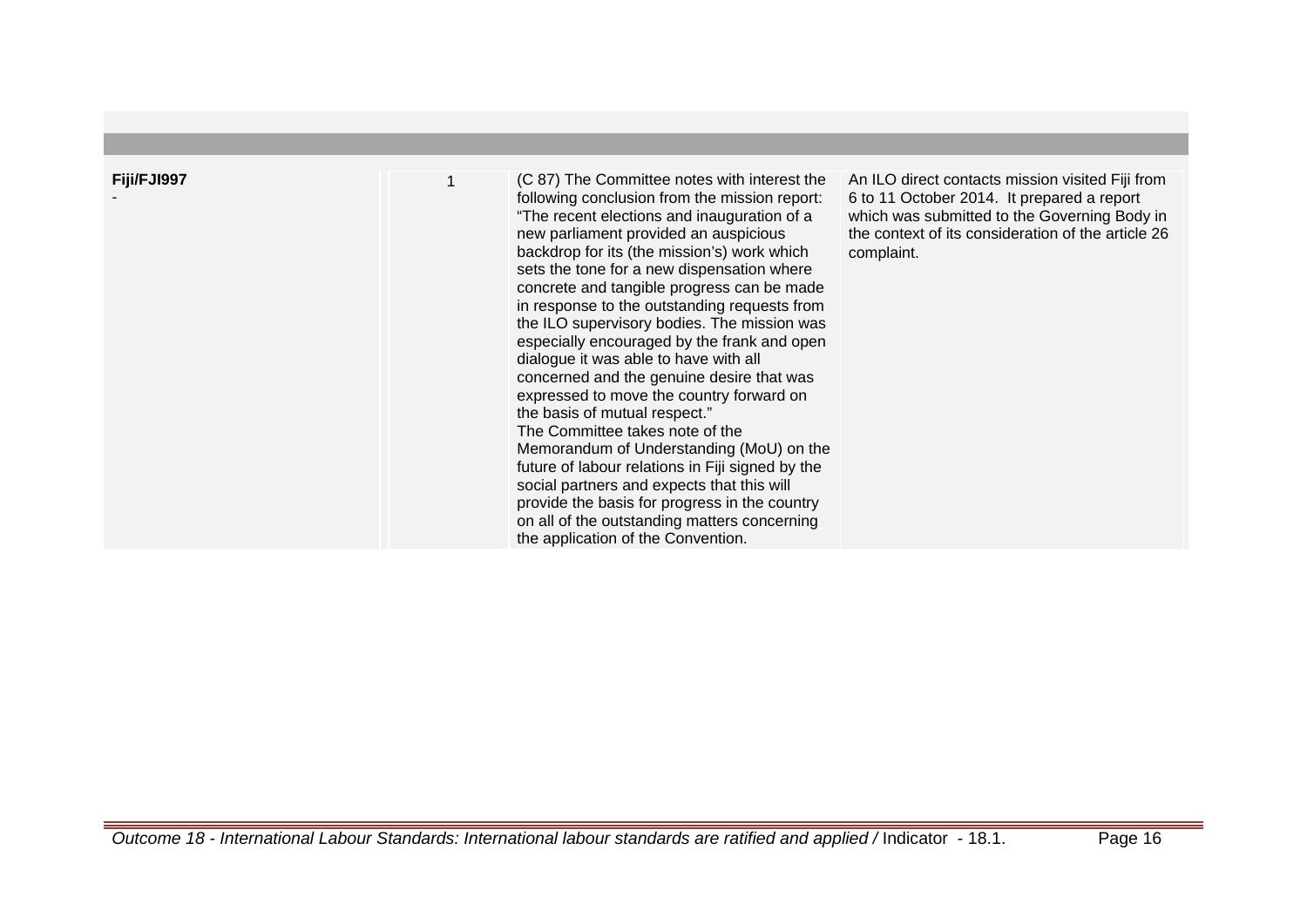| Kiribati/KIR126<br>[ACI8] Significant progress in the<br>application in law of the Fundamental<br>Conventions and the ILS. | 2 | In August 2015, the Parliament of Kiribati<br>passed the (a) Employment and Industrial<br>Relations Code and (b) Occupational Health<br>& Safety Act.<br>The Employment and Industrial Relations<br>Code 2015, replaces the Trade Unions Act<br>(1998), Industrial Relations Code (1977) and<br>Employment Act (1998), and brings in a<br>single law to extensively cover industrial<br>relations.<br>Occupational Health & Safety Act 2015, is a<br>first time exclusive law which also establishes<br>the labour inspectorate. | The ILO has provided continuous technical<br>assistance to preparing this legislation to<br>ensure that they better comply with the eight<br>Fundamental ILO Conventions and other<br>standards.<br>1. Gap Analysis conducted of exsisiting labour<br>laws - ILO<br>2. ILO Technical consultations with tripartite<br>partners and stakeholders<br>3. ILO Technical training to tripartite partners to<br>develop position papers: CO-Suva<br>4. Technical inputs into draft legislation -<br>Co-Suva<br>5. ILS training for government officials -<br>CO-Suva<br>6. National workshops to review and finalize<br>draft of Kiribati Labour Law<br>RBSA funding has contributed to supporting<br>this work and to the achievement of the<br>reported results |
|----------------------------------------------------------------------------------------------------------------------------|---|----------------------------------------------------------------------------------------------------------------------------------------------------------------------------------------------------------------------------------------------------------------------------------------------------------------------------------------------------------------------------------------------------------------------------------------------------------------------------------------------------------------------------------|-------------------------------------------------------------------------------------------------------------------------------------------------------------------------------------------------------------------------------------------------------------------------------------------------------------------------------------------------------------------------------------------------------------------------------------------------------------------------------------------------------------------------------------------------------------------------------------------------------------------------------------------------------------------------------------------------------------------------------------------------------------|
|                                                                                                                            |   | Additional CPO Information (This information should only be added when relevant and necessary and should not repeat information already                                                                                                                                                                                                                                                                                                                                                                                          |                                                                                                                                                                                                                                                                                                                                                                                                                                                                                                                                                                                                                                                                                                                                                             |
| entered under results or ILO contribution)<br>a)Gender equality and non-discrimination                                     |   |                                                                                                                                                                                                                                                                                                                                                                                                                                                                                                                                  |                                                                                                                                                                                                                                                                                                                                                                                                                                                                                                                                                                                                                                                                                                                                                             |
|                                                                                                                            |   | b) Partnerships (external)                                                                                                                                                                                                                                                                                                                                                                                                                                                                                                       |                                                                                                                                                                                                                                                                                                                                                                                                                                                                                                                                                                                                                                                                                                                                                             |
| The new labour law provides for equal access to employment for women<br>including protection.                              |   |                                                                                                                                                                                                                                                                                                                                                                                                                                                                                                                                  |                                                                                                                                                                                                                                                                                                                                                                                                                                                                                                                                                                                                                                                                                                                                                             |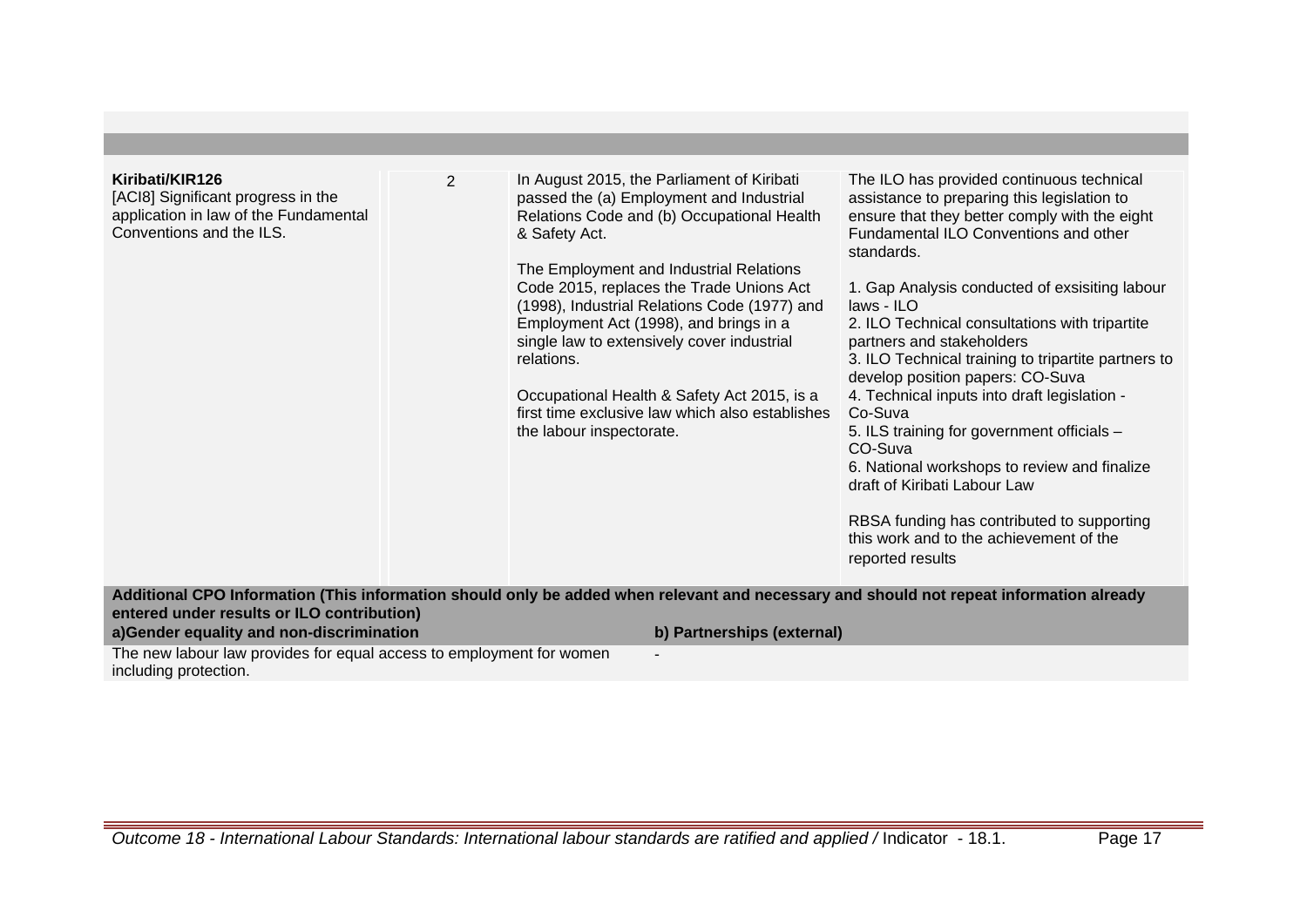#### **Philippines/PHL826**

Strengthened capacity of member States to ratify and apply international labour standards and to fulfil their reporting obligations

2 The Zamboanga City municipal government approved local Ordinance 2014-425 (an amendatory ordinance to Ordinance 2011-377) Promoting Breastfeeding in the Workplace), providing breastfeeding support to workers in the informal economy. Local workers' groups in Zamboanga City conducted legislative advocacy activities and participated in the drafting process and their inputs were considered in the approved ordinance.

> -Naga City municipal government approved the Implementing Rules and Regulations (IRR) for the Promotion of Breastfeeding in the Workplace (Ordinance No 2011-032), supporting workers in the informal economy. Local workers' groups in Naga City conducted legislative advocacy activities and participated in the IRR drafting process and their inputs were considered in the approved IRR.

-Convention No. 94

• The DOLE and GPPB (The Government Procurement and Policy Board) proposed draft options for revising the memorandum circular on public procurement in an effort to align with C 94 requirements based on CEACR comments. They are now equipped with technical guidance options for compliance with Convention No. 94.

#### -MLC, 2006

• The National Conciliation and Mediation Board (NCMB) has adopted measures in the

 ILO provided technical assistance to local workers' groups in Zamboanga to advocate for the amendment of the existing ordinance promoting breastfeeding in the workplace in order to include provisions to address concerns of the workers in the informal economy. Funding support was provided by UNICEF and EU.

-ILO provided technical assistance to workers' groups to advocate the inclusion of such provisions in the IRR. The workers groups were able to participate in the IRR drafting and the inputs they provided were considered in the approved IRR.. Funding support was provided by UNICEF and the European Union.

-ILO Convention No. 94

•Provided technical comments to support amendment of the government's policy on public procurement.

•In response to DOLE formal/written request, ILO also sent written technical comments on the proposed policy options for public procurement.

## -MLC,2006

• ILO and DOLE organized specialized training for conciliators and mediators on the implementation of MLC, 2006 and corresponding national laws. This training covered 80 conciliators, mediators/officials from the NCMB. The ILO provided a briefing on the requirements of MLC, 2006 in other batch of the training

•ILO supported participation of training of 1 DOLE official in ILO ITC Turin Training Programme on Inspection under MLC, 2006.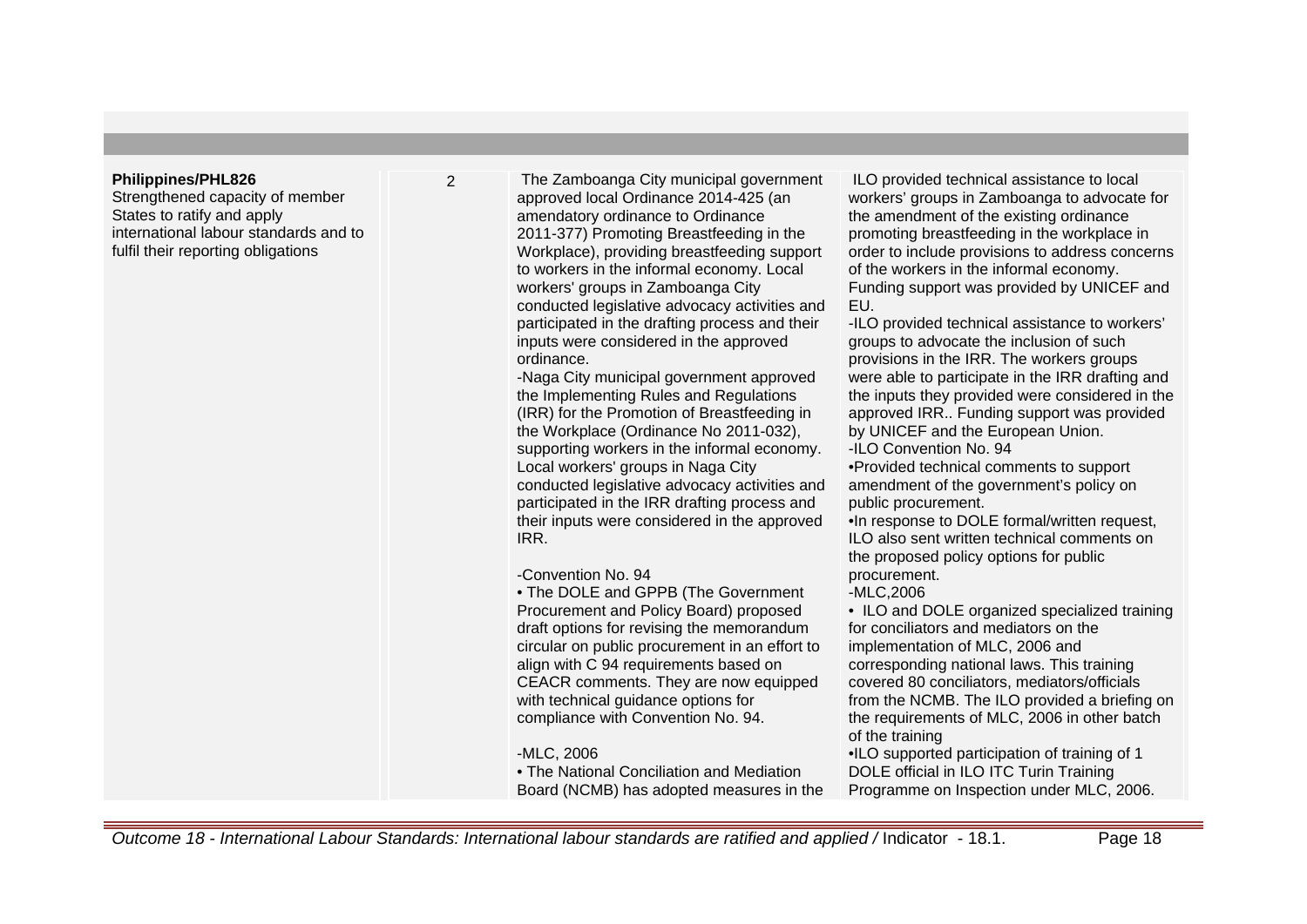|                                                                                                                                                                                                                                   | form of a specialized training programme to<br>improve industry-specific knowledge on<br>dispute settlement on maritime labour cases.<br>• Around 70 SEADOs (Single Entry Approach<br>Desk Officers), 15 NCMB Directors and 22<br>NCMB Conciliator-Mediators are handling<br>maritime cases and have improved<br>knowledge on requirements of MLC, 2006<br>and corresponding national policies and laws<br>to better equip them to handle these cases.<br>• In 2014, the Department of Foreign Affairs<br>(DFA) adopted and implemented several<br>recommendations of the PGA for its policies<br>and operations in 2015. This included the<br>Training of Trainers on Basic Gender<br>Sensitivity (BGS) in February. The<br>participants in the TOT would be the training<br>staff of Foreign Service Institute (FSI) and<br>DFA's gender focal persons. | She was mobilized as a speaker to present<br>MLC, 2006 for one batch of the specialized<br>training for NCMB.<br>-ILO provided technical advisory support on the<br>conduct of the Participatory Gender Audit<br>(PGA) of the Department of Foreign Affairs<br>(DFA) in August-September 2014. Report was<br>submitted to Gender, Equality and Diversity<br>$(GED)$ . |
|-----------------------------------------------------------------------------------------------------------------------------------------------------------------------------------------------------------------------------------|-----------------------------------------------------------------------------------------------------------------------------------------------------------------------------------------------------------------------------------------------------------------------------------------------------------------------------------------------------------------------------------------------------------------------------------------------------------------------------------------------------------------------------------------------------------------------------------------------------------------------------------------------------------------------------------------------------------------------------------------------------------------------------------------------------------------------------------------------------------|-----------------------------------------------------------------------------------------------------------------------------------------------------------------------------------------------------------------------------------------------------------------------------------------------------------------------------------------------------------------------|
| Additional CPO Information (This information should only be added when relevant and necessary and should not repeat information already<br>entered under results or ILO contribution)<br>a)Gender equality and non-discrimination | b) Partnerships (external)                                                                                                                                                                                                                                                                                                                                                                                                                                                                                                                                                                                                                                                                                                                                                                                                                                |                                                                                                                                                                                                                                                                                                                                                                       |

-

The local ordinances promoting breastfeeding in the workplace supports enabling environment for lactating women in the workplace.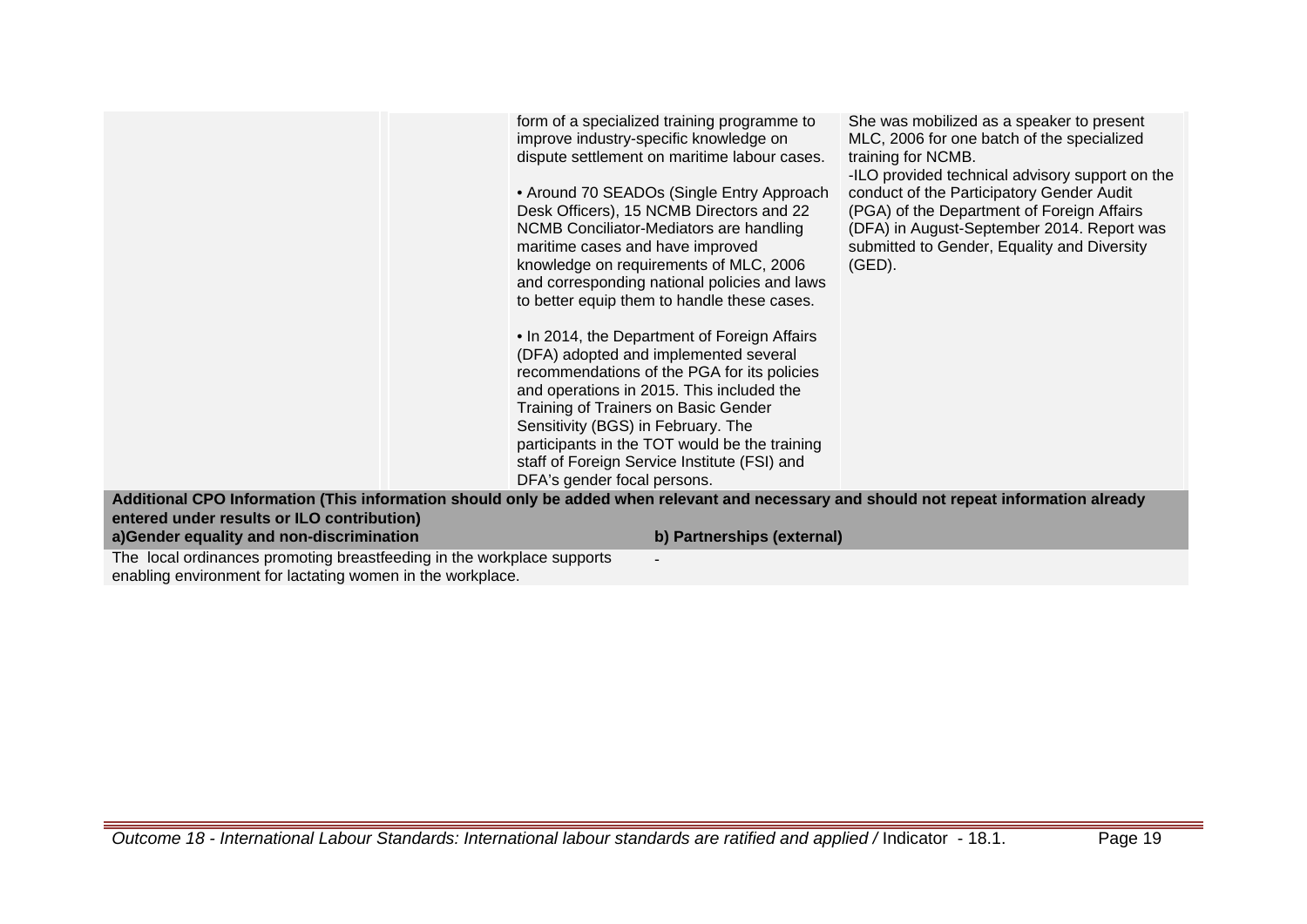#### **Solomon Islands/SLB826**

[ACI8] Strengthened capacity of member States to ratify and apply international labour standards and to fulfil their reporting obligations

2 The Government in consultation with the tripartite partners in Solomon Islands has completed Article 19 reports of all Conventions and Recommendations adopted by the ILC since 1984. The report has been finalized and ready for submission by the Minister of Commerce, Industries and Labour to Cabinet and further to Parliament for endorsement.

> Nine outstanding Article 22 reports on ratified Conventions for 2014/2015 have been prepared by the Government and were submitted to NORMES in Geneva. The responses to the CEACR's direct requests and observations were also included in the reports.

ILO facilitated and provided technical support and training for Government Officers in Solomon Islands on the reporting and the application of the International labour standards in March 2015 to enable outstanding reports to be submitted.

In 2014, the ILO provided a fellowship to a Government officer to attend ILS training in Turin. In addition a "Distance Training course on Best Practices in International Labour Standards Reporting" was also organized from 16 March to 8 May 2015.

The ILO office distributed the guide on ILS reporting "Reporting on ILO Standards - Guide for Labour Officers in Pacific Island Member States" to the tripartite constituents. This Guide provides a step-by-step help to labour officers in Pacific Island member States to report on the submission of new international labour standards to the "competent authority", reporting on ratified Conventions and unratified fundamental Conventions, completion of general surveys and responses to questionnaires on new Conventions and Recommendations which are proposed.

RBSA funding has contributed to supporting this work and to the achievement of the reported results.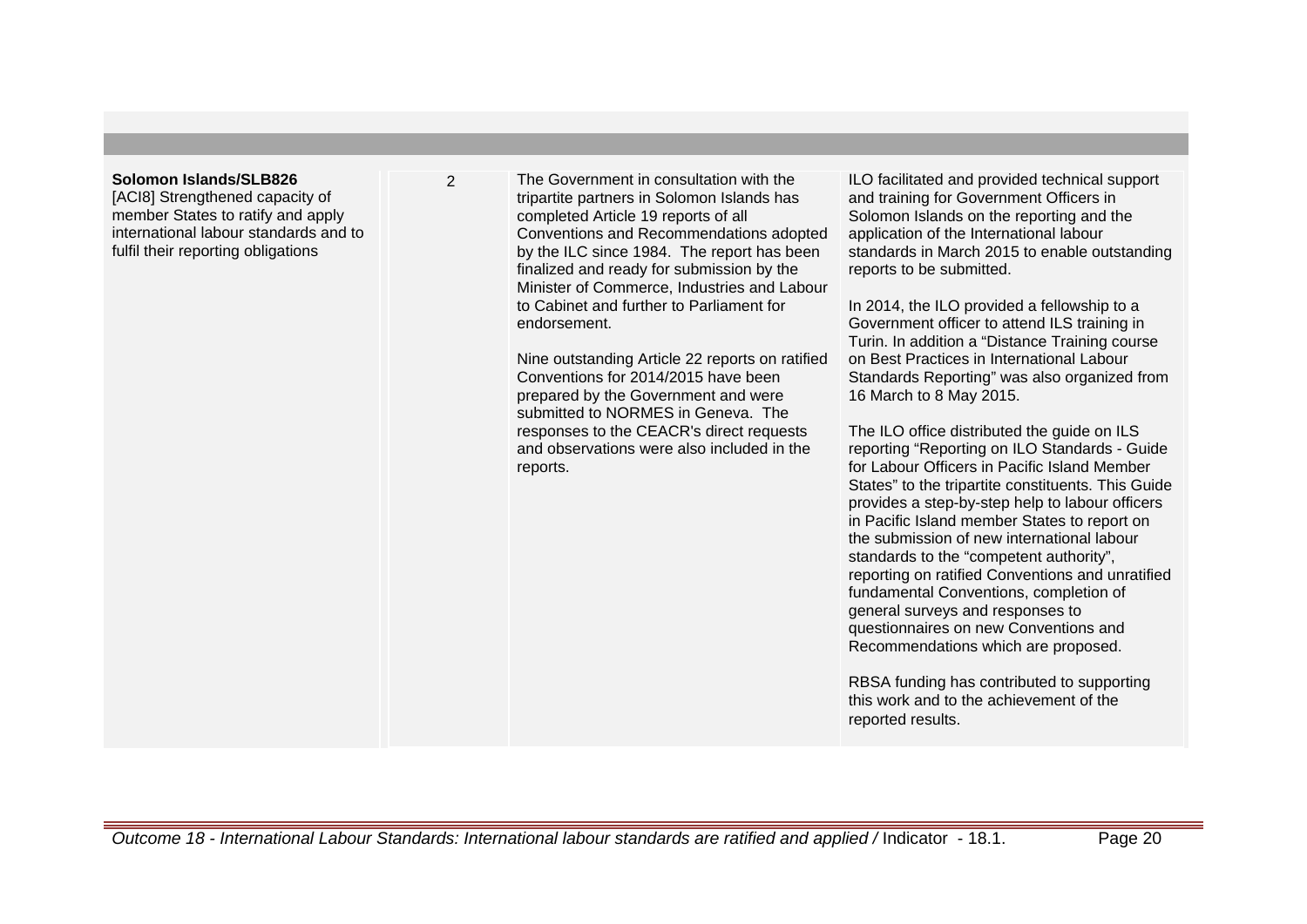| <b>Bangladesh/BGD229</b><br>[ACI8] Indigenous and tribal people's<br>rights and access to services<br>strengthened. |                | (C81) The Committee previously noted that<br>the Government expressed the need for<br>technical assistance for the development of<br>improved data management systems. In this<br>regard, the Committee notes with interest the<br>Government's indications that a publicly<br>accessible database system for labour<br>inspections in the RMG sector was launched<br>in March 2014 with ILO technical assistance,<br>and is now available on the website of the<br>DIFE.                                                                                                                                                                                                                                                                                                                                                                           | ILO technical assistance was provided for the<br>development of improved data management<br>systems.<br>RBSA funding has contributed to supporting<br>this work and to the achievement of the<br>reported results                                                                                                                                                                                                                                                                                                                                                                                                                                                                                                                                                                                                                                                                                                                                                                                                                                                                               |
|---------------------------------------------------------------------------------------------------------------------|----------------|-----------------------------------------------------------------------------------------------------------------------------------------------------------------------------------------------------------------------------------------------------------------------------------------------------------------------------------------------------------------------------------------------------------------------------------------------------------------------------------------------------------------------------------------------------------------------------------------------------------------------------------------------------------------------------------------------------------------------------------------------------------------------------------------------------------------------------------------------------|-------------------------------------------------------------------------------------------------------------------------------------------------------------------------------------------------------------------------------------------------------------------------------------------------------------------------------------------------------------------------------------------------------------------------------------------------------------------------------------------------------------------------------------------------------------------------------------------------------------------------------------------------------------------------------------------------------------------------------------------------------------------------------------------------------------------------------------------------------------------------------------------------------------------------------------------------------------------------------------------------------------------------------------------------------------------------------------------------|
|                                                                                                                     | $\overline{2}$ | 1. Under the Small Ethnic Cultural<br>Establishment Act 2010 numbers of ethnic/<br>indigenous communities increased from 27 to<br>48 by the Ministry of Cultural Affairs.<br>2. Bangladesh Government amended the<br>Chittagong Land Dispute Resolution Act 2015<br>in conformity with Chittagong Hill Tracts<br>(CHT) Peace Accord and ILO Convention No.<br>107.<br>3. The final draft version of "Bangladesh"<br>Indigenous Peoples' Right Act 2015 (BIPRA)"<br>was accepted by the Parliamentary Caucus<br>on Indigenous Affairs on 26th July 2015 and<br>will be submitted to the National Assembly at<br>the next session as "Private Bill".<br>4. The draft 7th Five Year Plan 2016-2020<br>envisages the implementation of ILO No. 107<br>and other UN Conventions to safeguard the<br>human rights of indigenous peoples in<br>Bangladesh. | 1. ILO supported Bangladesh Indigenous<br>Peoples' Forum (BIPF) with resources and<br>advocacy tools in compliance with ILO<br>convention No. 107 & 169 (Bengali translated<br>version), copies of UN Declaration on<br>Indigenous Peoples, Research reports on<br>Indigenous peoples, national laws<br>2. ILO facilitated and supported Bangladesh<br>Indigenous Peoples' Forum, Research and<br>Development Collective, Parliamentary Caucus<br>on Indigenous Affairs to hold series of<br>meetings, interactive dialogues and submit the<br>revised list of ethnic/indigenous communities to<br>include in the Act.<br>3. ILO supported the Parliamentary Caucus<br>Secretariat to hold widespread and inclusive<br>dialogue and reflections of indigenous peoples<br>to give people a voice in the amendment of the<br>CHT Land Dispute Resolution Act 2015 and<br>CHT Peace Accord implementation.<br>4. ILO contributed to support Caucus<br>Secretariat to raise voices and mobilize support<br>from policy makers, Members of Parliament,<br>government officials, media, civil society |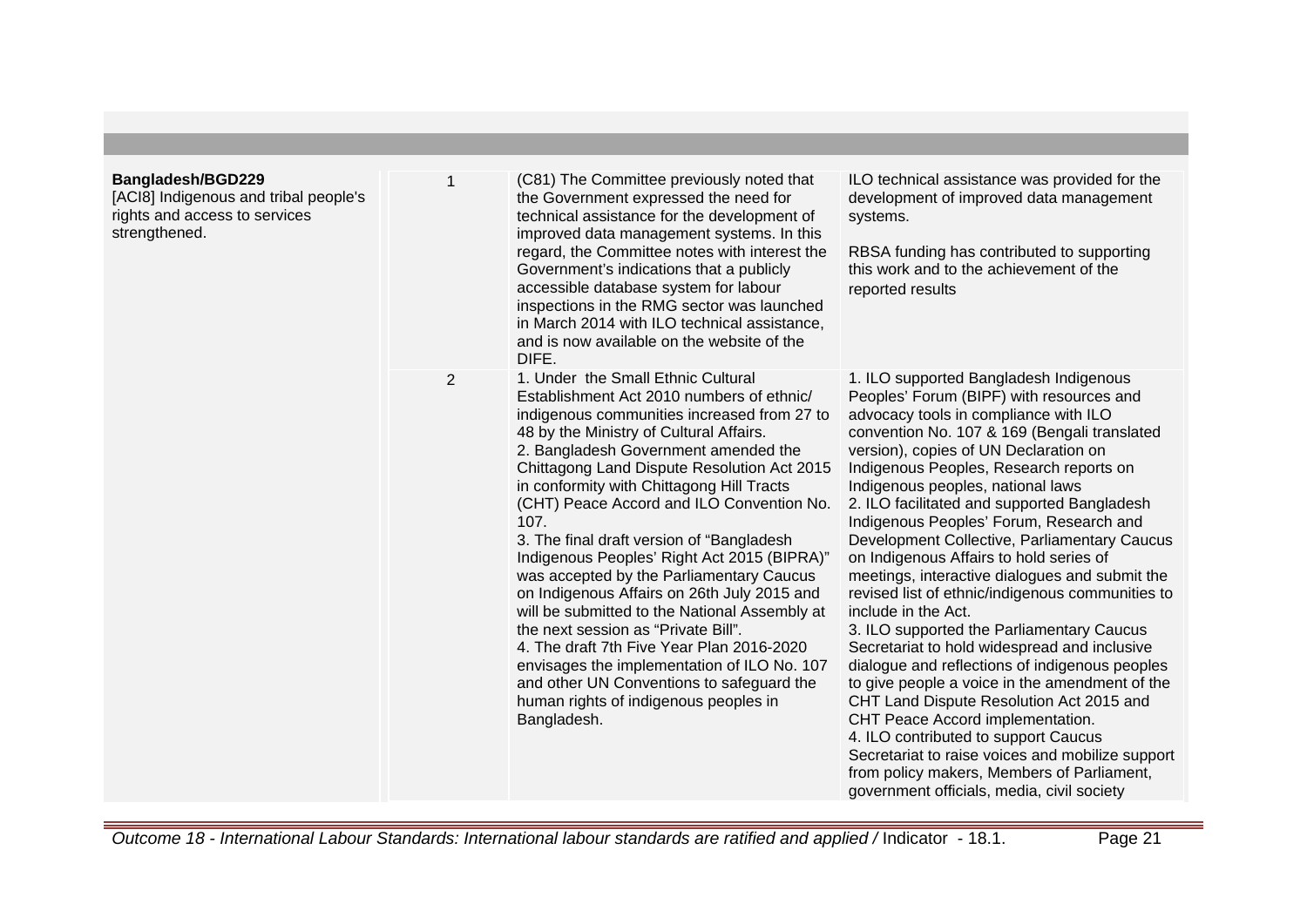|  | members, mainstream communities and<br>indigenous peoples towards BIPRA 2015 which<br>entails salient features of ILO Convention No.<br>107 and 169.<br>5. ILO contributed to providing support to the<br>Ministry of Chittagong Hill Tracts Affairs<br>through organizing different capacity building<br>training sessions, workshops/dialogue<br>sessions, study tour to Indonesia to<br>government officials to enhance their<br>understanding and self-awareness on<br>indigenous cultures, beliefs,<br>traditional/communal land rights, ILO<br>Conventions including UN Human Rights<br><b>Instruments</b><br>RBSA funding has contributed to supporting |  |
|--|----------------------------------------------------------------------------------------------------------------------------------------------------------------------------------------------------------------------------------------------------------------------------------------------------------------------------------------------------------------------------------------------------------------------------------------------------------------------------------------------------------------------------------------------------------------------------------------------------------------------------------------------------------------|--|
|  | this work and to the achievement of the<br>reported results                                                                                                                                                                                                                                                                                                                                                                                                                                                                                                                                                                                                    |  |

|                                            |  | Additional CPO Information (This information should only be added when relevant and necessary and should not repeat information already |  |
|--------------------------------------------|--|-----------------------------------------------------------------------------------------------------------------------------------------|--|
| entered under results or ILO contribution) |  |                                                                                                                                         |  |

| a)Gender equality and non-discrimination                                                                                                                                                                                                                                                                                                                                                                                                                                                                                                                                              | b) Partnerships (external)                                                                                                                                                                                                                                                                                                                                                                                                                                                                                                                                                                                                                                                                                                                                                                                                                                                                      |
|---------------------------------------------------------------------------------------------------------------------------------------------------------------------------------------------------------------------------------------------------------------------------------------------------------------------------------------------------------------------------------------------------------------------------------------------------------------------------------------------------------------------------------------------------------------------------------------|-------------------------------------------------------------------------------------------------------------------------------------------------------------------------------------------------------------------------------------------------------------------------------------------------------------------------------------------------------------------------------------------------------------------------------------------------------------------------------------------------------------------------------------------------------------------------------------------------------------------------------------------------------------------------------------------------------------------------------------------------------------------------------------------------------------------------------------------------------------------------------------------------|
| ITP project targeted on gender equality and non-discrimination through<br>policy/laws review/analysis and amendment, through promotional<br>materials/training documents so that rights of women and men get focused<br>equally.<br>It encouraged the partners to take positive/affirmative action to increase<br>women's representation in all spheres; inclusion of women and men's ratio<br>as project beneficiaries; focused training/seminar/workshop sessions on<br>gender and discrimination issues in line with national laws/policies and<br>International Labour Standards. | In addition to the Human Rights Commission the main partners are:<br>i) Research and Development Collective<br>ii) Bangladesh Indigenous Peoples' Forum<br>iii) Kapaeeng Foundation<br>iv) Indigenous Peoples Development Services<br>v) Tribal Welfare Association<br>vi) CHT Headmen Network<br>The partners have effective contribution to establish the rights of indigenous<br>peoples in Bangladesh as pressure group. With facilitation of ILO the<br>partners deliver the ILO mandatory issues that enshrined in the<br>ratified/non-ratified conventions. They are the key vehicle to lobby and<br>advocate with policy makers, government officials including armed forces<br>members, who are particularly important interlocutors in Chittagong Hill<br>Tracts, and Members of Parliament.<br>Partnerships with:<br>i) UN agencies under a major UN joint programme for the CHT and |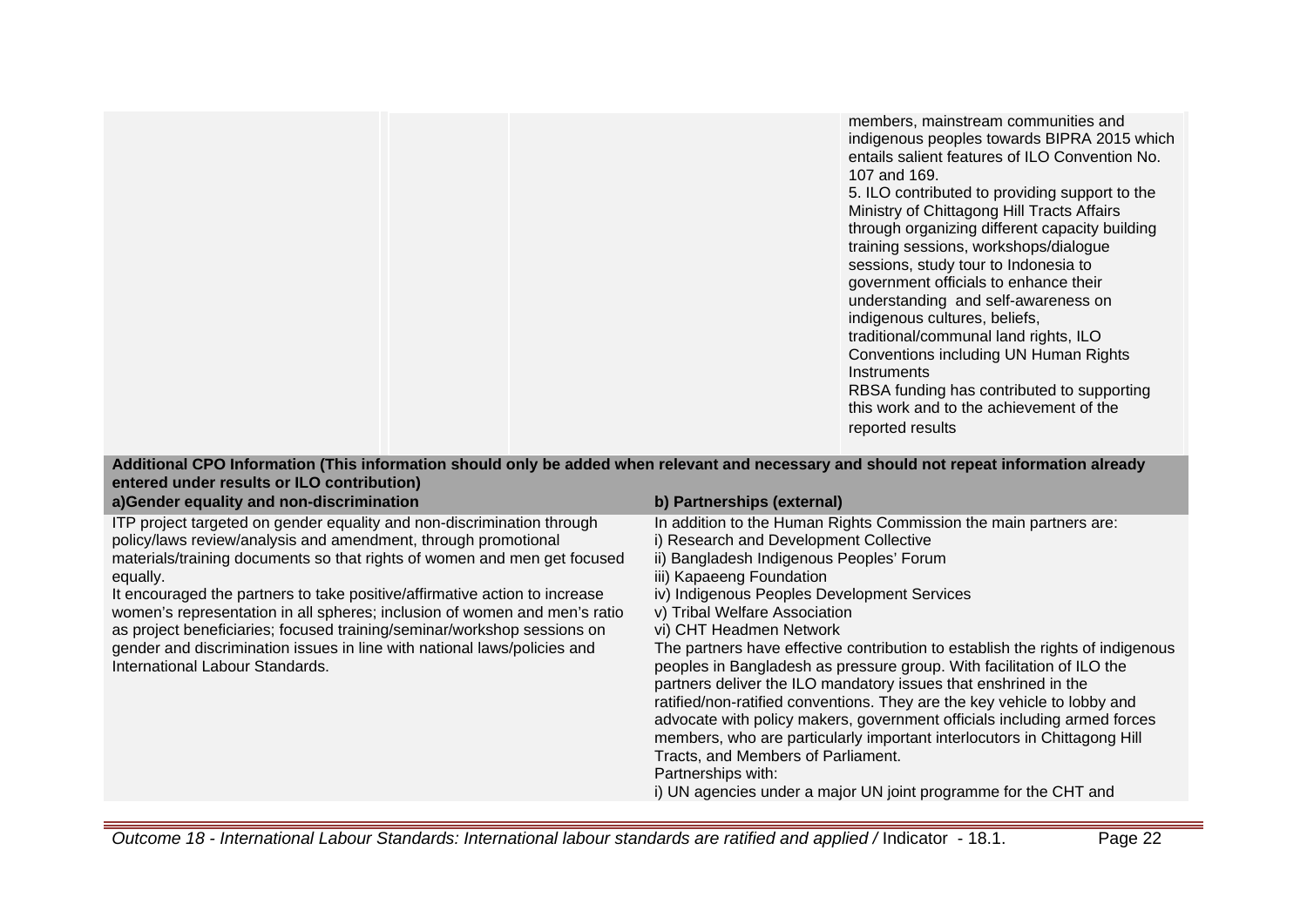development of possible new joint programme ii) SDC for skills survey on IPs in CHT and plain lands.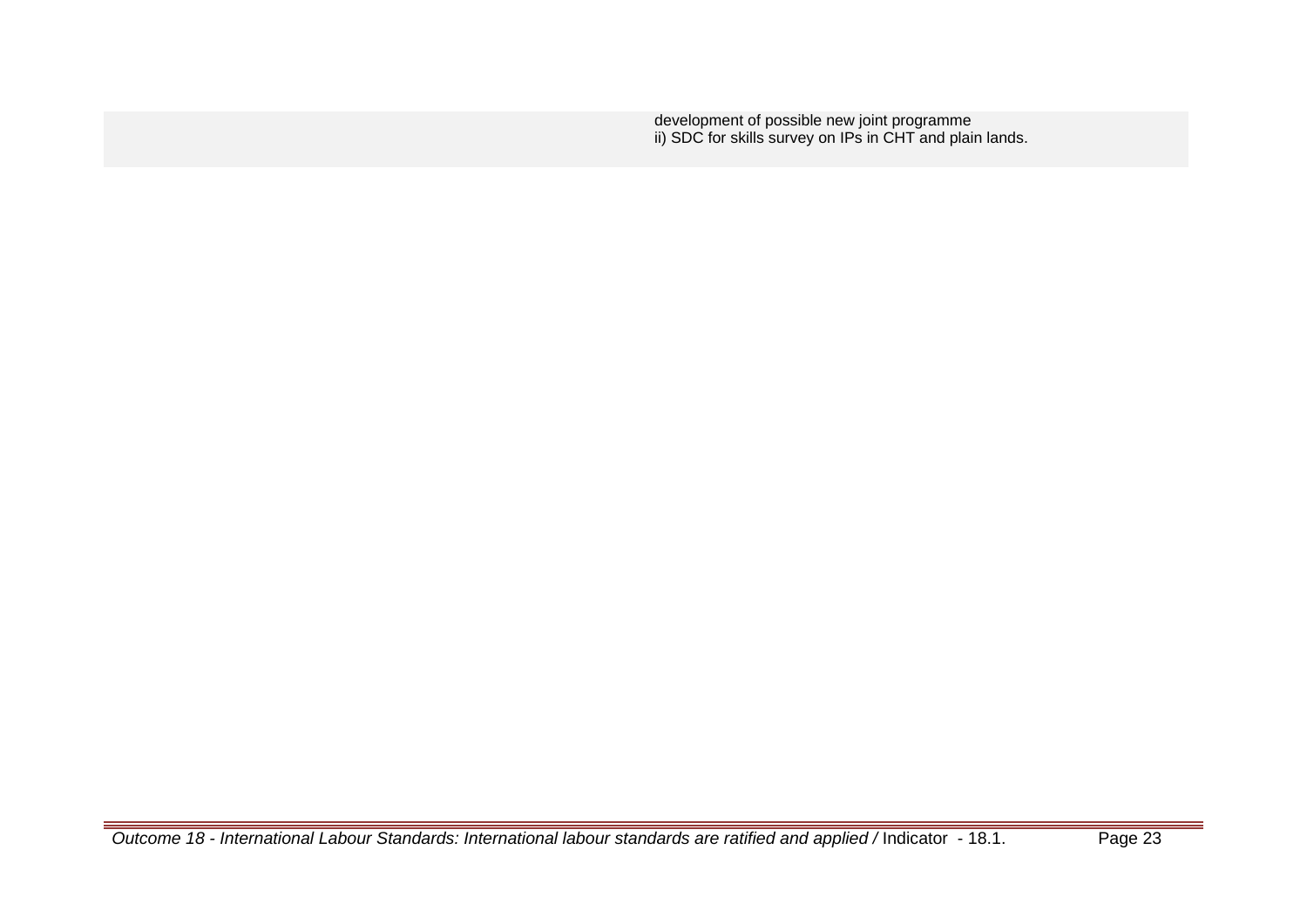| Sri Lanka/LKA999 | 1 | (C130) The Committee notes with interest<br>that following the technical cooperation<br>request formulated by the Government, in<br>September 2014 a national tripartite<br>workshop on the application of the<br>Convention was organized by the ILO in<br>collaboration with the Ministry of Labour and<br>Labour Relations. The workshop was based<br>on a technical report commissioned by the<br>Office for the Government exploring the<br>options for ensuring compliance with the<br>requirements of the Convention in the mid- to<br>long term having regard to the various<br>non-conformity issues raised by this<br>Committee and the Conference Committee<br>on the Application of Standards in 2011.<br>These included, inter alia, the establishment<br>of a maternity social insurance scheme<br>replacing the current employer liability system<br>for the payment of maternity cash benefits in<br>coordination with other reforms, such as<br>those aimed at establishing an employment<br>injury scheme as well as elements of a social<br>protection floor. | The ILO organized a national tripartite<br>workshop on the application of the Convention<br>in collaboration with the Ministry of Labour and<br>Labour Relations. |
|------------------|---|----------------------------------------------------------------------------------------------------------------------------------------------------------------------------------------------------------------------------------------------------------------------------------------------------------------------------------------------------------------------------------------------------------------------------------------------------------------------------------------------------------------------------------------------------------------------------------------------------------------------------------------------------------------------------------------------------------------------------------------------------------------------------------------------------------------------------------------------------------------------------------------------------------------------------------------------------------------------------------------------------------------------------------------------------------------------------------|-------------------------------------------------------------------------------------------------------------------------------------------------------------------|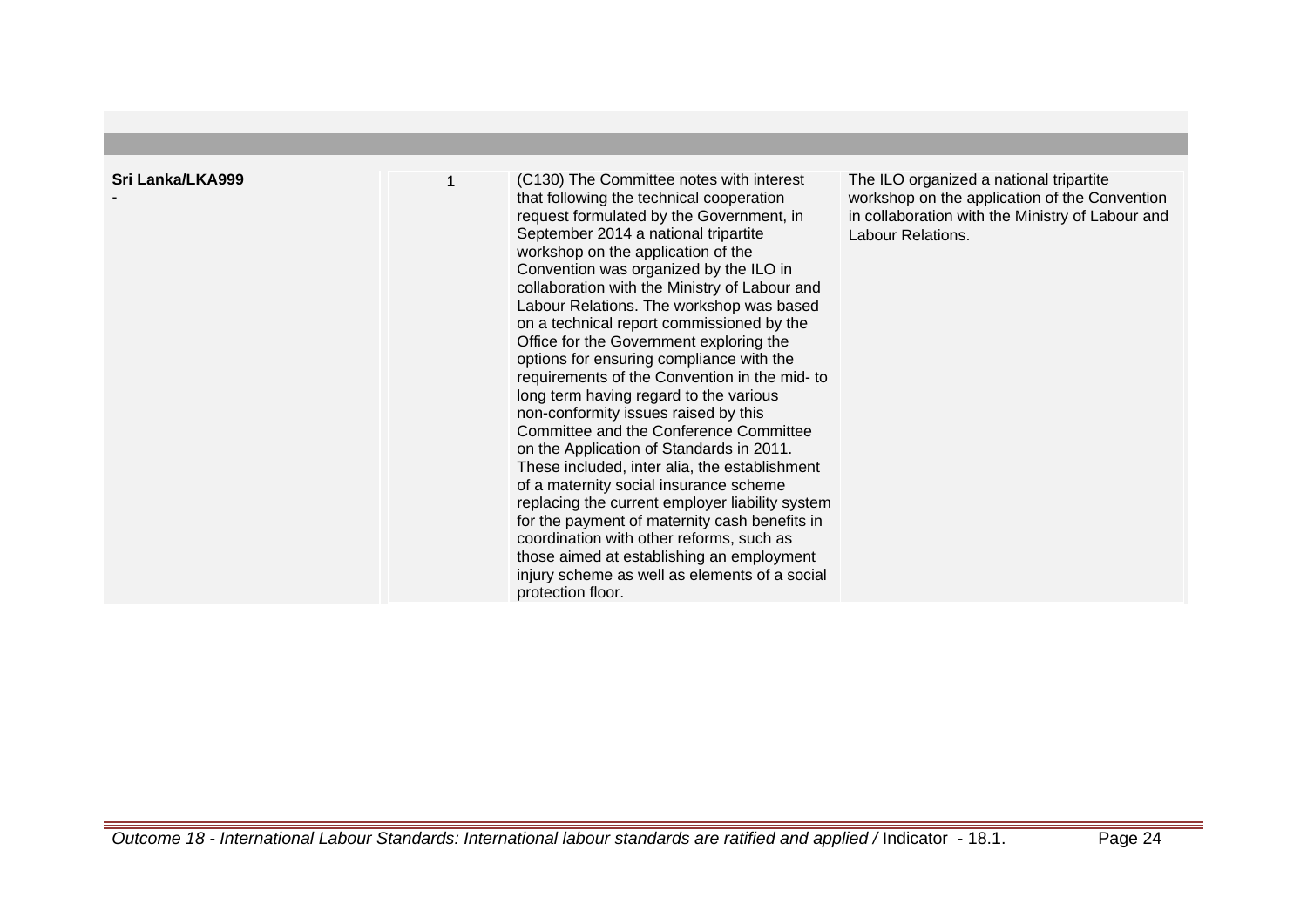#### **Europe and Central Asia**

## **Bosnia and Herzegovina/BIH826** Strengthened capacity of member States to ratify and apply international labour standards and to fulfil their reporting obligations.

After the long-standing complaint of the Committee and as a result of ILO technical assistance, registration of Trade Union in the Federation of Bosnia and Herzegovina was completed in 2014, as mentioned in the general survey.

The Report of the Committee of Experts on the Application of Conventions and Recommendations, ILC 103rd Session, 2014 noted with interest: " that the Act on Amendments to the Act on Associations and Foundations of Bosnia and Herzegovina was adopted on 14 September 2011 and abrogates section 32(2). Confederation of Independent Trade Unions of Bosnia and Herzegovina (SSSBiH). The Committee takes note of the comments of the SSSBiH dated 7 December 2012 and notes with satisfaction that the SSSBiH was registered on 8 May  $2012$  "

Mission and technical advice of technical specialist to BiH. Training on the use of ILO supervisory mechanisms and follow-up exchanges.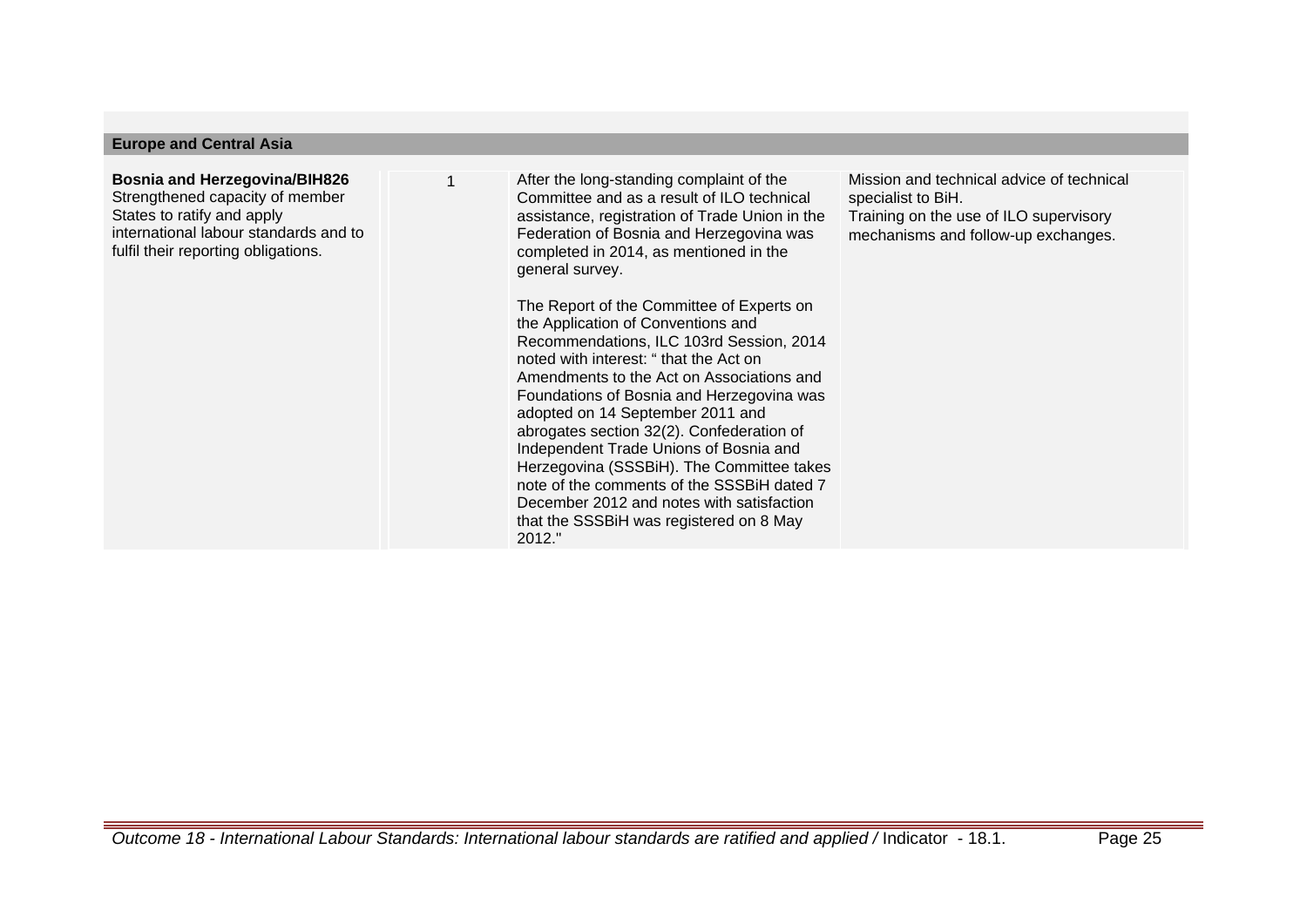## **Georgia/GEO826**

Strengthened capacity of member States to ratify and apply international labour standards and to fulfil their reporting obligations

2 The amendments to the Law on Controlling Entrepreneurial Activity and to the Law on Trafficking in Human Beings adopted (to enter into force by January 2016). The revised OSH Law to be adopted in autumn 2015.

The ILO provided technical support in amending the original Law on Controlling Entrepreneurial Activity and the Trafficking Law.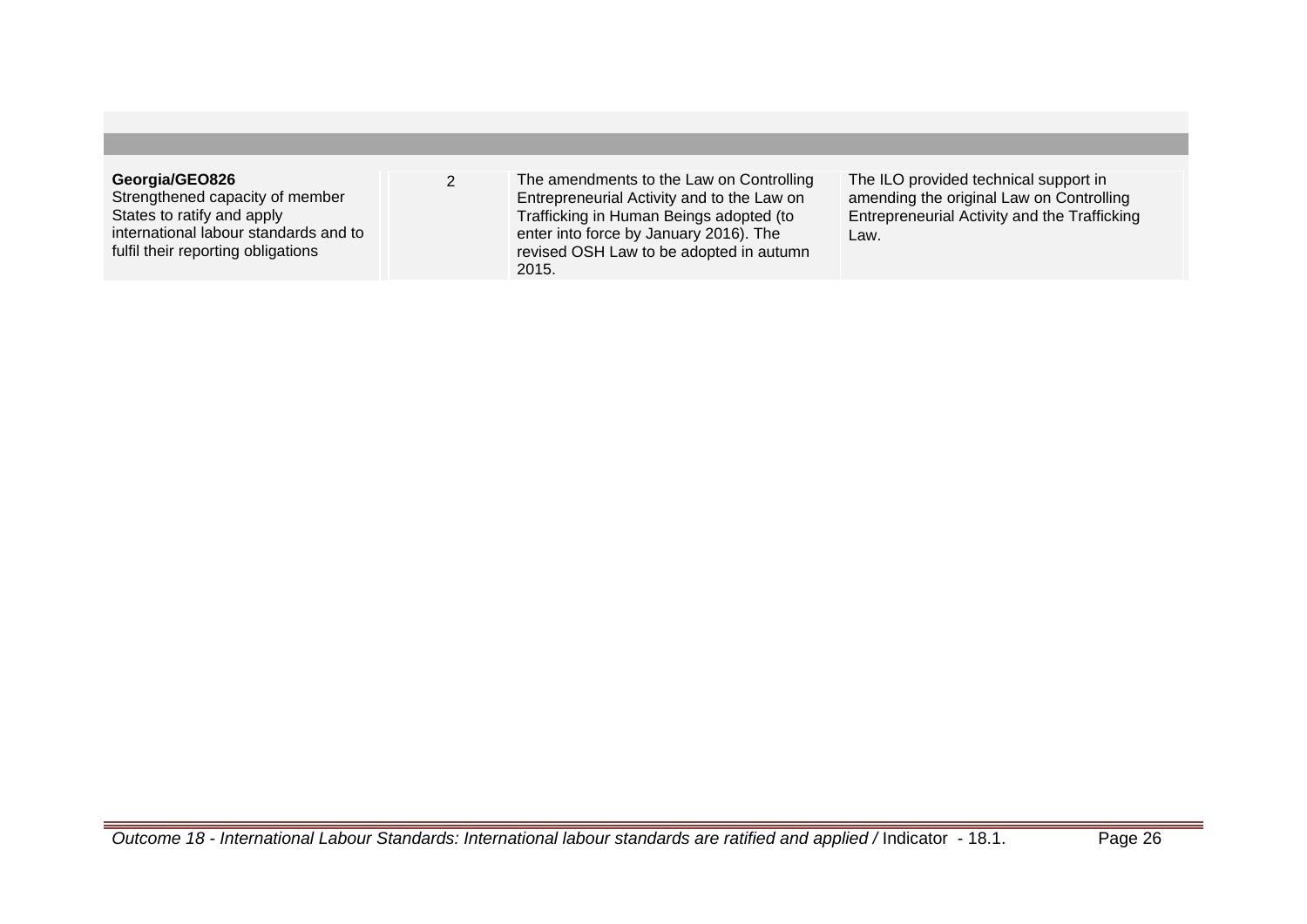# **Russian Federation/RUS826**

Strengthened capacity of member States to ratify and apply international labour standards and to fulfil their reporting obligations

2 Convention No. 144 on Tripartite Consultations, Convention No. 140 on Paid Educational Leave and Convention No. 151 on Labour Relations (Public Service) ratified in the course of 2014-2015.

> The changes made to the Labour Code on private employment agencies were adopted in the Federal Law of the RF N 116-FL, from 5 May 2014 (and which entered into force from 1 January 2015), with most of the ILO comments taken into account, there are several limitations to regulate the triangular relationship (between an employer, employee, and a private employment agency); the employment of domestic workers through PEAs is one of authorised cases listed in the law).

On the basis of analysis of the non-ratified ILO Conventions regarding their compliance with the Russian legislation and possibilities for ratification, prepared by constituents, the ILO provided technical inputs in developing recommendations regarding further preparatory work for ratification of the ILO Conventions. Technical consultations and training conducted for constituents on Convention No. 144.

The ILO provided comments on the new amendments to the Labour Code on private employment agencies, most of which were taken into account in the final draft.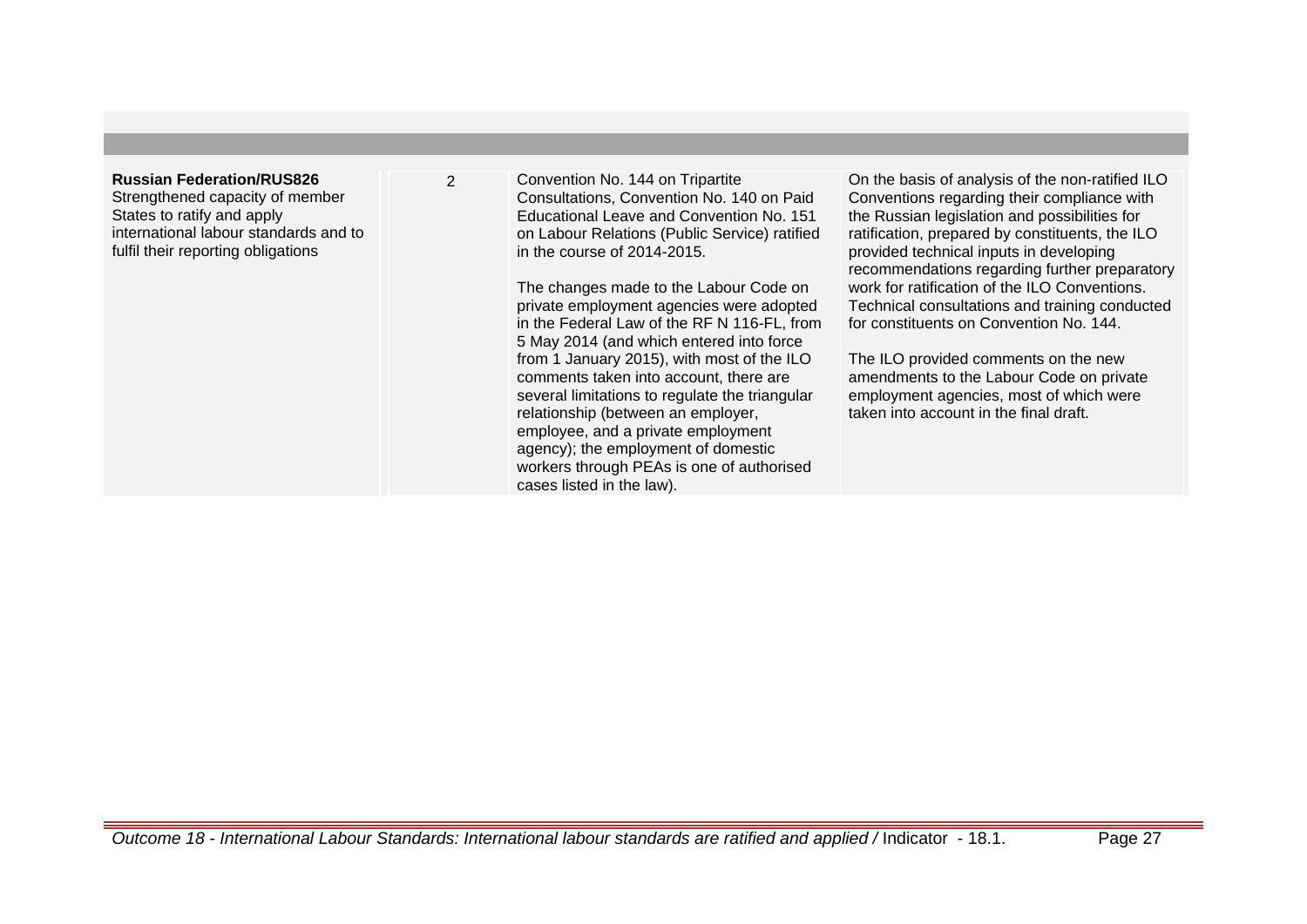| Uzbekistan/UZB998 | C.182 - The Committee welcomes the policy<br>commitments undertaken by the Government<br>in cooperation with the ILO regarding the<br>prevention and the elimination of the use of<br>child labour during the cotton harvest. It notes<br>with interest that these commitments have<br>had a significant impact. | The ILO developed and adopted a Decent<br>Work Country Programme for 2014-2016. It<br>was signed with the Ministry of Labour and<br>Social Protection, the Council of the Federation<br>of Trade Unions, and the Chamber of<br>Commerce and Industry on 25 April 2014. In<br>August 2014, a roundtable discussion was held<br>with ILO representatives and the social<br>partners on the implementation of the DWCP. |
|-------------------|------------------------------------------------------------------------------------------------------------------------------------------------------------------------------------------------------------------------------------------------------------------------------------------------------------------|----------------------------------------------------------------------------------------------------------------------------------------------------------------------------------------------------------------------------------------------------------------------------------------------------------------------------------------------------------------------------------------------------------------------|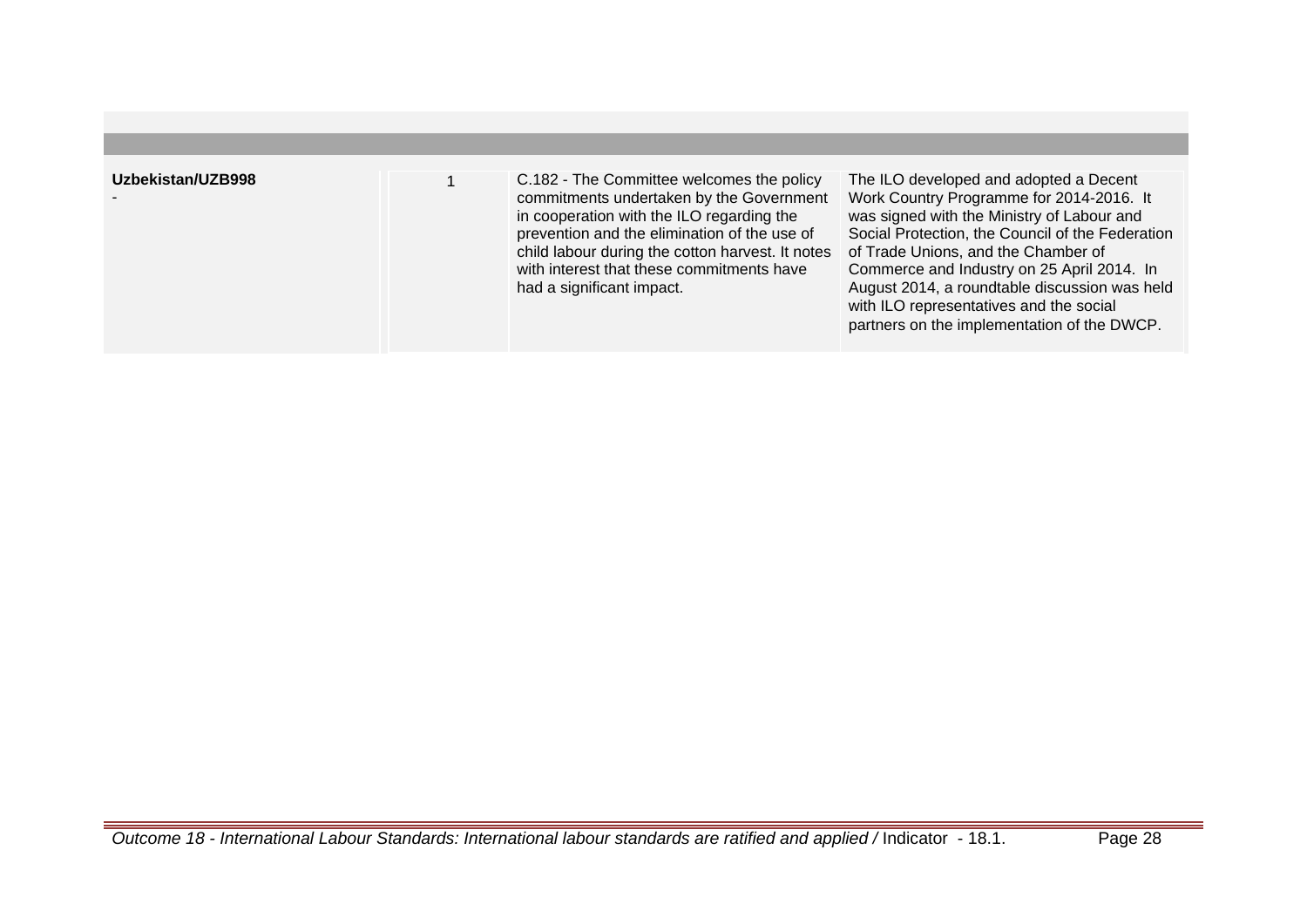| Turkey/TUR999 | C.87 - The Committee notes with interest the<br>entry into force on 7 November 2012 of Act<br>No. 6356 on trade unions and collective<br>labour agreements, which repeals the Trade<br>Union Act and the Collective Labour<br>Agreement, Strike and Lockout Act (Nos.<br>2821 and 2822) upon which the Committee<br>has been commenting for several years. | The ILO has been constantly promoting the<br>application of international labour standards, in<br>particular to issues raised by the supervisory<br>bodies. The postponement of strikes through<br>the Council of Ministers' Decree was an issue<br>repeatedly mentioned by the CEACR. Although<br>there was no technical assistance project<br>specifically targeting this issue, the ILO was<br>actively engaged with the Government for<br>addressing the criticisms. A high level tripartite<br>meeting was organized by ILO in 2014 in<br>Geneva where high level participation from the<br>government, workers' and employers'<br>organizations was ensured to have a<br>constructive discussion regarding the changes<br>in labour legislation and the challenges in the<br>world of work. So, this positive decision was<br>indirectly affected by the ILO's ongoing work in<br>the country." |
|---------------|------------------------------------------------------------------------------------------------------------------------------------------------------------------------------------------------------------------------------------------------------------------------------------------------------------------------------------------------------------|-------------------------------------------------------------------------------------------------------------------------------------------------------------------------------------------------------------------------------------------------------------------------------------------------------------------------------------------------------------------------------------------------------------------------------------------------------------------------------------------------------------------------------------------------------------------------------------------------------------------------------------------------------------------------------------------------------------------------------------------------------------------------------------------------------------------------------------------------------------------------------------------------------|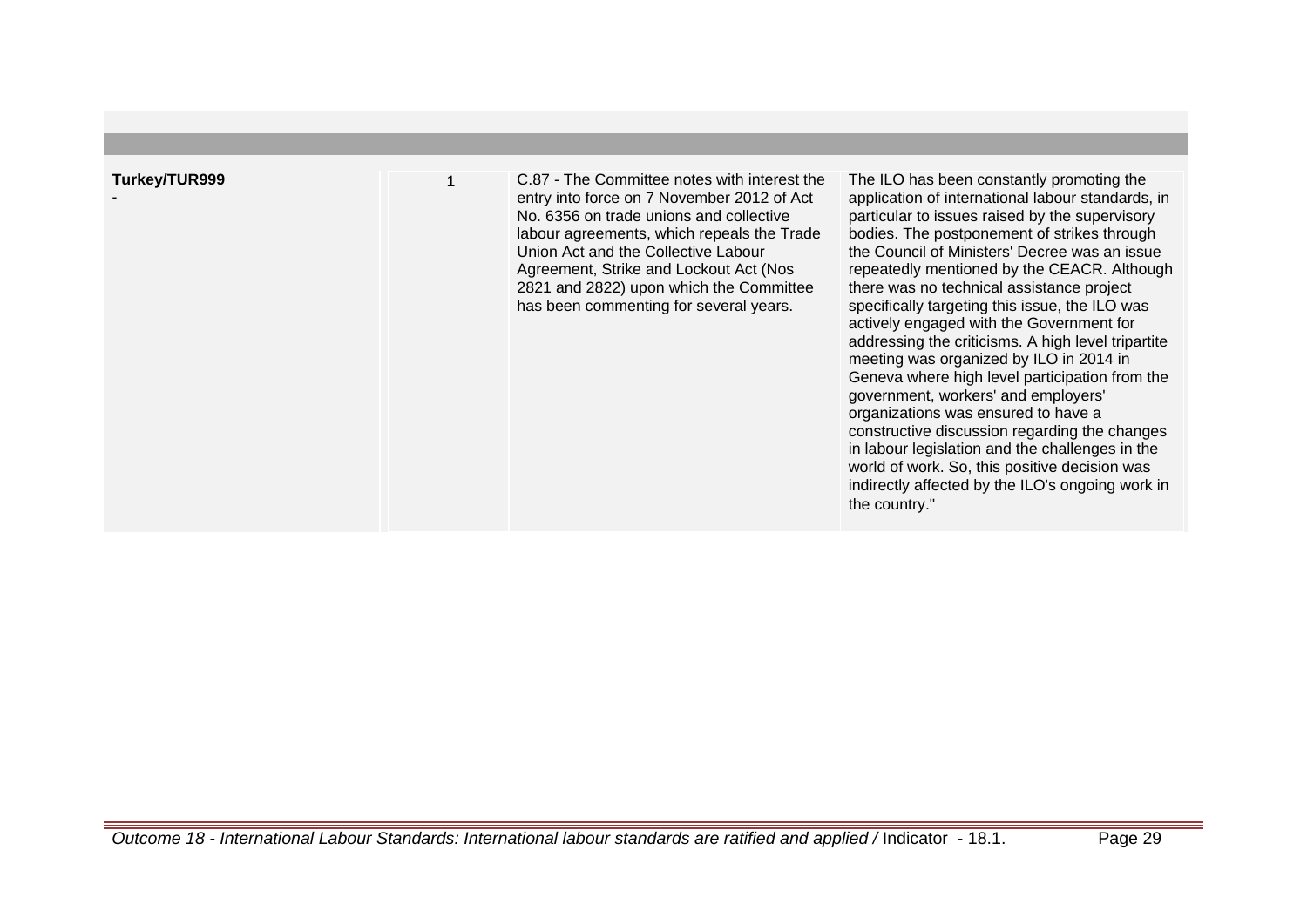#### **Latin America and the Caribbean**

#### **Colombia/COL107**

Se promueve la ratificación y aplicación de los convenios ratificados y la mejorar de la calidad de los preparación de las memorias

1 En su informe del 2015, referido al Convenio núm.81 sobre inspección de trabajo, la Comisión de Expertos tomó "nota con satisfacción de que se dictó la resolución ministerial núm. 1867, de 13 de mayo de 2014, que prevé la obligación de los inspectores del trabajo de tratar como confidencial la fuente de todas las quejas, y su responsabilidad respecto de los procedimientos disciplinarios, en caso de incumplimiento de esta obligación."

Asimismo, respecto de la aplicación del Convenio sobre las relaciones de trabajo en la administración pública, 1978 (núm. 151), la Comisión de Expertos tomó también "nota con interés de las indicaciones del Gobierno en el sentido de que: i) en seguimiento al Acuerdo Colectivo Nacional, se negociaron en 2013, 300 pliegos de petición en el seno de la administración pública de los cuales surgieron 236 acuerdos totales; ii) la resolución núm. 2143, de 28 de mayo de 2014, atribuye a las direcciones territoriales del Ministerio de Trabajo la responsabilidad de fomentar y garantizar la negociación colectiva en el sector público; iii) en el marco del Comité sectorial del sector público de la Comisión permanente de concertación de políticas salariales y laborales, el Estado y las organizaciones sindicales de empleados públicos debaten, con base en una agenda consensuada, una amplia gama de temas relacionados con los intereses económicos y sociales de los empleados públicos; y iv) en

La OIT, con el financiamiento de USDOL, está implementando un proyecto para mejorar el funcionamiento de la inspección de trabajo de conformidad con las Normas Internacionales del Trabajo. A través del proyecto, se han diseñado Guías e instrumentos para los inspectores y se les ha capacitado en la aplicación de las normas nacionales y Convenios de la OIT. Asimismo, se ha brindado asistencia para mejorar los procedimientos de las actuaciones de los inspectores. Otro de los objetivos del proyecto, ha sido fortalecer el diálogo social y –con mayor énfasis- promover la negociación colectiva en el sector público, logrando importante reformas de normas reglamentarias, fortaleciendo la capacidad de los actores, mejorando el conocimiento de las normas vinculadas y facilitando espacios de diálogo y negociación.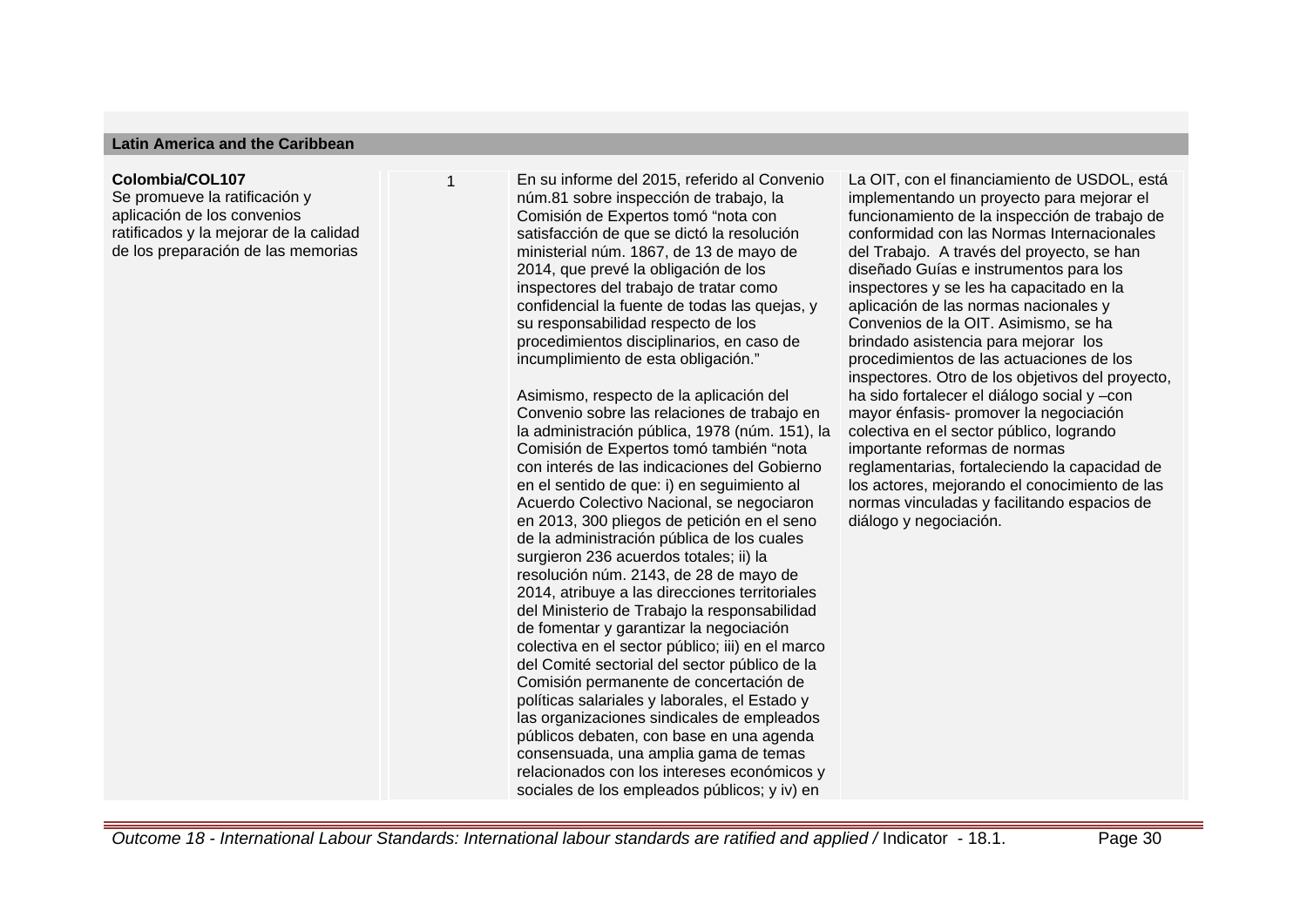|  | este marco, se acordó la revisión del<br>Presupuesto General de la Nación para el<br>incremento salarial del año 2015.                                                                                                                                                                                                                                                                                      |                                                                                                                                                                                                                                                                                                                                                                                              |
|--|-------------------------------------------------------------------------------------------------------------------------------------------------------------------------------------------------------------------------------------------------------------------------------------------------------------------------------------------------------------------------------------------------------------|----------------------------------------------------------------------------------------------------------------------------------------------------------------------------------------------------------------------------------------------------------------------------------------------------------------------------------------------------------------------------------------------|
|  | El Ministerio de Trabajo aprobó el Decreto<br>160-2014, el 5 de febrero de 2014, que<br>regula el ejercicio de la negociación colectiva<br>del sector público, para adecuarla a los<br>contenidos del Convenio 151 de la OIT. Las<br>reformas hechas fueron acordadas entre el<br>gobierno y las centrales sindicales, en el<br>marco del proceso de negociación colectiva<br>del pliego nacional del 2013. | La OIT, con el financiamiento de USDOL,<br>apoyó el proceso de negociación colectiva en<br>el sector público a nivel nacional y en varias<br>regiones del país. Capacitó a los<br>representantes sindicales y funcionarios<br>públicos responsables de la negociación y<br>facilitó epsacios de diálogo para abordar la<br>mejora de la norma que regula el Convenio<br>núm.151 en Colombia. |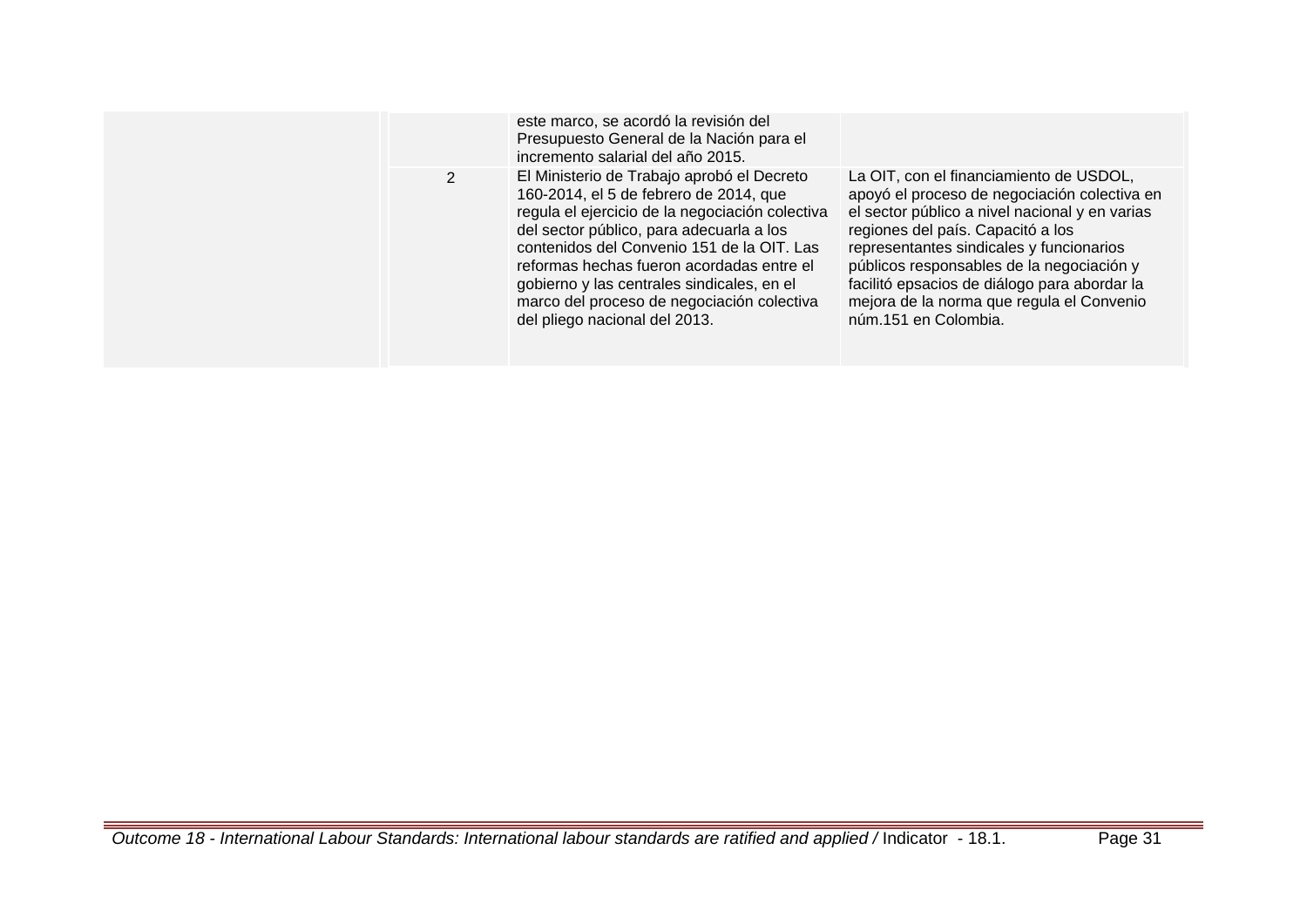| Peru/PER826<br>Strengthened capacity of member<br>States to ratify and apply<br>international labour standards and to<br>fulfil their reporting obligations |   | La Comisión de Expertos en Aplicación de<br>Convenios y Recomendaciones ha tomado<br>nota con satisfacción y con interés de los<br>progresos logrados en la aplicación de los<br>convenios pertinentes.                                                                                                                               | La OIT proporcionó asistencia técnica al<br>Gobierno (Ministerio de Trabajo, Ministerio de<br>Relaciones Exteriores y otros sectores<br>gubernamentales involucrados sobre NIT,<br>procesos legislativos de la OIT, funciones de<br>los órganos de control, sumisión y ratificación.<br>Igualmente, se ha participado en reuniones<br>con el Gobierno habiéndose elaborado una<br>lista de los Convenios pendientes de sumisión<br>(gran atraso), habiendo expresado el Gobierno<br>la voluntad de presentarlos al Congreso<br>Peruano para su consideración. Igualmente se<br>ha hecho presentaciones sobre Convenios<br>específicos en diversos sectores del Gobierno,<br>Convenio núm. 169, Convenio núm. 87,<br>Convenio núm. 98, Convenio núm. 111 (con<br>especial énfasis en las situaciones familiares y<br>de violencia).<br>Igualmente, se ha participado en talleres de<br>formación para jueces y fiscales sobre la OIT,<br>el sistema normativo y de control. |
|-------------------------------------------------------------------------------------------------------------------------------------------------------------|---|---------------------------------------------------------------------------------------------------------------------------------------------------------------------------------------------------------------------------------------------------------------------------------------------------------------------------------------|----------------------------------------------------------------------------------------------------------------------------------------------------------------------------------------------------------------------------------------------------------------------------------------------------------------------------------------------------------------------------------------------------------------------------------------------------------------------------------------------------------------------------------------------------------------------------------------------------------------------------------------------------------------------------------------------------------------------------------------------------------------------------------------------------------------------------------------------------------------------------------------------------------------------------------------------------------------------------|
|                                                                                                                                                             | 2 | El Gobierno (Ministerio de Trabajo, Ministerio<br>de Relaciones Exteriores, Vice-Ministerio de<br>Interculturalidad y Ministerio de Energía y<br>Minas han fortalecido sus programas de<br>formación y de difusión en los niveles<br>descentralizados del poder público,<br>entiéndase Gobiernos Regionales y<br>entidades autónomas. | La OIT ha proporcionado asistencia técnica al<br>Gobierno a través de reuniones y talleres de<br>formación para el major cumplimiento de las<br>Normas Internacionales del Trabajo                                                                                                                                                                                                                                                                                                                                                                                                                                                                                                                                                                                                                                                                                                                                                                                         |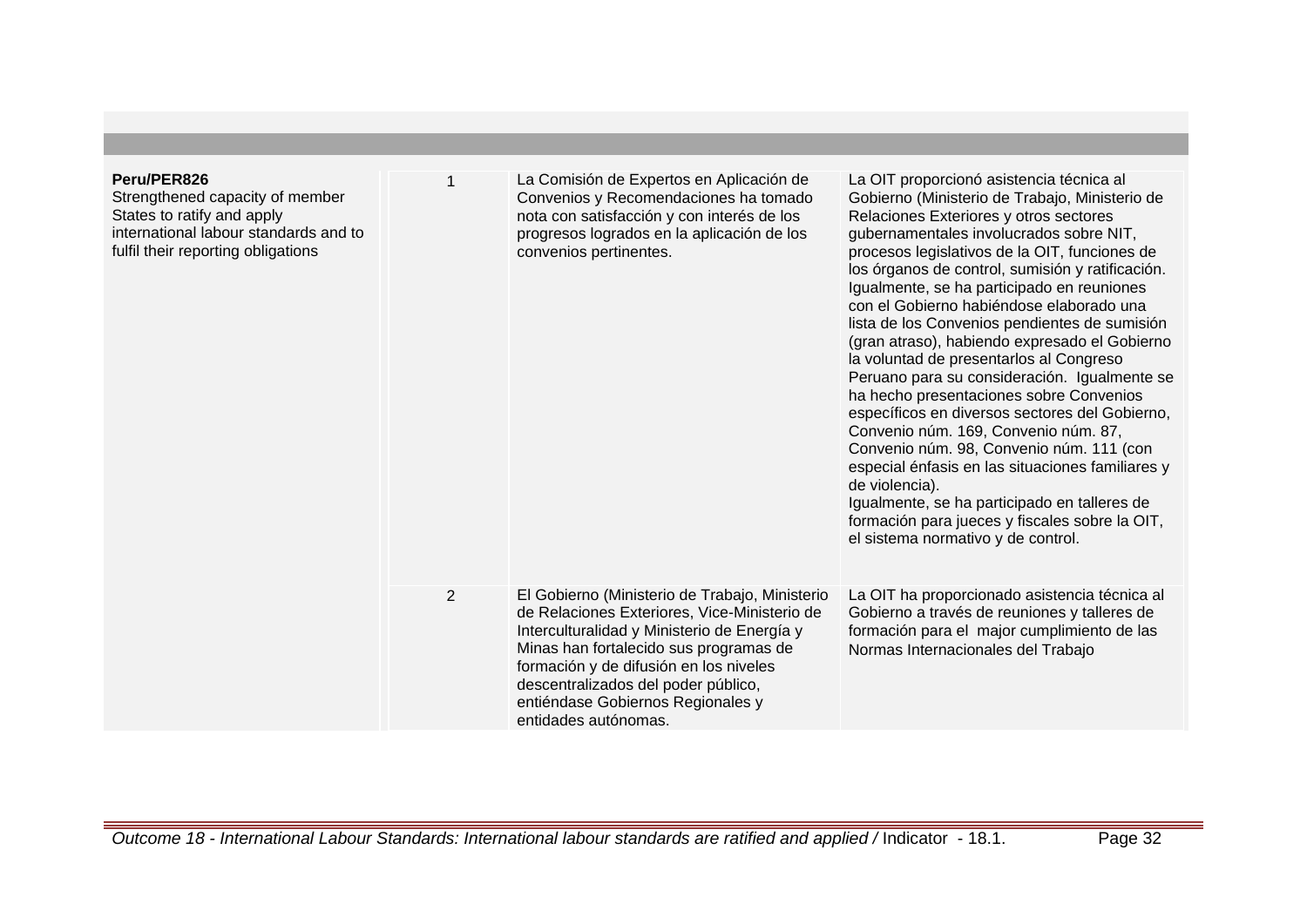| Costa Rica/CRI826<br>Strengthened capacity of member<br>States to ratify and apply | En el mes de enero del año 2014 el país<br>ratificó el Convenio núm. 189, que, según el<br>Artículo 7 de la Constitución Política del País | La OIT brindó apoyo técnico y<br>acompañamiento durante el proceso de<br>ratificación a la Asociación de Trabajadoras |
|------------------------------------------------------------------------------------|--------------------------------------------------------------------------------------------------------------------------------------------|-----------------------------------------------------------------------------------------------------------------------|
| international labour standards and to<br>fulfil their reporting obligations        | se convirtió de manera inmediata en Ley de<br>la República.                                                                                | Domésticas de Costa Rica (ASTRADOMES),<br>al Instituto Nacional de las Mujeres (INAMU), al                            |
|                                                                                    |                                                                                                                                            | Ministerio de Trabajo y Seguridad Social<br>(MTSS) que consistió en entregar información                              |
|                                                                                    |                                                                                                                                            | relevante que sustentara ante el Congreso de<br>la República, el alcance y la importancia de la                       |
|                                                                                    |                                                                                                                                            | ratificación del Convenio.                                                                                            |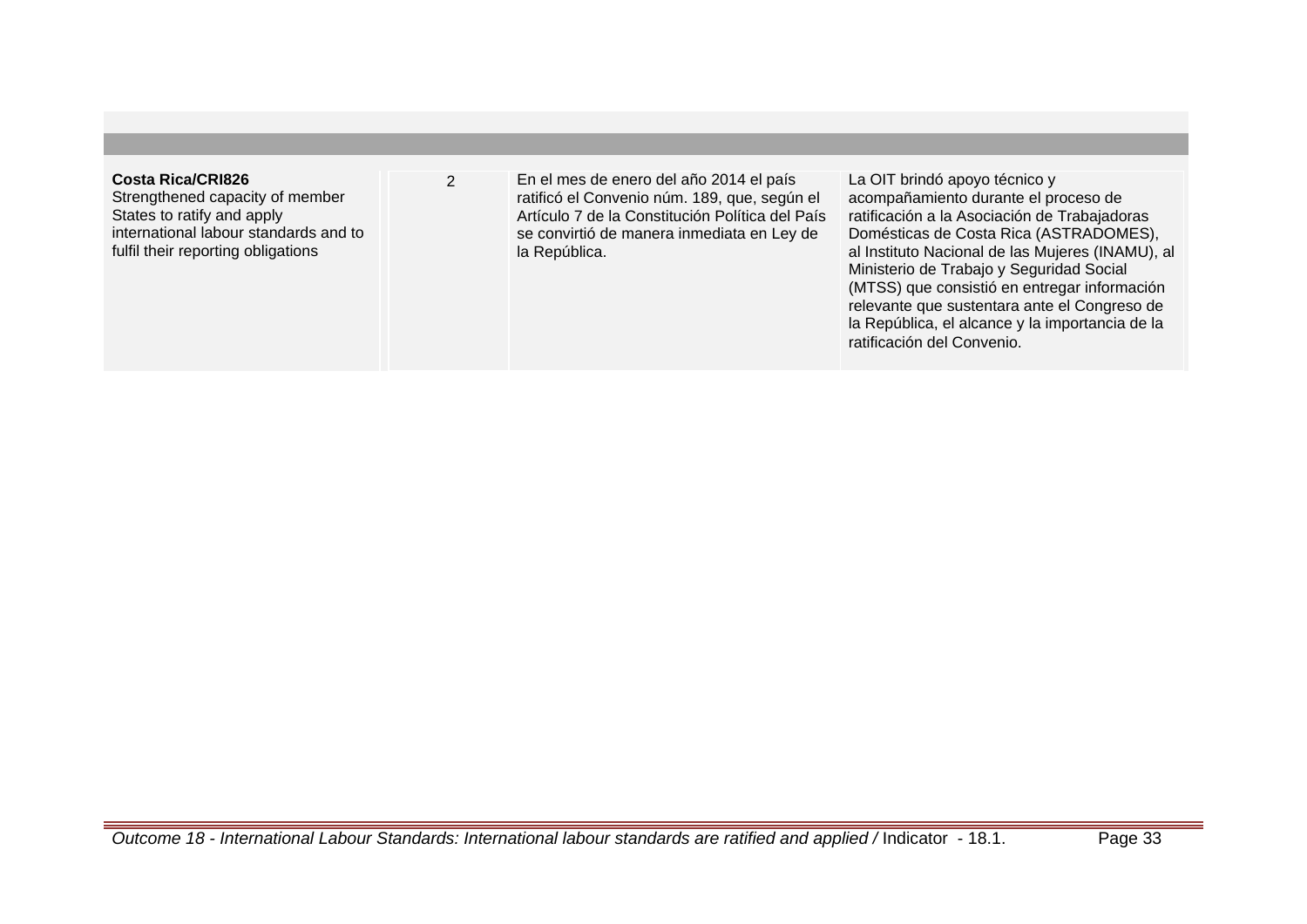| <b>Dominican Republic/DOM101</b><br>Los Constituyentes, identifican e<br>impulsan medidas para mejorar el<br>cumplimiento de la legistación<br>laboral, tomando en cuenta los<br>convenios de la OIT ratificados por el<br>país, enfatizando la libertad sindical y<br>la negociación colectiva |                | (C19) With reference to its previous<br>comments, the Committee notes with<br>interest the measures taken by the<br>government with a view to ensuring equality<br>of treatment between foreign and national<br>workers with respect to social security and<br>reaching an agreement on fair and<br>sustainable solutions for migrant workers. | Regarding cases of progress, which were<br>noted with satisfaction or interest by the<br>Committee of Experts on the Application of<br>Conventions and Recommendations (CEACR),<br>the changes in national law and /or practice<br>followed one or more previous comments by<br>the supervisory bodies and/or technical<br>assistance provided by the Office. These<br>comments were prepared with the assistance<br>of the Office. The Office conducts an in-depth<br>analysis of national law and practice for the<br>CEACR and maintains a permanent dialogue<br>with the constituents. |
|-------------------------------------------------------------------------------------------------------------------------------------------------------------------------------------------------------------------------------------------------------------------------------------------------|----------------|------------------------------------------------------------------------------------------------------------------------------------------------------------------------------------------------------------------------------------------------------------------------------------------------------------------------------------------------|--------------------------------------------------------------------------------------------------------------------------------------------------------------------------------------------------------------------------------------------------------------------------------------------------------------------------------------------------------------------------------------------------------------------------------------------------------------------------------------------------------------------------------------------------------------------------------------------|
|                                                                                                                                                                                                                                                                                                 | $\overline{2}$ | En el mes de mayo del año 2015 el país<br>ratificó el Convenio núm. 189, logrando<br>convertirse de esta manera en Ley de la<br>República, a partir de su publicación en la<br>Gaceta Oficial.                                                                                                                                                 | La OIT brindó apoyo técnico y<br>acompañamiento durante el proceso de<br>ratificación, a través de reuniones y actividades<br>de capacitación sobre los alcances, principios<br>e importancia del convenio para el desarrollo<br>sociolaboral del país.                                                                                                                                                                                                                                                                                                                                    |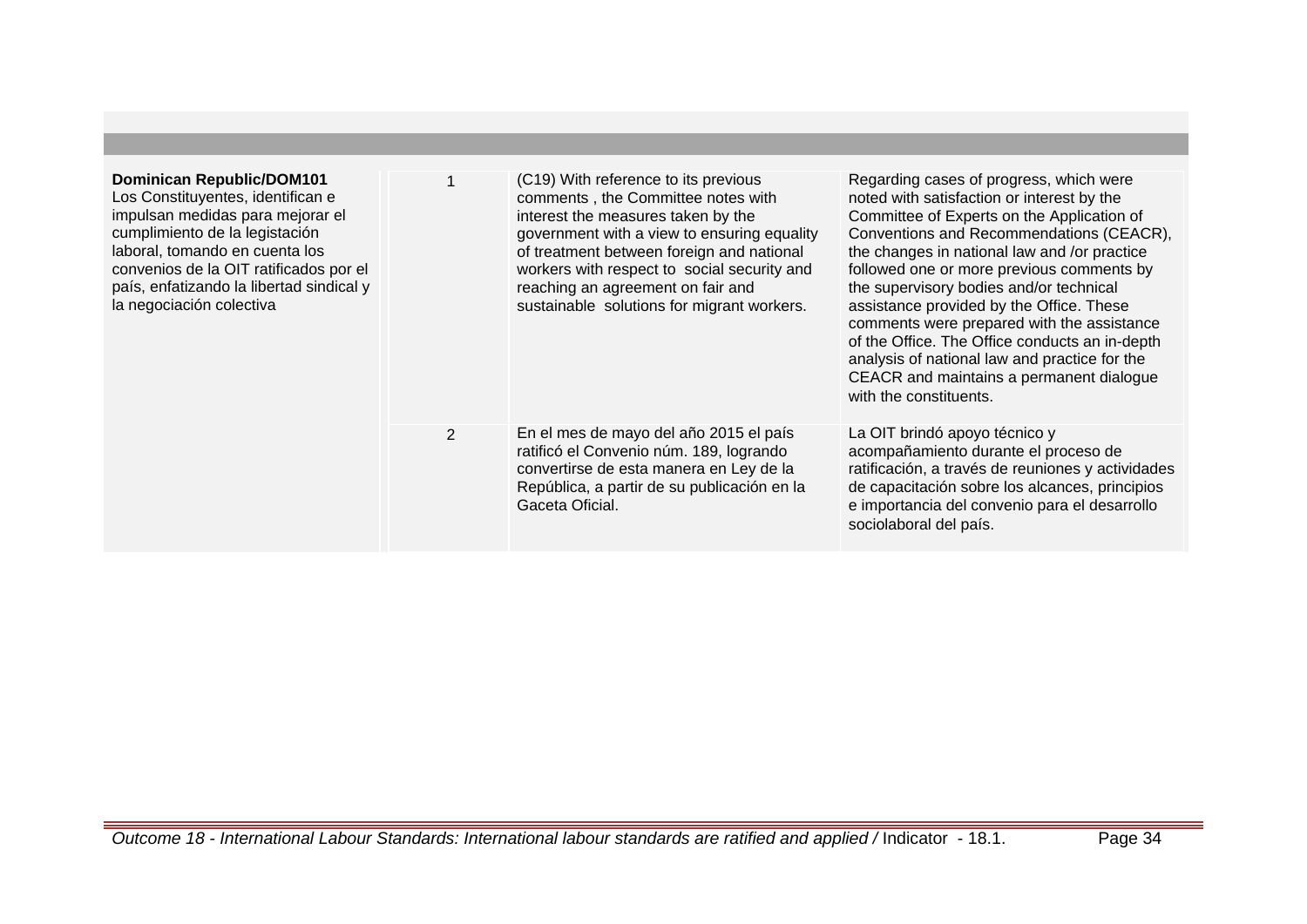| El Salvador/SLV998 | (C182) The Government indicated that a new<br>information system to monitor child labour<br>(SIMETI) was developed and implemented,<br>with ILO assistance. The Committee notes<br>with interest that this system contains<br>statistical information concerning households,<br>education, child labour by age and sector,<br>and comparison tables that illustrate child<br>labour by gender and geographical area. | ILO provided assistance in the development<br>and implementation of a new information<br>system to monitor child labour (SIMETI). |
|--------------------|----------------------------------------------------------------------------------------------------------------------------------------------------------------------------------------------------------------------------------------------------------------------------------------------------------------------------------------------------------------------------------------------------------------------|-----------------------------------------------------------------------------------------------------------------------------------|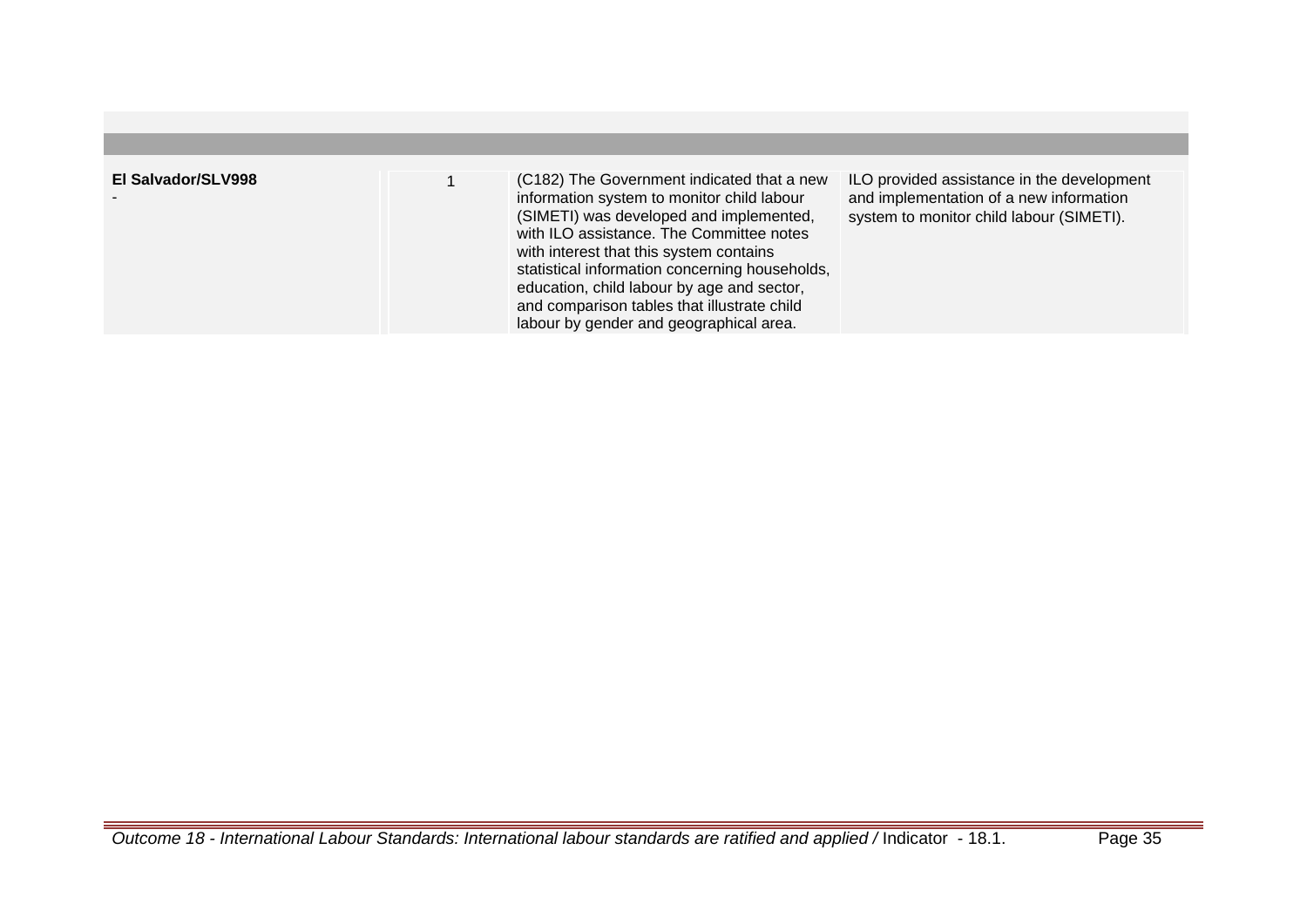#### **Guatemala/GTM104**

El país, con el apoyo de la OIT, ejecuta acciones para mejorar aplicación de la legislación laboral en concordancia con las NIT's, en particular el Convenio 169 y los convenios Fundamentales y prioritarios.

1 Convenio núm. 169 (solicitud directa, CEACR 2014 y publicada en 2015): La Comisión toma nota con interés de las medidas vigentes enumeradas por el Gobierno destinadas a que los pueblos interesados se beneficien de una educación bilingüe en todos los niveles. El Gobierno incluyó también datos desglosados sobre escuelas, modalidad del establecimiento, número de docentes por departamento y nivel educativo. 2 El país adoptó durante el bienio tres medidas significativas orientadas a mejorar el cumplimiento de la legislación y la práctica legislativa: 1) en el primer semestre de 2014 se creó, con participación tripartita, la "Comisión de Tratamiento de Conflictos ante la OIT en materia de Libertad Sindical y Negociación Colectiva", 2) En este mismo periodo, el Ministerio y la Comisión Internacional Contra la Impunidad en Guatemala (CICIG) firmaron un convenio dirigido a fortalecer a los funcionarios del Ministerio Público (MP) en sus capacidades de análisis e investigación de los casos de violencia contra dirigentes sindicales y sindicalistas. Al final del bienio se informó acerca de la formación de 100 funcionarios del MP por parte de la CICIG y de 100 jueces laborales (el 100 por ciento del país), 3) El Ministerio Público firmó, en el II semestre del 2014, un acuerdo con el Movimiento Sindical Autónomo y Popular de Guatemala y la Coordinadora de los Sindicatos Globales en Guatemala, por medio del cual se formaliza la Mesa Sindical del Ministerio Público.

La OIT, con recursos del Gobierno de Dinamaca, brindó durante este bienio capacitación y asistencia técnica al Gobierno y a los interlocutores sociales, además de organizaciones representativas indígenas sobre el Convenio núm.169, sus alcances y principios, incluyendo aquellos sobre los derechos a mantener sus tradiciones.

La OIT brindó, con fondos de los Estados Unidos, apoyo técnico y acompañamiento para la creación y desarrollo de la Comisión de Tratamiento de Conflictos en materia de Libertad Sindical y Negociación Colectiva.

La OIT, con fondos del gobierno de los Estados Unidos, brindó apoyo técnico para la firma del convenio de colaboración entre la CICIG y el MP. Además, ha desarrollado procesos de capacitación para jueces y magistrados a fin de fortalecer su capacidad de análisis e investigación de los casos de violencia contra dirigentes sindicales y sindicalistas.

La OIT, con fondos del gobierno de los Estados Unidos, brindó asesoría técnica para la formación de la Mesa Sindical del Ministerio Público.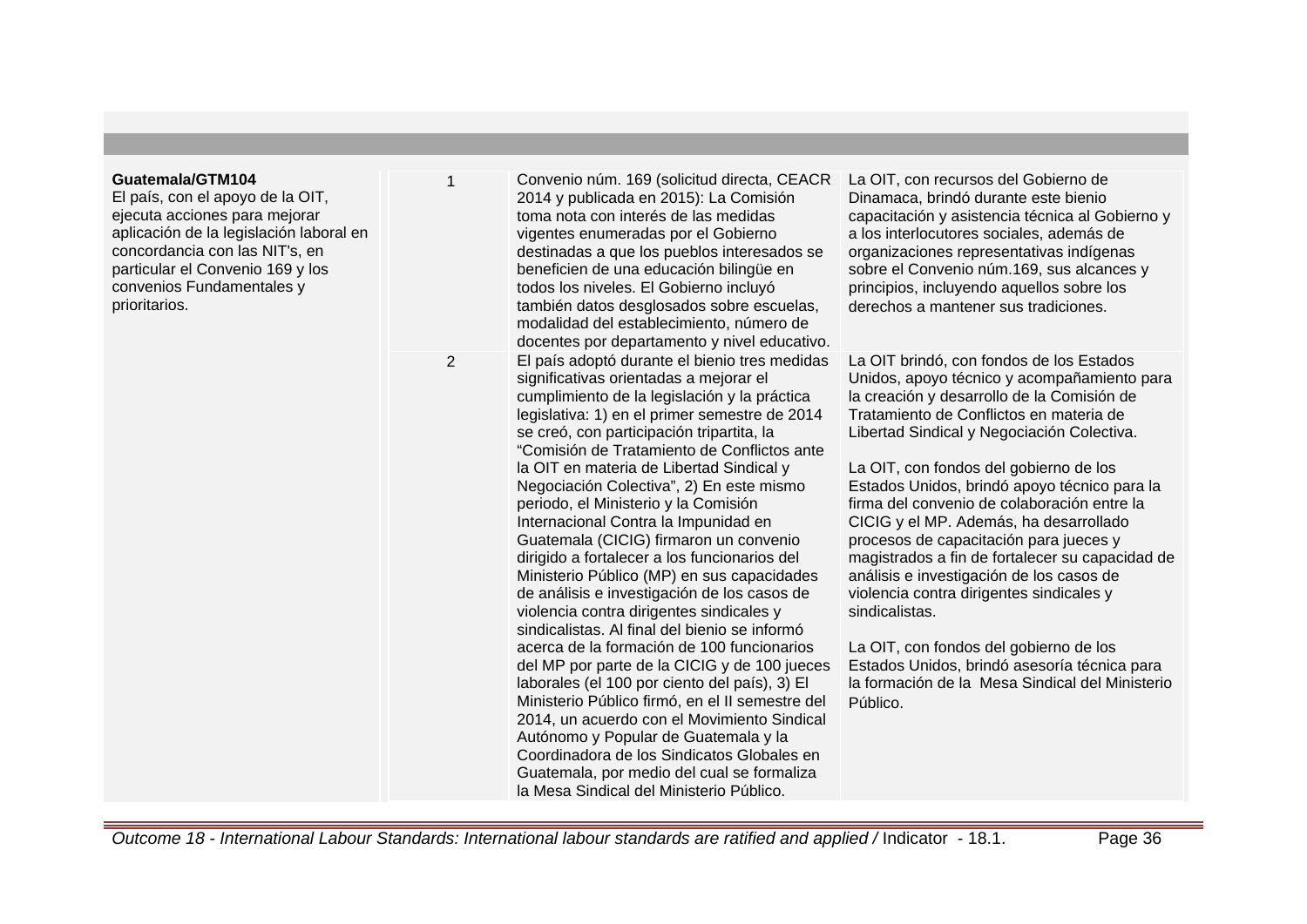| Honduras/HND101<br>El país, con el apoyo de la OIT,<br>adopta y mejora la aplicación de la<br>legislación laboral nacional, en<br>cumplimiento con las NITs y en<br>particular a los convenios<br>fundamentales y prioritarios, y el<br>convenio núm. 169 |                | (C81) - The Committee notes with interest<br>that the pilot programme launched in the<br>regional offices of Chuloteca, San Pedro Sula<br>and Ceiba, within the framework of<br>international cooperation and the Decent<br>Work Country Programme, contributed to<br>strengthening the competence of the<br>inspectors in areas relating to the application<br>of labour legislation and social dialogue.                                                                      | ILO elaborated the Decent Work Country<br>Programme with the social partners of the<br>country.                                                                                                                                                                                                                     |
|-----------------------------------------------------------------------------------------------------------------------------------------------------------------------------------------------------------------------------------------------------------|----------------|---------------------------------------------------------------------------------------------------------------------------------------------------------------------------------------------------------------------------------------------------------------------------------------------------------------------------------------------------------------------------------------------------------------------------------------------------------------------------------|---------------------------------------------------------------------------------------------------------------------------------------------------------------------------------------------------------------------------------------------------------------------------------------------------------------------|
|                                                                                                                                                                                                                                                           | $\overline{2}$ | Se creó en mayo 2015 una mesa<br>interinstitucional para el cumplimiento del<br>C169, en donde participan todas las<br>instituciones públicas relacionadas con la<br>temática indígena en el país. En esta mesa,<br>que es liderada la Secretaria de Trabajo y<br>Seguridad Social (STSS), se promueve la<br>coordinación sistemática entre instituciones<br>del Estado, con el fin de promover la consulta<br>a los pueblos indígenas, tal y como lo<br>establece el convenio. | La OIT, con recursos del gobierno de<br>Dinamarca, brindó apoyo técnico para la<br>creación de la mesa interinstitucional, además<br>de capacitación sobre los alcances y principios<br>del convenio núm.169, que les permita allanar<br>los conflictos en torno a la consulta a los<br>pueblos indígenas del país. |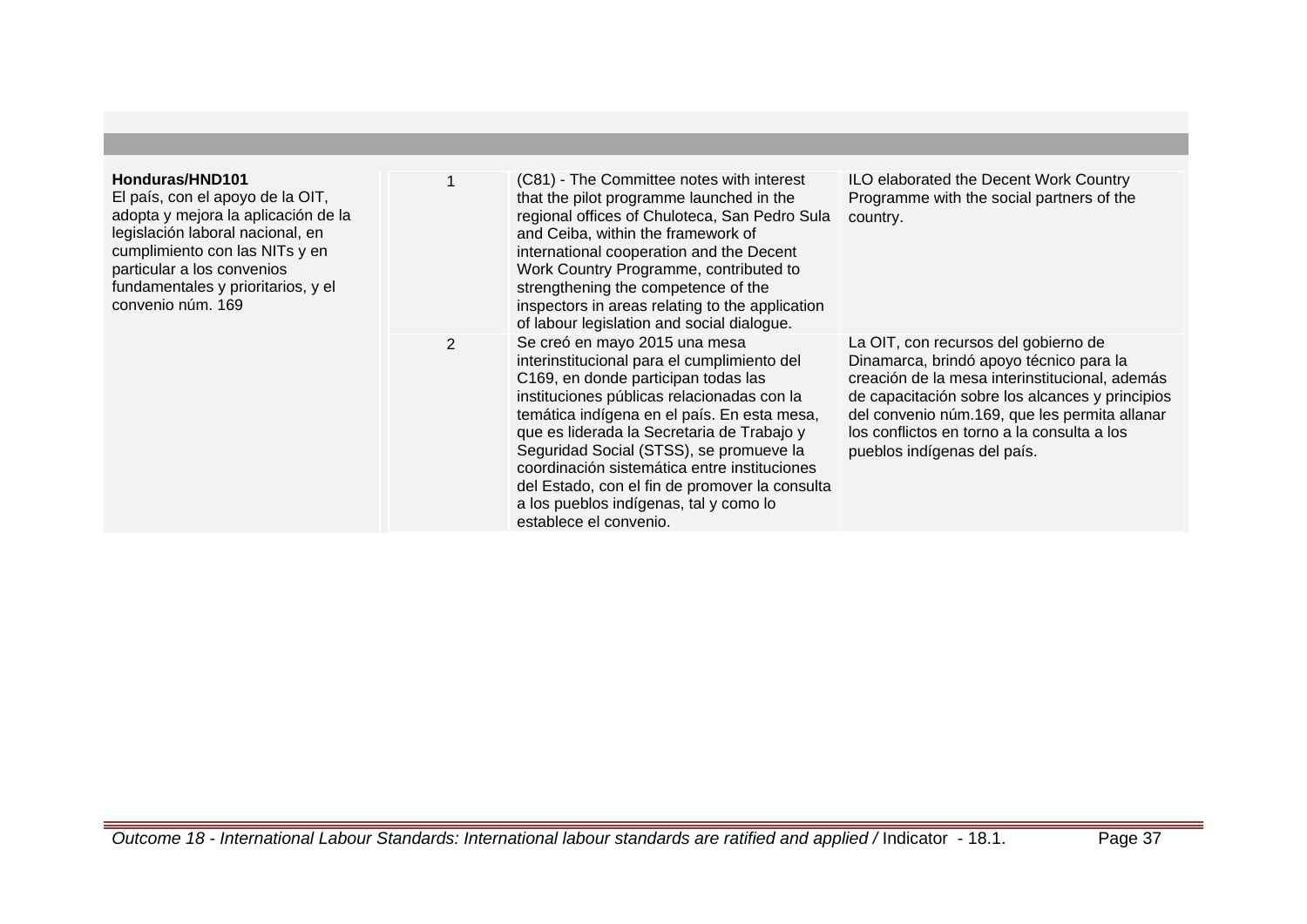| Panama/PAN826<br>Strengthened capacity of member<br>States to ratify and apply<br>international labour standards and to<br>fulfil their reporting obligations |   | Convenio núm. 138 (solicitud directa, CEACR<br>2014 y publicada en 2015): La Comisión<br>toma nota con interés de que el número total<br>de niños y jóvenes de menos de 18 años<br>víctimas de trabajo infantil se redujo<br>aproximadamente un 44 por ciento en cuatro<br>años (89 767 menores en 2010, en<br>comparación con 50 410 en 2012).<br>Convenio núm. 182 (solicitud directa, CEACR<br>2013 y publicada en 2014): La Comisión<br>toma nota con interés de que esta cifra<br>refleja una disminución de 29 065 niños, en<br>relación con el año 2008 cuando se<br>registraron 89 767 niños realizando<br>actividades laborales. La mano de obra está<br>concentrada en la agricultura, principalmente<br>en forma de trabajo familiar no remunerado<br>(57 por ciento). | La OIT ofreció asistencia técnica, con recursos<br>del gobierno de los Estados Unidos, para el<br>fortalecimiento de las políticas públicas para la<br>reducción del trabajo infantil.                                                             |
|---------------------------------------------------------------------------------------------------------------------------------------------------------------|---|-----------------------------------------------------------------------------------------------------------------------------------------------------------------------------------------------------------------------------------------------------------------------------------------------------------------------------------------------------------------------------------------------------------------------------------------------------------------------------------------------------------------------------------------------------------------------------------------------------------------------------------------------------------------------------------------------------------------------------------------------------------------------------------|----------------------------------------------------------------------------------------------------------------------------------------------------------------------------------------------------------------------------------------------------|
|                                                                                                                                                               | 2 | En el mes de junio del 2015 el país ratificó<br>los Convenios núm. 144 y núm. 189, que se<br>convirtieron en Ley de la República desde su<br>aprobación en la Asamblea Legislativa.                                                                                                                                                                                                                                                                                                                                                                                                                                                                                                                                                                                               | La OIT brindó apoyo técnico para la ratificación<br>de los convenios, a través de actividades de<br>capacitación dirigidas al gobierno e<br>interlocutores sociales sobre los alcances,<br>principios e importancia de ratificar los<br>convenios. |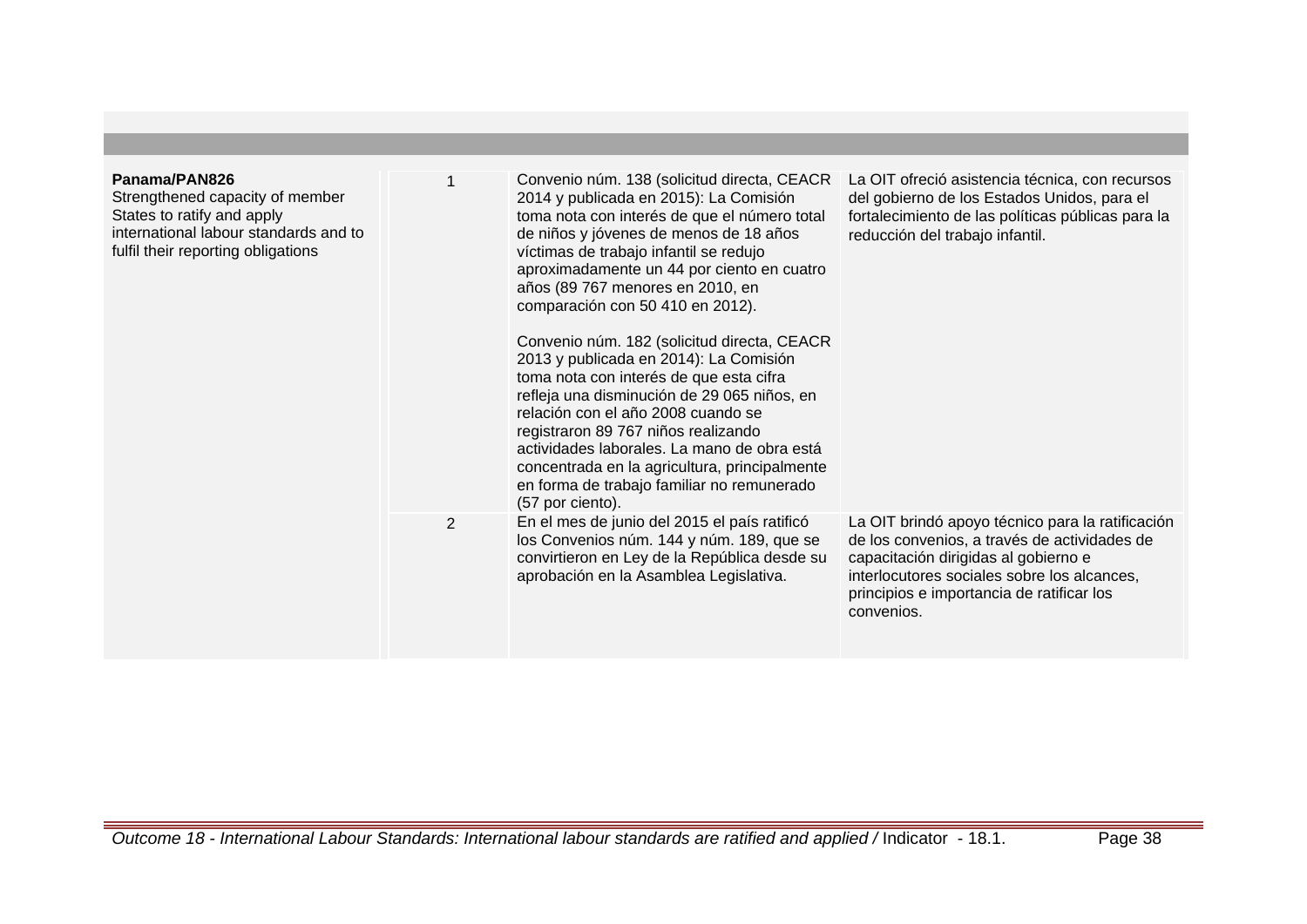## **Brazil/BRA151**

Implementación y diseminación de las normas y principios internacionales del trabajo de la OI en colaboración con sus constituyentes.

| ΙT | 1              | (C29) Following its previous comments, the<br>Committee notes with interest that the<br>Protection of Children from Sexual Offences<br>Act was adopted in May 2012 and it<br>strengthens the legal protection of children<br>against sexual abuse and exploitation. The<br>Committee notes the Government's<br>indication that further amendments to the<br>Child Labour (Prohibition and Regulation)<br>Act, 1986 (CLPRA), are currently being<br>examined by the Parliament in order to<br>introduce a general prohibition of employing<br>children below the age of compulsory<br>education and children below 18 years in<br>mines, explosives and hazardous<br>occupations determined in the Factories Act,<br>as well as to establish strict penalties.                                                      | Regarding cases of progress, which were<br>noted with satisfaction or interest by the<br>Committee of Experts on the Application of<br>Conventions and Recommendations (CEACR),<br>the changes in national law and /or practice<br>followed one or more previous comments by<br>the supervisory bodies and/or technical<br>assistance provided by the Office. These<br>comments were prepared with the assistance<br>of the Office. The Office conducts an in-depth<br>analysis of national law and practice for the<br>CEACR and maintains a permanent dialogue<br>with the constituents. |
|----|----------------|--------------------------------------------------------------------------------------------------------------------------------------------------------------------------------------------------------------------------------------------------------------------------------------------------------------------------------------------------------------------------------------------------------------------------------------------------------------------------------------------------------------------------------------------------------------------------------------------------------------------------------------------------------------------------------------------------------------------------------------------------------------------------------------------------------------------|--------------------------------------------------------------------------------------------------------------------------------------------------------------------------------------------------------------------------------------------------------------------------------------------------------------------------------------------------------------------------------------------------------------------------------------------------------------------------------------------------------------------------------------------------------------------------------------------|
|    | $\overline{2}$ | 1. El Gobierno sancionó la Ley núm. 12.984,<br>de 2 de junio de 2014 que define el crimen<br>de discriminación de las personas viviendo<br>con VIH/Sida y menciona expresamente la<br>discriminación en el trabajo en los incisos II<br>(negar empleo o trabajo) y III (exonerar o<br>despedir de su cargo o empleo). La pena<br>para esa infracción es de 1 (un) año a 4<br>(cuatro) años y multa.<br>2. La presidenta sancionó, en julio de 2015,<br>la Ley que establece el Estatuto de la<br>Persona con Discapacidad que describe<br>muchos temas, pero concede especial<br>atención a la inclusión de personas con<br>discapacidades en el mercado de trabajo. La<br>ley determina que las empresas que tuvieren<br>con 100 y 200 funcionarios deberán tener 2<br>por ciento de los trabajadores/as formados | 1. La OIT ha participado de reuniones en el<br>Congreso Nacional sobre el tema HIV/Sida y<br>promovido la discusión de la Recomendación<br>200, incluso con la distribución de la<br>publicación para parlamentares responsables<br>por la redacción de la Ley n. 12.984/2014.<br>2. La OIT integra el grupo del gobierno<br>Brasilero que discute el tema de la<br>discriminación de personas con discapacidad<br>en el mundo del trabajo, además de promover<br>la Rede Mundial de Empresas y Discapacidad<br>de la OIT en Brasil, junto a grandes empresas.                             |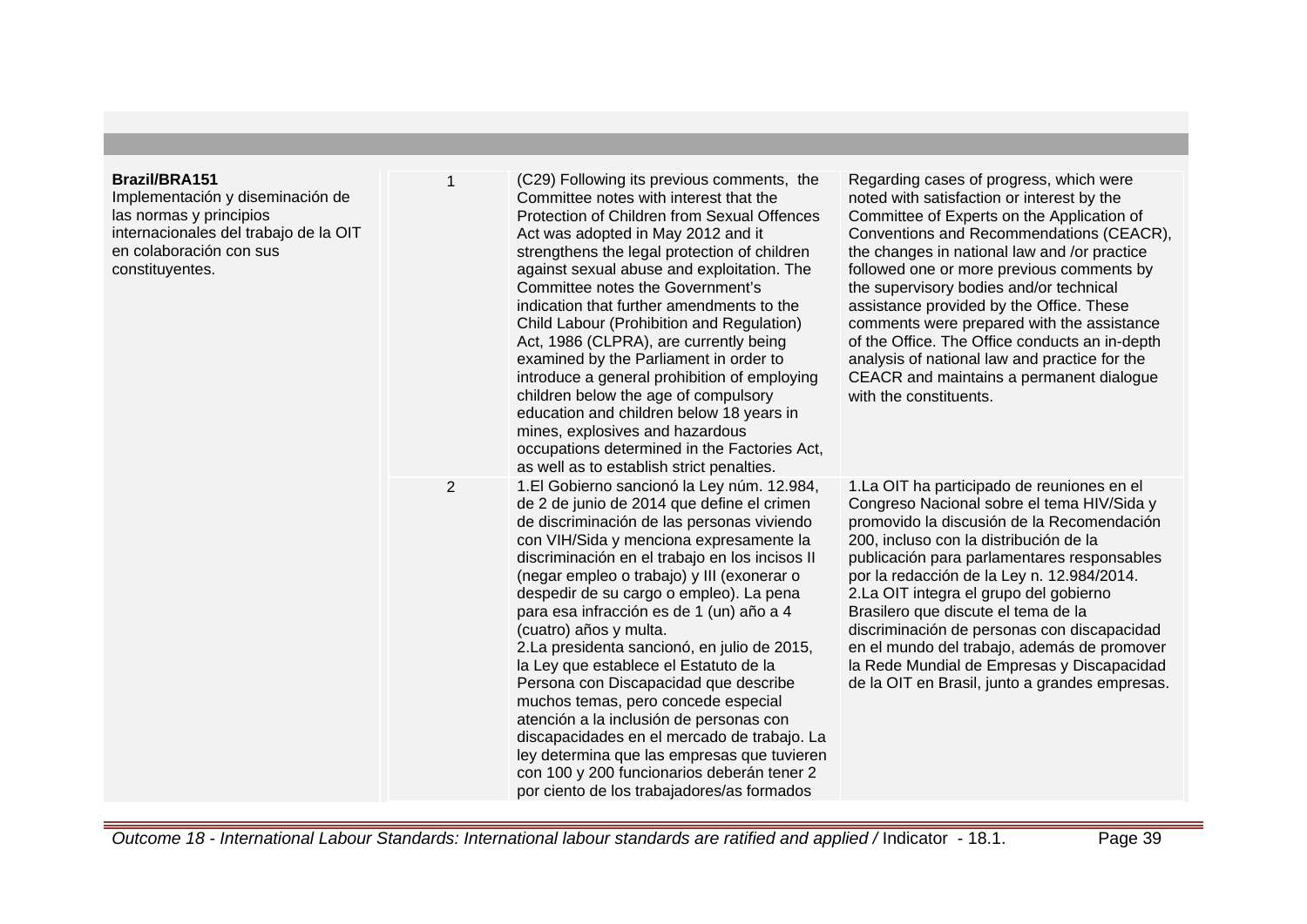| por personas con discapacidad; el 3 por<br>ciento en el caso de empresas entre 201 y<br>500 funcionarios/as; el 4 por ciento en las<br>empresas con 501 a mil funcionarios/as; y el |  |
|-------------------------------------------------------------------------------------------------------------------------------------------------------------------------------------|--|
| 5 por ciento en las empresas con más de mil                                                                                                                                         |  |
| funcionarios.                                                                                                                                                                       |  |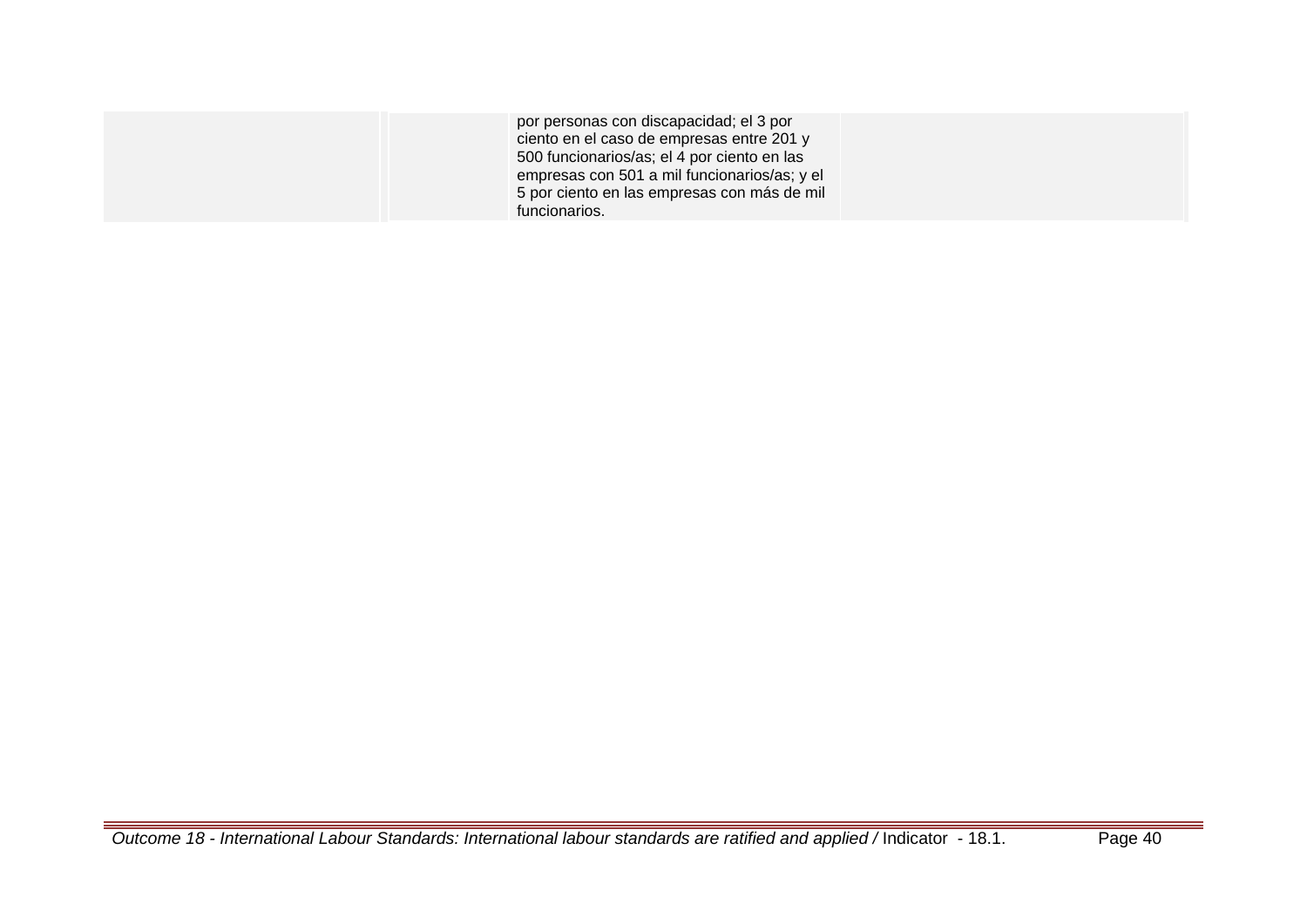| Cuba/CUB998 | (C81) The Committee notes with interest that<br>awareness-raising activities by the labour<br>inspectorate provided to employers and<br>workers, together with ILO technical<br>assistance by the provision of courses on<br>risks in the agricultural, construction and<br>electrical safety sectors, have contributed to<br>the reduction of injuries resulting from<br>employment accidents in all sectors from<br>5,214 in 2013 to 3,802 in 2014, and of fatal<br>accidents from 86 in 2013 to 70 in 2014. | ILO technical assistance provided through<br>holding courses on risks in the agricultural,<br>construction and electrical safety sectors. |
|-------------|----------------------------------------------------------------------------------------------------------------------------------------------------------------------------------------------------------------------------------------------------------------------------------------------------------------------------------------------------------------------------------------------------------------------------------------------------------------------------------------------------------------|-------------------------------------------------------------------------------------------------------------------------------------------|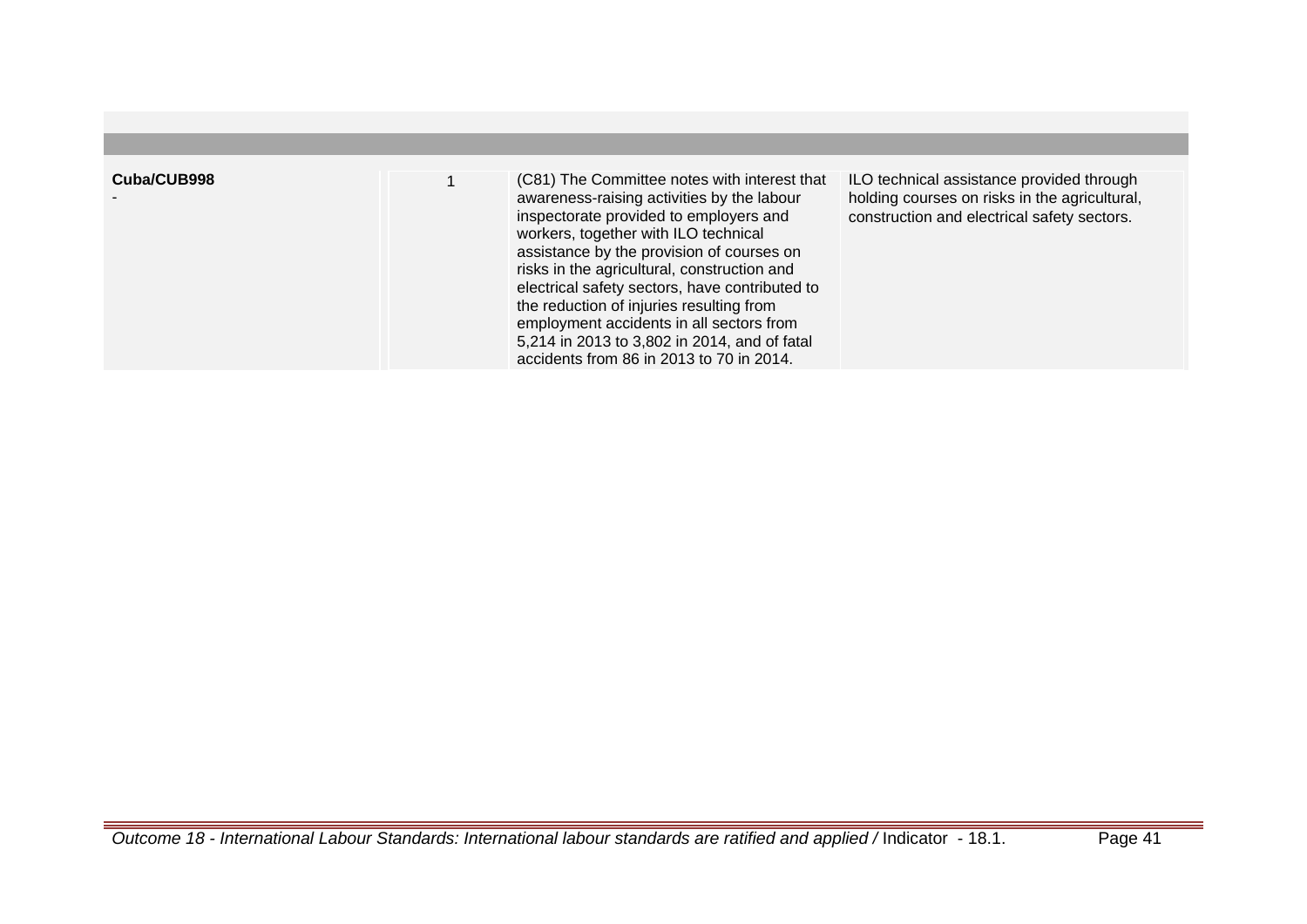## **Mexico/MEX826**

Strengthened capacity of member States to ratify and apply international labour standards and to fulfil their reporting obligations

2 El 10 de junio de 2015, el Gobierno Mexicano ratificó el Convenio núm. 138 sobre la edad mínima de trabajo.

La OIT, a través del Senado de la República Mexicana brindasistencia técnica al proyecto ley para la modificación a la Constitución mexicana de elevar la edad mínima de trabajo de 14 a 15 años y dar paso a la ratificación del convenio 138, así como llevar a cabo procesos de sensibilización con los actores sociales para la ratificación del convenio.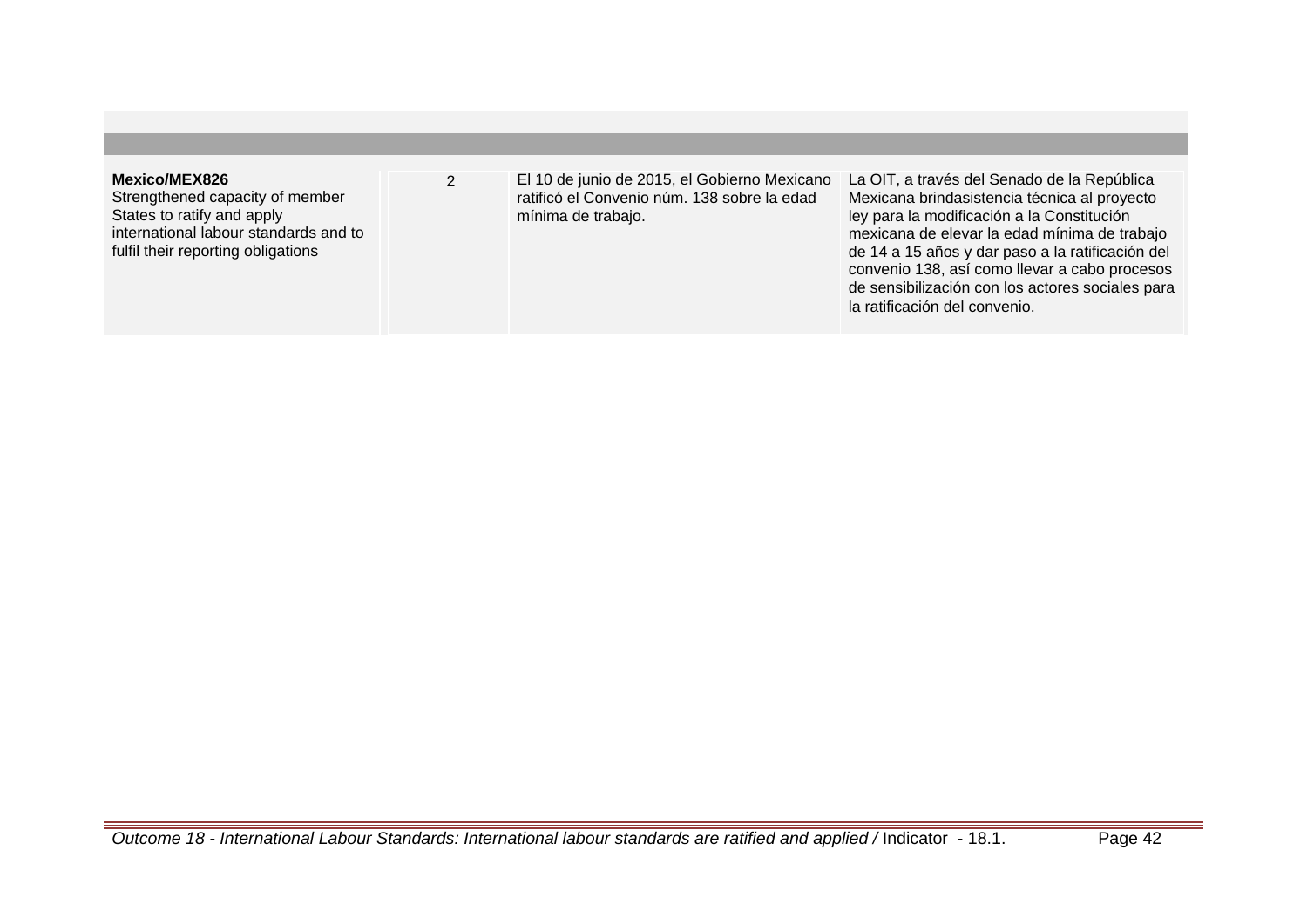## **Chile/CHL826**

Strengthened capacity of member States to ratify and apply international labour standards and to fulfil their reporting obligations

1 Further to its previous comment concerning an anticipated national survey of child labour, the Committee notes with interest the survey on child labour activities (EANNA) of 2012, which was carried out by the Ministry of Social Development, the Ministry of Labour and Social Provision and the ILO.

ILO collaborated with the Ministry of Social Development and the Ministry of Labour and Social Provision in undertaking a survey on child labour activities.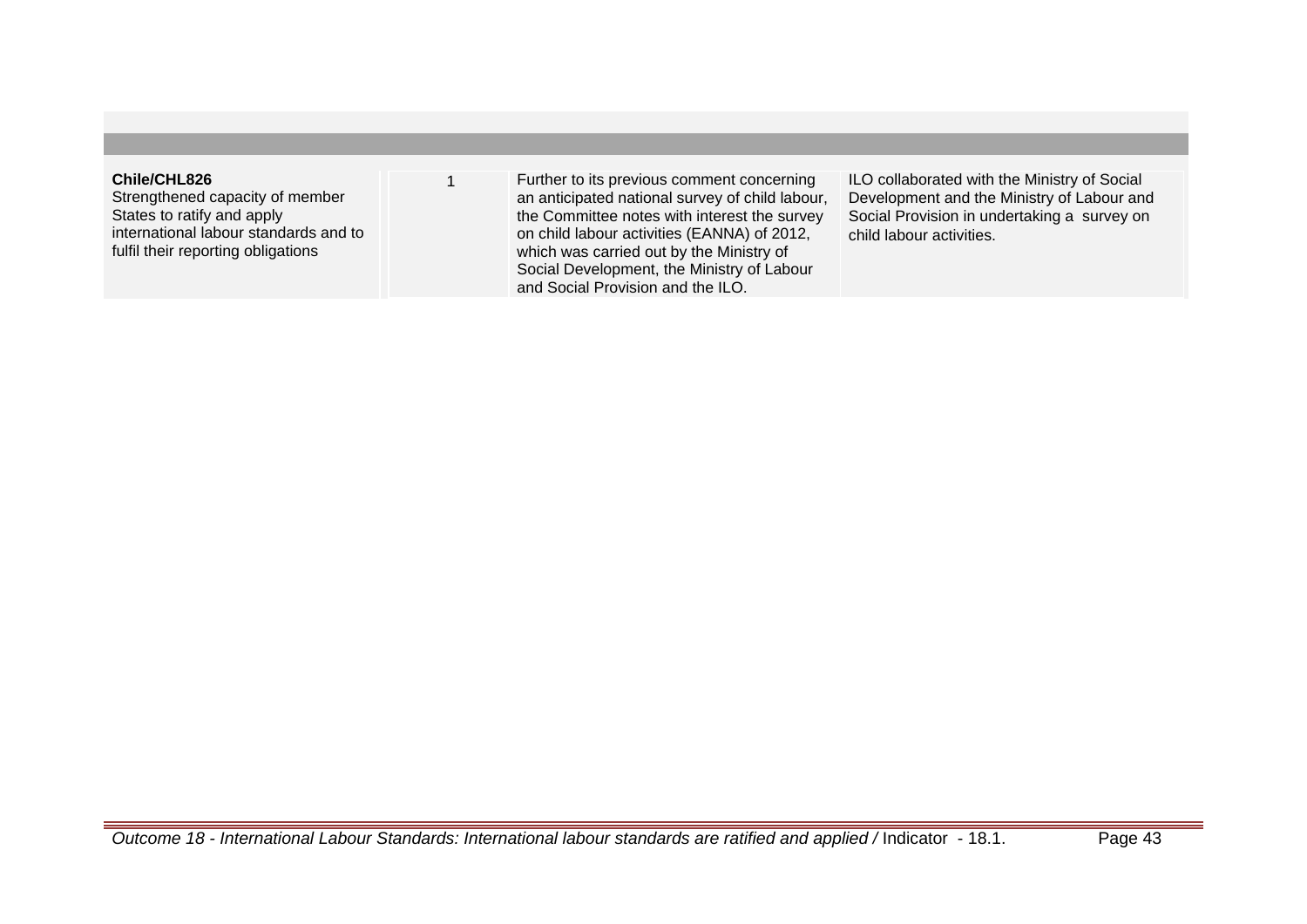| Paraguay/PRY826<br>$\overline{2}$<br>Strengthened capacity of member<br>States to ratify and apply<br>international labour standards and to<br>fulfil their reporting obligations | En abril de 2015, el Congreso aprobó la Ley<br>de Trabajo Doméstico, que establece<br>mejoras en la remuneración de un 40 por<br>ciento a un 60 por ciento del salario mínimo y<br>da derecho a la jubilación.<br>Dicha Ley, permitía a personas entre 16 y 18<br>años realizar labores domésticas en hogares<br>de terceros. Lo anterior, contradecía<br>Convenios de la OIT ratificados por el país.<br>Finalmente, se logró que el Poder Ejecutivo<br>interpusiera el mecanismo del veto para el<br>artículo en cuestión. En agosto de 2015, el<br>Congreso aceptó dicho veto y se modificó la<br>legislación, quedando prohibido el trabajo de<br>menores de 18 años. | La OIT asesoró al Ministerio de Trabajo y a los<br>sindicatos de trabajadoras domésticas sobre la<br>contradicción que implicaba lo dispuesto en la<br>Ley en relación a los Convenios de la OIT. |
|-----------------------------------------------------------------------------------------------------------------------------------------------------------------------------------|---------------------------------------------------------------------------------------------------------------------------------------------------------------------------------------------------------------------------------------------------------------------------------------------------------------------------------------------------------------------------------------------------------------------------------------------------------------------------------------------------------------------------------------------------------------------------------------------------------------------------------------------------------------------------|---------------------------------------------------------------------------------------------------------------------------------------------------------------------------------------------------|

## Outcome 18 - International Labour Standards: International labour standards are ratified and applied / Indicator - 18.1. Page 44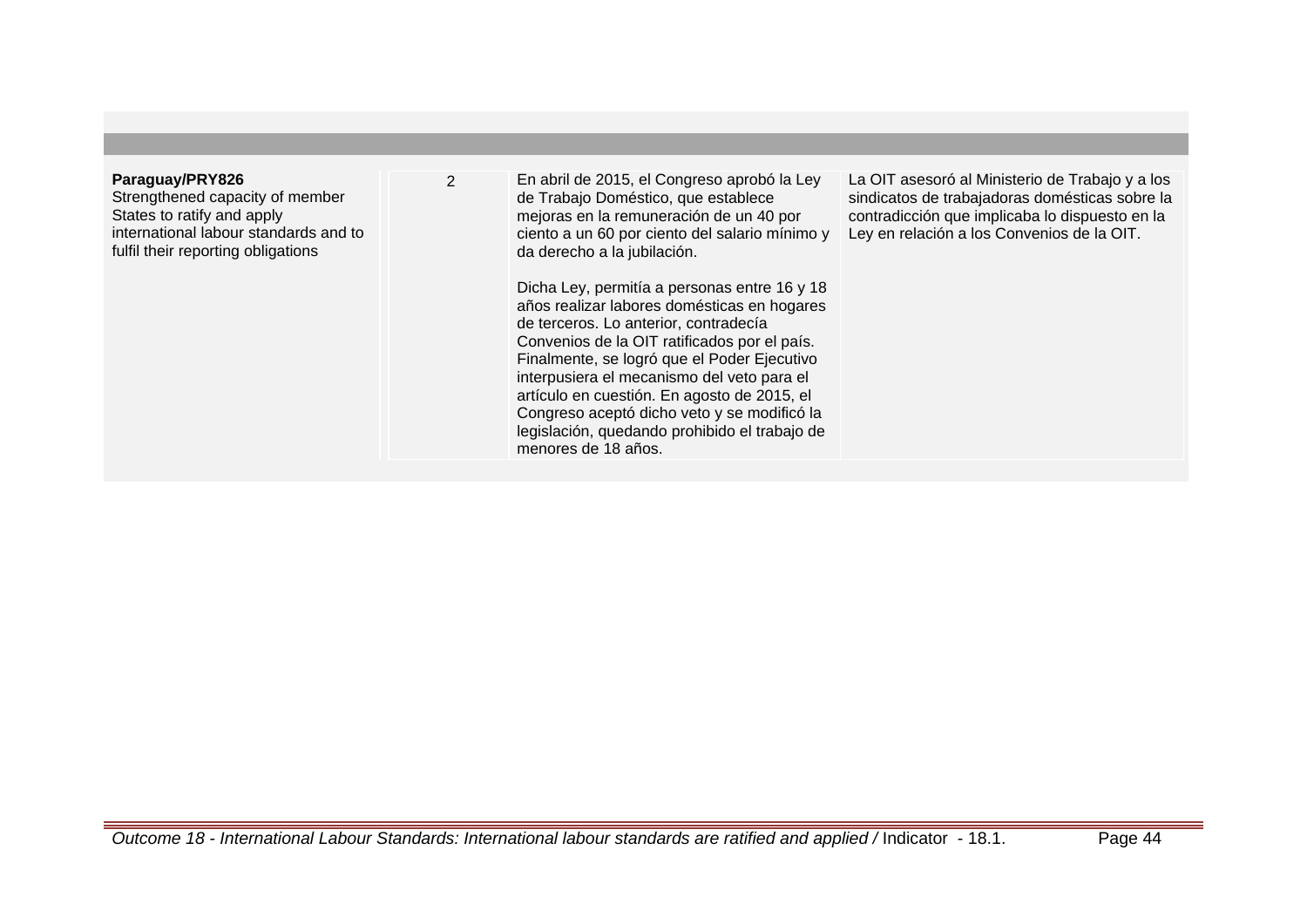# Outcome 18 - International Labour Standards: International labour standards are ratified and applied

## **RESULTS BY INDICATOR**

**Indicator - 18.2. Number of member States where, through ILO support, the principles and rights contained in international labour standards are incorporated in development assistance frameworks or other major initiatives.**

## **Measurement**

To be counted as reportable, results must meet one of the following criteria:

1.Relevant international labour standards are reflected in the UNDAF, the Common Country Assessment or similar frameworks.

| <b>Country/Country Programme</b><br><b>Outcome (CPO)</b>                                                                                                       | <b>Measurement</b><br><b>Criteria</b> | <b>Result Achieved</b>                                                          | <b>ILO Contribution</b>                                                                                                                                                                                                                                                       |
|----------------------------------------------------------------------------------------------------------------------------------------------------------------|---------------------------------------|---------------------------------------------------------------------------------|-------------------------------------------------------------------------------------------------------------------------------------------------------------------------------------------------------------------------------------------------------------------------------|
| <b>Arab States</b>                                                                                                                                             |                                       |                                                                                 |                                                                                                                                                                                                                                                                               |
| Jordan/JOR826<br>Strengthened capacity of member<br>States to ratify and apply<br>international labour standards and to<br>fulfill their reporting obligations |                                       | The UNDAF (2015-2017) includes references<br>to International Labour Standards. | The ILO worked with the UN to support<br>national bodies such as the Jordanian National<br>Commission for Women (JNCW) to strengthen<br>its capacity to report on international labour<br>standards to parliament and UN treaty bodies,<br>and the Universal Periodic Review. |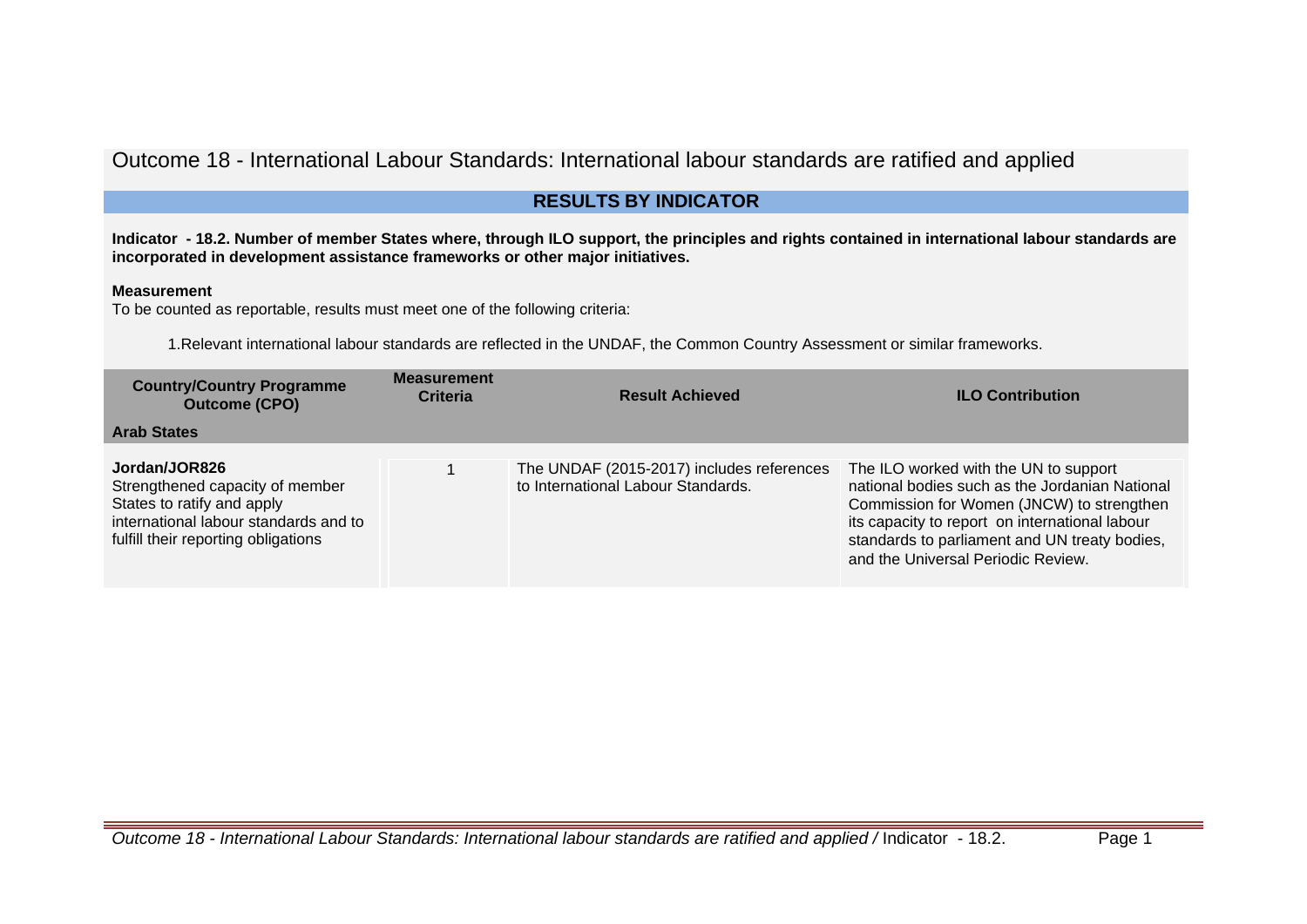## **Asia and the Pacific**

#### **Cambodia/KHM826**

Strengthened capacity of member States to ratify and apply international labour standards and to fulfil their reporting obligations

1 Trade Union Law and Freedom of Association have already been reflected in the Cambodia CCA of May 2014 and UNDAF 2016-2018. Although it is not certain whether the UNDAF indicator may be reached by 2016, as indicated in the report timeframe, however, the law and FAO and C87 & C98 have been reflected in the two documents according to the criterion.<sub>j</sub>±

The ILO provided inputs to the consultations on CCA of May 2014 and UNDAF 2016-2018.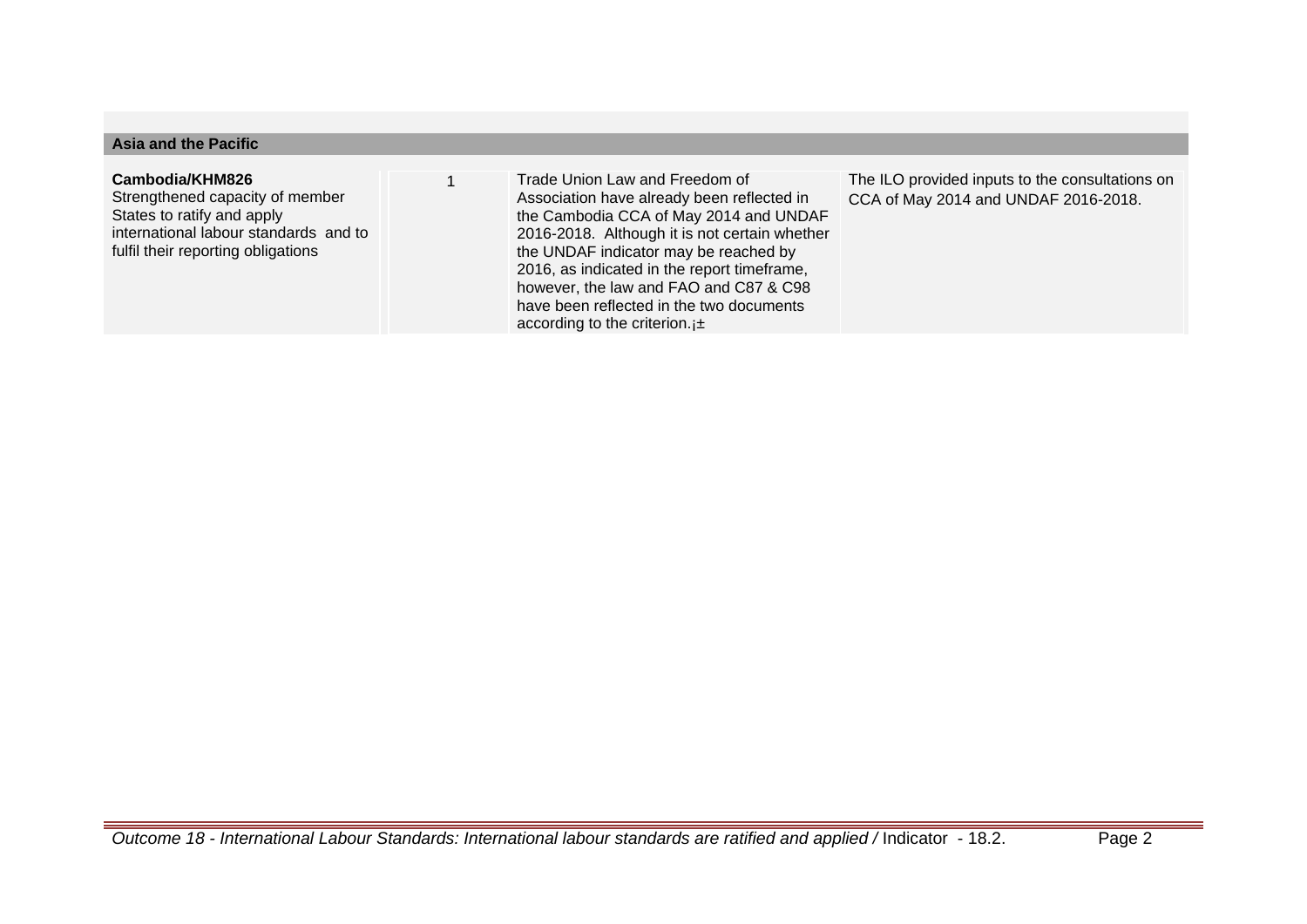| <b>Europe and Central Asia</b>                                                                                                                                |                                                                                                                                                                                                                                                                                                                                                                                                                                                                                                                                                                                                                                                                                                                                                                           |                                                                                                                                                                                                                                                                                                                                                                                                                                                                                                                                                                                                                                                                                                              |
|---------------------------------------------------------------------------------------------------------------------------------------------------------------|---------------------------------------------------------------------------------------------------------------------------------------------------------------------------------------------------------------------------------------------------------------------------------------------------------------------------------------------------------------------------------------------------------------------------------------------------------------------------------------------------------------------------------------------------------------------------------------------------------------------------------------------------------------------------------------------------------------------------------------------------------------------------|--------------------------------------------------------------------------------------------------------------------------------------------------------------------------------------------------------------------------------------------------------------------------------------------------------------------------------------------------------------------------------------------------------------------------------------------------------------------------------------------------------------------------------------------------------------------------------------------------------------------------------------------------------------------------------------------------------------|
| Turkey/TUR826<br>Strengthened capacity of member<br>States to ratify and apply<br>international labour standards and to<br>fulfil their reporting obligations | UN Agencies jointly prepared a Common<br>Country Assessment which has been<br>developed as a common instrument of the<br>United Nations system to analyse the<br>national development situation and identify<br>key development challenges from the<br>perspective of internationally agreed<br>development goals and treaty obligations as<br>well as the national development aspirations<br>of Turkey.<br><b>UN Development Cooperation Strategy</b><br>(2016-2020) has been prepared by the UN<br>Agencies in close collaboration with the<br>Ministry of Development and the Ministry of<br>Foreign Affairs (MoFA). Decent work agenda<br>including elimination of child labour is well<br>reflected in the Strategy. The Strategy is<br>agreed by the MoFA in 2015. | The ILO actively engaged in the drafting<br>process of the Assessment through attending<br>the consultative as well as internal UN<br>meetings and also providing inputs to the<br>Assessment. ILO's values, decent work and<br>gender equality is mainstreamed in the<br>Assessment. Special attention has also been<br>paid to the identification of patterns of<br>inequality and vulnerability.<br>The ILO actively engaged in the drafting<br>process of the Strategy through attending the<br>consultative as well as internal UN meetings<br>and also providing inputs to the Strategy. The<br>Strategy fully integrates ILO's values, relevant<br>international labour standards and decent<br>work. |
| entered under results or ILO contribution)<br>a)Gender equality and non-discrimination                                                                        | Additional CPO Information (This information should only be added when relevant and necessary and should not repeat information already<br>b) Partnerships (external)                                                                                                                                                                                                                                                                                                                                                                                                                                                                                                                                                                                                     |                                                                                                                                                                                                                                                                                                                                                                                                                                                                                                                                                                                                                                                                                                              |
| Gender equality has been mainstreamed in the Common Country<br>Assessment and UNDCS.                                                                          |                                                                                                                                                                                                                                                                                                                                                                                                                                                                                                                                                                                                                                                                                                                                                                           |                                                                                                                                                                                                                                                                                                                                                                                                                                                                                                                                                                                                                                                                                                              |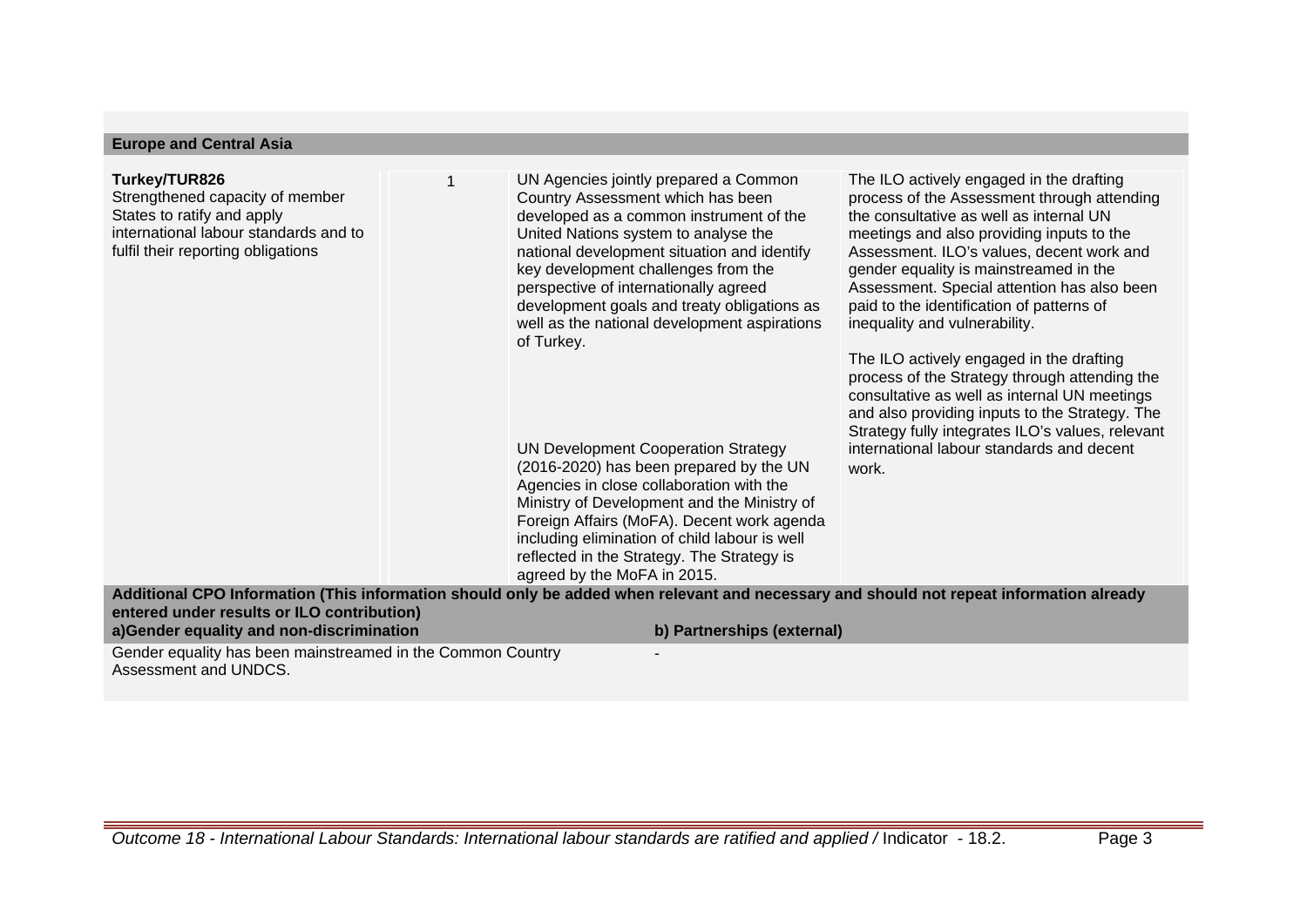## Outcome 18 - International Labour Standards: International labour standards are ratified and applied

## **RESULTS BY INDICATOR**

**Indicator - 18.3. Number of member States that, with ILO support, improve ratification of up to date Conventions to include at least the instruments classified as core labour standards, as well as those regarded as most significant from the viewpoint of governance.**

## **Measurement**

To be counted as reportable, results must meet one of the following criteria:

1.As a result of new ratifications, the member State has ratified at least the eight fundamental Conventions Nos 29, 87, 98, 100, 105, 111, 138 and 182, and the four priority Conventions Nos 81, 122, 129 and 144.

| <b>Country/Country Programme</b><br><b>Outcome (CPO)</b>                                                                     | <b>Measurement</b><br><b>Criteria</b> | <b>Result Achieved</b>                                                                                                                                                | <b>ILO Contribution</b>                                                                                |
|------------------------------------------------------------------------------------------------------------------------------|---------------------------------------|-----------------------------------------------------------------------------------------------------------------------------------------------------------------------|--------------------------------------------------------------------------------------------------------|
| Asia and the Pacific                                                                                                         |                                       |                                                                                                                                                                       |                                                                                                        |
| Maldives/MDV826<br>Strengthened capacity of member<br>States to ratify and apply<br>international labour standards and to    |                                       | Ratification of Maritime Labour Convention in<br>2014                                                                                                                 | Advocacy campaign and technical assistance<br>to the Ministry of Transport for ratification of<br>MLC. |
| fulfil their reporting obligations<br>entered under results or ILO contribution)<br>a)Gender equality and non-discrimination |                                       | Additional CPO Information (This information should only be added when relevant and necessary and should not repeat information already<br>b) Partnerships (external) |                                                                                                        |
|                                                                                                                              |                                       |                                                                                                                                                                       | Ministry of Transport, Ministry of Economic Development                                                |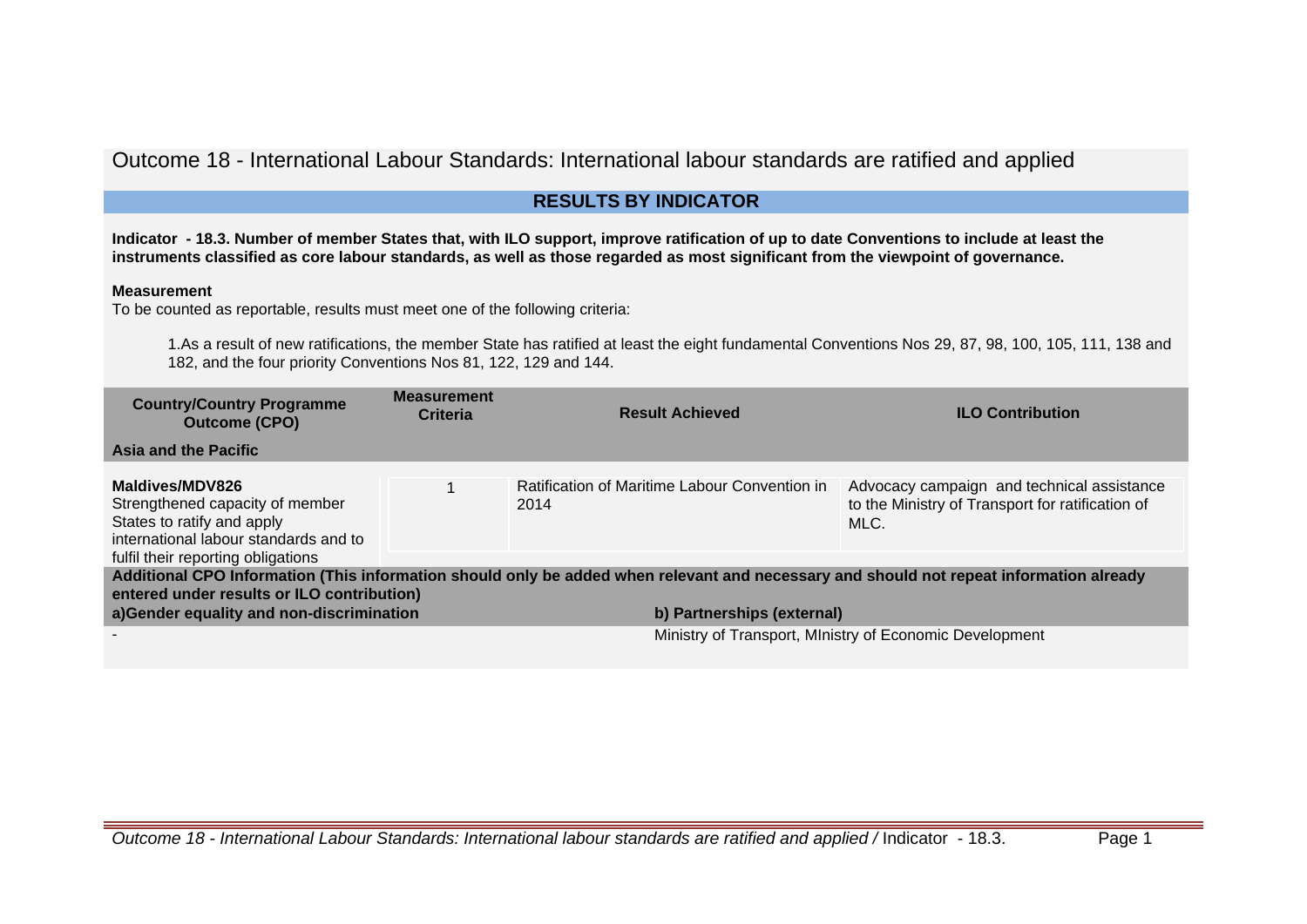Outcome 18 - International Labour Standards: International labour standards are ratified and applied

## **RESULTS BY INDICATOR**

**Indicator - 18.4. Number of member States that have a Decent Work Country Programme which includes a normative component among the national priorities established by the tripartite constituents.**

## **Measurement**

To be counted as reportable, results must meet at least one of the following criteria:

1.Activities are included to address comments of the Committee of Experts on the Application of Conventions and Recommendations relating to ratified Conventions.

2.Activities are included to promote the ratification and implementation of fundamental and priority Conventions.

3.Activities are included to promote the ratification and implementation of other up to date standards taking into account the national priorities established by the tripartite constituents.

| <b>Country/Country Programme</b><br><b>Outcome (CPO)</b>                                         | <b>Measurement</b><br><b>Criteria</b> | <b>Result Achieved</b>                                                                                                                                                          | <b>ILO Contribution</b>                                                                                                                                                                                                                                                                                                                                                                                                                                                                                                                                      |
|--------------------------------------------------------------------------------------------------|---------------------------------------|---------------------------------------------------------------------------------------------------------------------------------------------------------------------------------|--------------------------------------------------------------------------------------------------------------------------------------------------------------------------------------------------------------------------------------------------------------------------------------------------------------------------------------------------------------------------------------------------------------------------------------------------------------------------------------------------------------------------------------------------------------|
| <b>Africa</b>                                                                                    |                                       |                                                                                                                                                                                 |                                                                                                                                                                                                                                                                                                                                                                                                                                                                                                                                                              |
| Ethiopia/ETH101<br>Enhanced application of labour<br>standards and fundamental rights at<br>work |                                       | Capacity of social partners, the judiciary, the<br>legislature, and other relevant stakeholders<br>strengthened on the implementation and<br>reporting of ratified Conventions. | ILO provided capacity building training on the<br>child labour, forced labour Conventions and on<br>the reporting requirements. Training also<br>provided on ILS for judges and legal educators<br>(participation to the interregional course at the<br>ITCILO-Turin).<br>-ILO provided Inter ministerial tripartite training<br>workshops on the implementation of selected<br>ILS (Child Labour and Forced Labour; on the<br>implementation of selected ILS (Freedom of<br>Association, Discrimination and Occupational<br>Safety and Health Conventions). |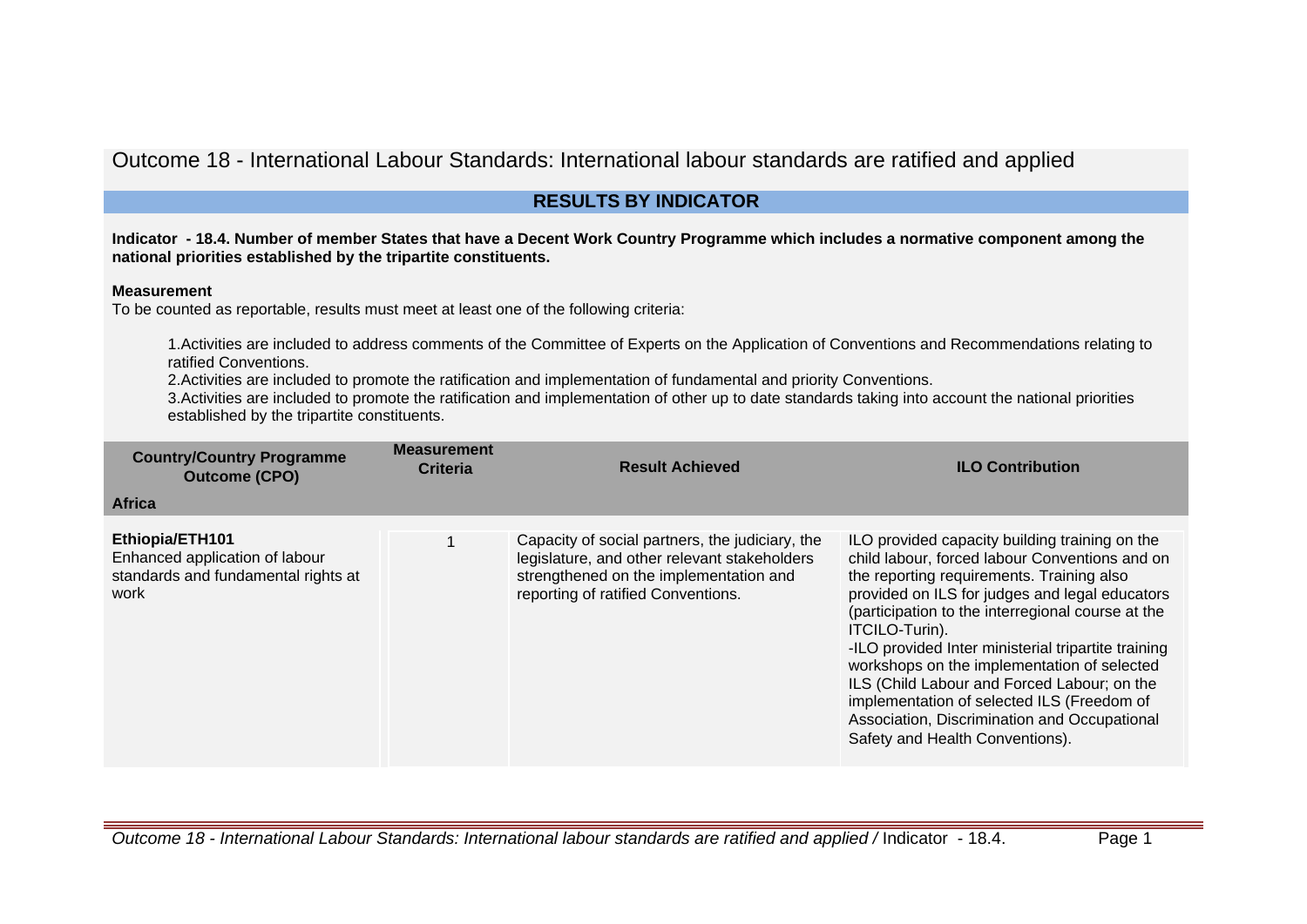#### **Madagascar/MDG826**

Strengthened capacity of member States to ratify and apply international labour standards and to fulfil their reporting obligations

3 En application du résultat attendu du PPTD selon lequel "L'application de la législation en faveur du travail décent est renforcée », l'action relative à la promotion des Normes de l'OIT a été enclenchée en ciblant la ratification de la C.189 avec le gouvernement et la réalisation d'un état des lieux du secteur maritime à Madagascar en partenariat avec le Syndicat Général Maritime de Madagascar (SYGMA). Les résultats de l'état de lieux effectué en 2015, contribueront au processus de ratification de la MLC2006 qui se tiendra en 2016. Les activités contribuent à la réalisation de la priorité 2 du PPTD «Améliorer la productivité du travail par la promotion du dialogue social, les principes et droits fondamentaux au travail et la protection » sociale».

Les actions ont été initiées et suivies par l'ANP du projet, le BIT travaille en étroite collaboration avec le Ministère de la Fonction Publique, du Travail et des Lois Sociales pour la préparation du processus de ratification de la C.189. Il s'agit de formuler la proposition à présenter au Conseil des Ministres, et de faire le suivi nécessaire.

Pour la préparation de la MLC2006, le BIT a préparé les TDR pour le recrutement d'un consultant national en charge de faire l'étude en question.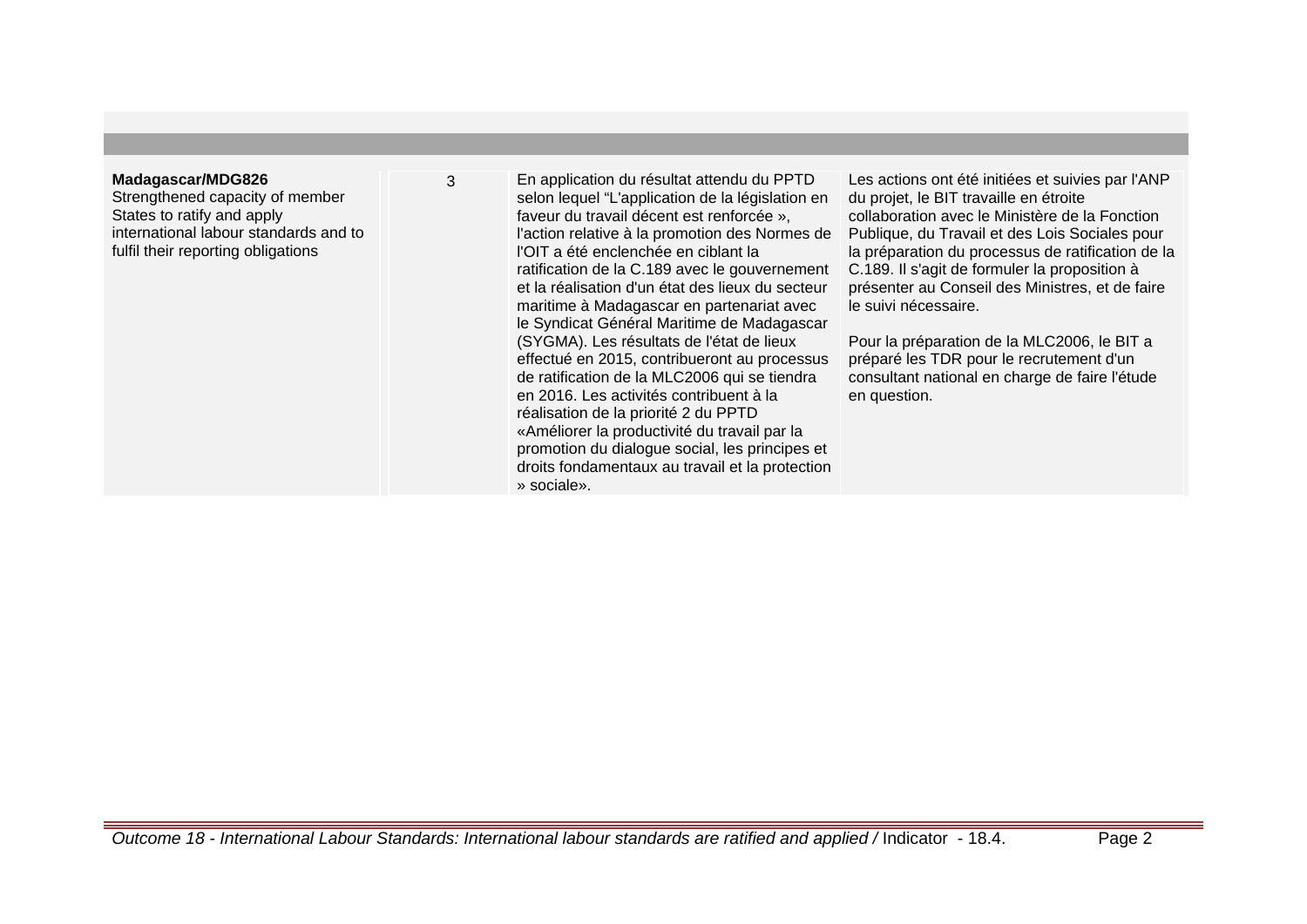#### **Seychelles/SYC826**

Strengthened capacity of member States to ratify and apply international labour standards and to fulfil their reporting obligations

3 L'engagement du pays à promouvoir l'ILS s'est traduit par la définition de la priorité 1 du PPTD « Review labour legislations and strengthen the dispute resolution framework » ainsi que la mise en œuvre du PPTD par le biais du développement du plan d'action du Ministère du Travail en y incorporant une activité de formation de son personnel pour permettre au pays d'avoir la capacité nécessaire pour (i) assurer la ratification des conventions de l'OIT, (ii) aligner les textes nationaux avec les Conventions ratifiées et les mettre en oeuvre, (iii) pouvoir remplir les obligations du pays en matière de reporting.

> A cet effet, le pays a ratifié en janvier 2014 la MLC2006 et mène actuellement une étude sur les Agences du Secteur Privé.

Le BIT a contribué au renforcement de la capacité du Ministère par le financement d'une bourse d'étude et des frais de voyage pour la participation d'un fonctionnaire du Ministère à la formation sur A9 7100 "Normes internationales du travail" auprès du Centre de Turin -- 19 au 27/05/2014. L'objectif de financement est de permettre au Ministère de remplir ses obligations constitutionnelles de reporting auprès du BIT d'une part; et de se doter les compétences requises pour la ratification des Conventions de l'OIT, d'autre part.

Le BIT a apporté les commentaires techniques durant le processus de ratification de la MLC 2006.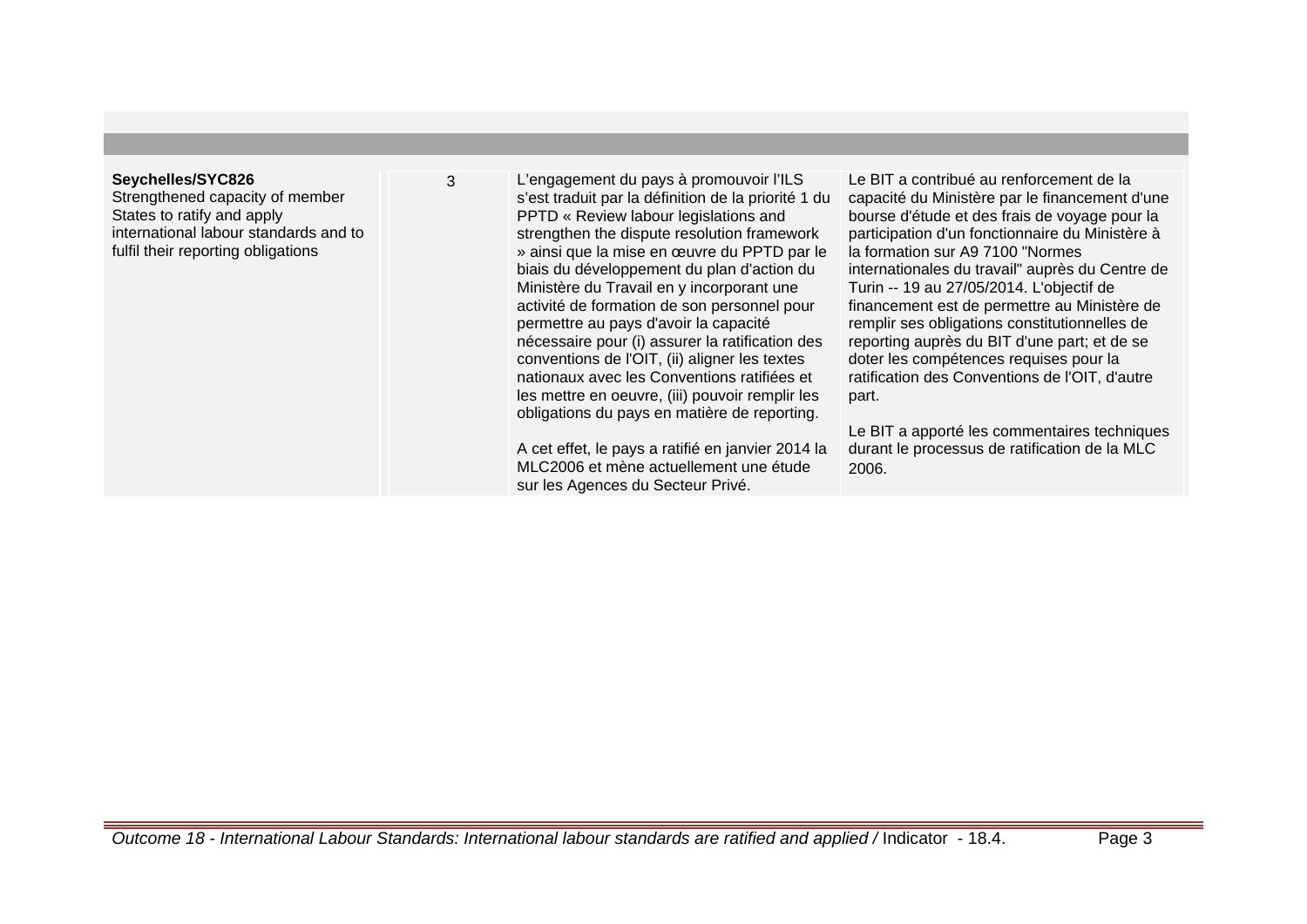| Botswana/BWA828<br>Improved capacity of tripartite<br>constituents to implement ratified<br>Conventions and to ratify new<br>Conventions. | 1<br>3 | Priority 4 of the Botswana DWCP of<br>International Labour Standards is focussed<br>on Workers' Rights under Outcome<br>10, "Improved application and effective<br>respect for fundamental principles and rights<br>at work."<br>Specific activities detailed below were carried<br>out in fulfilment of the Outputs under<br>Outcome 10 of the Botswana DWCP and to<br>particularly address the comments of the<br>CEACR:<br>1.A study was conducted in the period<br>February - July 2014, by an external<br>consultant who was recruited by the Ministry<br>of Labour and Home Affairs to review and<br>consolidate the deficits on the implementation<br>of the comments of the CEACR for the period<br>2008-2013.<br>2.A national multi stake holder validation<br>workshop was held in August 2014 to review<br>the draft report of the consultant.<br>3.A Tripartite ILS Task Team was formed in<br>August 2014 during a workshop held to assist<br>in strengthening the country's capacity to<br>submit timely and quality Article 22 Reports.<br>The ILS Task Team was formed by the<br><b>Botswana DWCP Steering Committee</b><br>members to finalize the draft Action Plan and<br>to monitor the implementation of the Action<br>Plan to address the deficits.<br>1. A gap analysis of the Botswana legislation | ILO provided technical assistance in the<br>holding of the validation workshop for the<br>report developed by the consultant.<br>Technical assistance was provided in the form<br>of legal advice to harmonise the national<br>legislation and practice in line with the<br>Convention.<br>ILO provided technical assistance for the gap |
|-------------------------------------------------------------------------------------------------------------------------------------------|--------|----------------------------------------------------------------------------------------------------------------------------------------------------------------------------------------------------------------------------------------------------------------------------------------------------------------------------------------------------------------------------------------------------------------------------------------------------------------------------------------------------------------------------------------------------------------------------------------------------------------------------------------------------------------------------------------------------------------------------------------------------------------------------------------------------------------------------------------------------------------------------------------------------------------------------------------------------------------------------------------------------------------------------------------------------------------------------------------------------------------------------------------------------------------------------------------------------------------------------------------------------------------------------------------------------------------------------|------------------------------------------------------------------------------------------------------------------------------------------------------------------------------------------------------------------------------------------------------------------------------------------------------------------------------------------|
|                                                                                                                                           |        | and practice of ILO Labour Inspection<br>Convention No. 81 was undertaken in the<br>second half of 2013 by an external<br>consultant.                                                                                                                                                                                                                                                                                                                                                                                                                                                                                                                                                                                                                                                                                                                                                                                                                                                                                                                                                                                                                                                                                                                                                                                      | analysis of Convention No. 81.<br>ILO provided technical assistance to hold the<br>workshop to validate the gap analysis report                                                                                                                                                                                                          |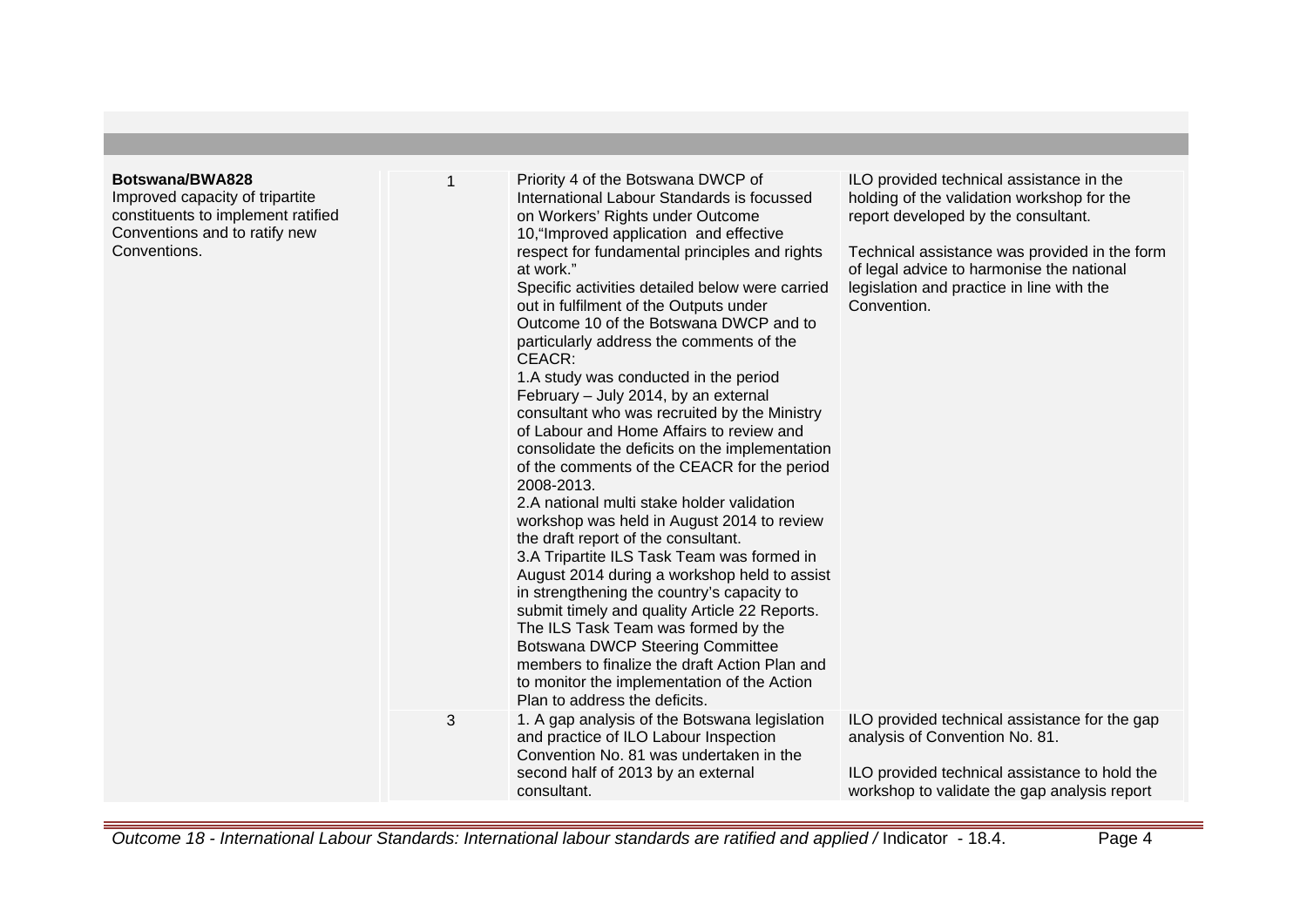|                                                                                                                                                                                                                                                                                                                                                                                                                      | 2. A tripartite plus workshop was held in<br>August 2014 to validate the gap analysis<br>report to ensure that the information<br>contained therein adequately reflected the<br>country's realities and to develop an<br>implementation plan to guide the process on<br>the ratification of Convention No.81. | and to develop the implementation plan for the<br>ratification of Convention No.81.<br>Technical advice and support was provided to<br>the workshop on the composition of the<br>tripartite task team and its terms of reference. |
|----------------------------------------------------------------------------------------------------------------------------------------------------------------------------------------------------------------------------------------------------------------------------------------------------------------------------------------------------------------------------------------------------------------------|---------------------------------------------------------------------------------------------------------------------------------------------------------------------------------------------------------------------------------------------------------------------------------------------------------------|-----------------------------------------------------------------------------------------------------------------------------------------------------------------------------------------------------------------------------------|
|                                                                                                                                                                                                                                                                                                                                                                                                                      | 3. The Botswana DWCP Steering Committee<br>mandated the ILS tripartite task team to<br>facilitate the implementation, of the Action for<br>the ratification of Convention No. 81.                                                                                                                             |                                                                                                                                                                                                                                   |
| Additional CPO Information (This information should only be added when relevant and necessary and should not repeat information already                                                                                                                                                                                                                                                                              |                                                                                                                                                                                                                                                                                                               |                                                                                                                                                                                                                                   |
| entered under results or ILO contribution)                                                                                                                                                                                                                                                                                                                                                                           |                                                                                                                                                                                                                                                                                                               |                                                                                                                                                                                                                                   |
| a) Gender equality and non-discrimination                                                                                                                                                                                                                                                                                                                                                                            | b) Partnerships (external)                                                                                                                                                                                                                                                                                    |                                                                                                                                                                                                                                   |
| The Committee noted that the Job Evaluation Manual for the Public Service<br>provided by the Government with its report does not specifically refer to the<br>principle of equal pay for work of equal value between men and women.<br>Men and women should be paid the same remuneration (basic salary and<br>additional emoluments) for work of equal value, in line with the concept of<br>"work of equal value". |                                                                                                                                                                                                                                                                                                               |                                                                                                                                                                                                                                   |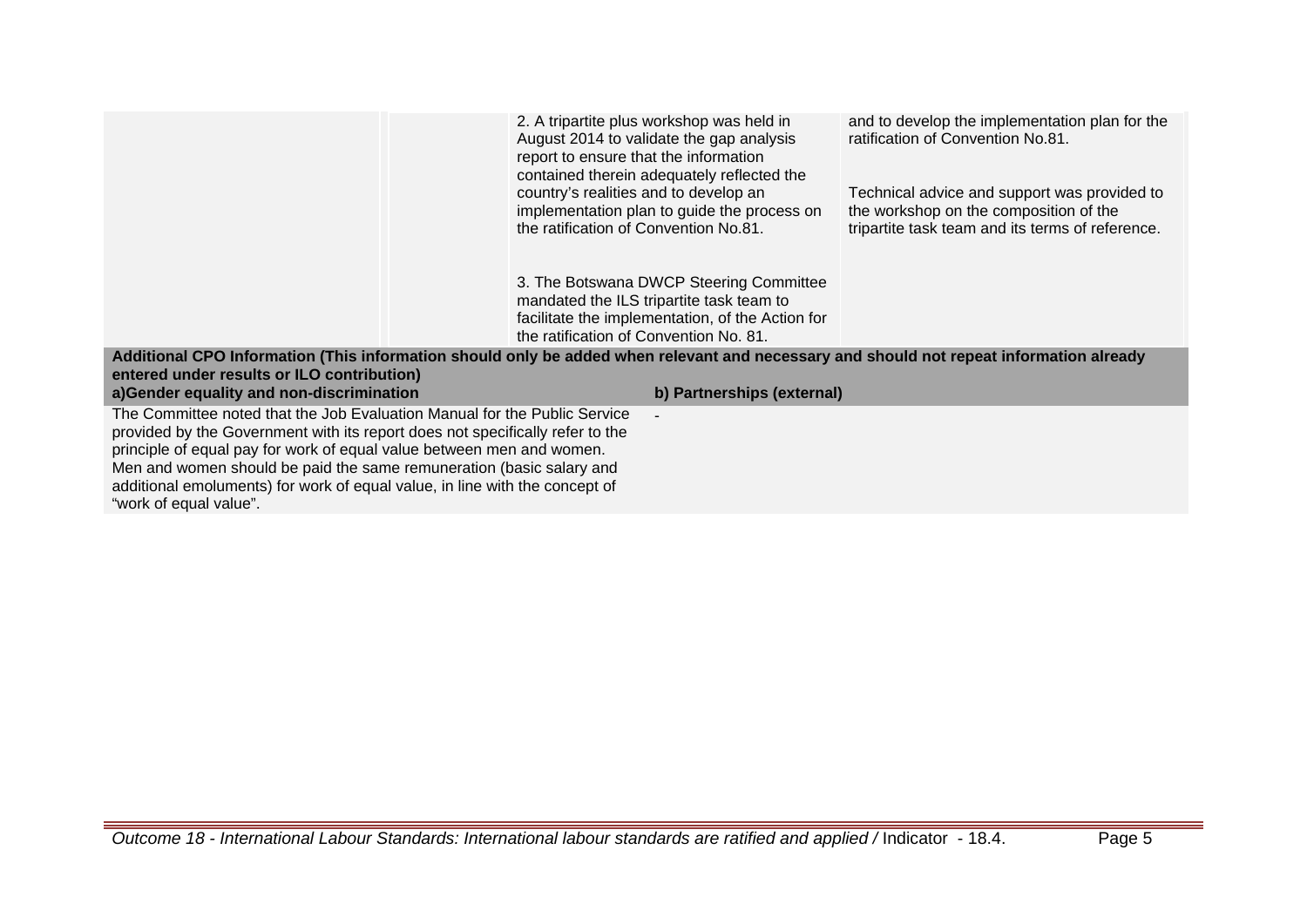| Lesotho/LSO827<br>Strengthened capacity of ILO<br>tripartite Constituents to monitor<br>compliance and application of ratified<br>conventions and to fulfil the reporting<br>obligations. |   | The Lesotho DWCP recognizes the<br>implementation of international labour<br>standards as one of the "central and critical"<br>cross-cutting themes.<br>Specific activities detailed below were carried<br>out in fulfilment of the Outputs under the<br>Lesotho DWCP Output 9.3, "Enhanced<br>capacity of the employers' and workers'<br>organisations to monitor compliance with<br>international labour standards" and to<br>particularly address the comments of the<br>CEACR:<br>A national multi stake holder workshop<br>1.<br>was held in March 2014 to review and<br>validate a report on a study consolidating<br>deficits on the implementation of the<br>comments of the CEACR for the period<br>2008-2013.<br>2. A National Action Plan has been<br>developed to facilitate a comprehensive and<br>phased approach to give effect and address<br>the implementation deficits on the comments<br>made by the ILO Committee of Experts.<br>3. The on-going review of the labour law<br>reform process (February 2014 - December<br>2015) addresses a significant portion of the<br>comments of the Committee of Experts. | In October 2014, a capacity building training<br>workshop was held to enhance the capacity of<br>the Ministry of Labour's legal unit (five officials)<br>on international labour standards. The training<br>focused on hands-on-training on NORMLEX,<br>improved quality of Article 22 Reports under<br>ratified ILO Conventions and timely submission<br>of reports and the development of an Action<br>Plan on how to give effect to comments of the<br>Committee of Experts dating back to 2008.<br>In March 2015, the ILO facilitated a national<br>multi-stakeholder workshop to validate a<br>consolidated national report on addressing<br>implementation deficits of the comments of the<br>Committee of Experts. |
|-------------------------------------------------------------------------------------------------------------------------------------------------------------------------------------------|---|-------------------------------------------------------------------------------------------------------------------------------------------------------------------------------------------------------------------------------------------------------------------------------------------------------------------------------------------------------------------------------------------------------------------------------------------------------------------------------------------------------------------------------------------------------------------------------------------------------------------------------------------------------------------------------------------------------------------------------------------------------------------------------------------------------------------------------------------------------------------------------------------------------------------------------------------------------------------------------------------------------------------------------------------------------------------------------------------------------------------------------------|---------------------------------------------------------------------------------------------------------------------------------------------------------------------------------------------------------------------------------------------------------------------------------------------------------------------------------------------------------------------------------------------------------------------------------------------------------------------------------------------------------------------------------------------------------------------------------------------------------------------------------------------------------------------------------------------------------------------------|
|                                                                                                                                                                                           | 3 | The implementation strategy under Outcome<br>9 of the Lesotho DWCP indicates that ILO<br>support will focus on a better integration of<br>international labour standards and the<br>comments of the CEACR are central in the<br>support provided to the employers' and<br>workers' towards the implementation of the<br>Lesotho DWCP. Trade union officials and                                                                                                                                                                                                                                                                                                                                                                                                                                                                                                                                                                                                                                                                                                                                                                     | The ILO facilitated a capacity building<br>workshop on Freedom of Association and<br>Collective Bargaining in the textile and garment<br>sector for trade unions in March 2014.<br>The ILO also facilitated a Labour Migration<br>Information Sharing Session attended by over<br>60 participants from a number of government                                                                                                                                                                                                                                                                                                                                                                                             |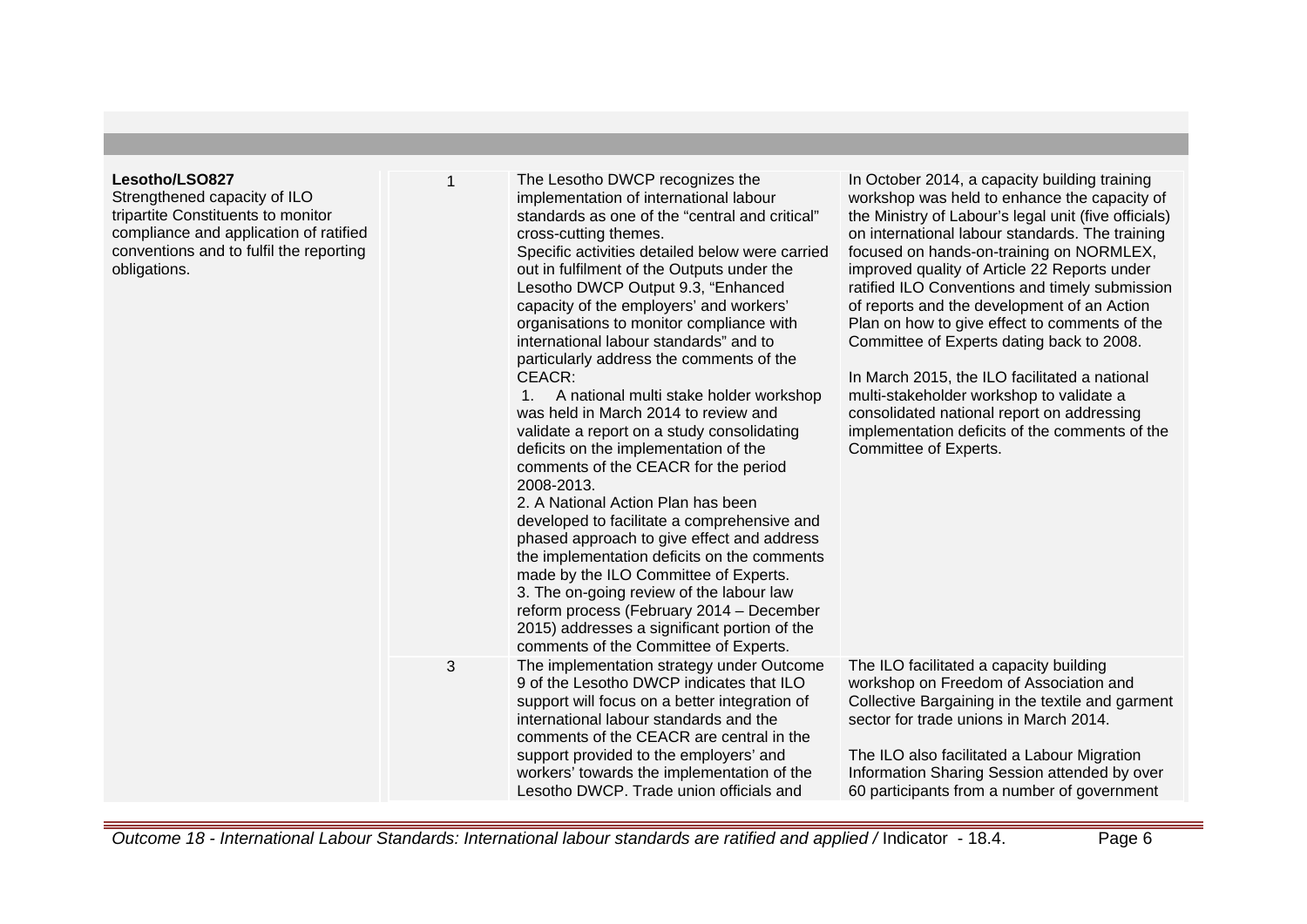|                                                                                                                | shop stewards in the textile and garment<br>sector have improved understanding of the<br>basic tenets of the ILO Conventions on<br>freedom and association and collective<br>bargaining rights, the extent to which these<br>rights have been translated into domestic<br>labour law and enhanced capacity of trade<br>unions to effectively negotiate for decent<br>employment, wages and inclusion of workers'<br>rights in collective bargaining. | ministries, social partners and ex-migrant<br>miners' Associations in June 2015. |
|----------------------------------------------------------------------------------------------------------------|------------------------------------------------------------------------------------------------------------------------------------------------------------------------------------------------------------------------------------------------------------------------------------------------------------------------------------------------------------------------------------------------------------------------------------------------------|----------------------------------------------------------------------------------|
| 1. I THAT I ANALLE A LATTER AND A LATTER IN THE LATTER IN THE LATTER IN THE LATTER OF A LATTER IN THE LATTER I | Improved awareness of tripartite constituents<br>of Labour Migration Conventions and<br>frameworks that could enhance the ability of<br>the social partners to effectively influence the<br>development of national labour migration<br>policy that is in line with international labour<br>standards.                                                                                                                                               |                                                                                  |

## **Additional CPO Information (This information should only be added when relevant and necessary and should not repeat information already entered under results or ILO contribution) a)Gender equality and non-discrimination b) Partnerships (external)**

The implementation of the Better Work Lesotho project has assisted among other things, to promoting compliance with the national labour law, improved working conditions at the enterprise level, made valuable contribution towards improved respect for workers' rights particularly with respect to maternity protection, sexual harassment and other gender-related discrimination and particularly on issues related to maternity protection and sexual harassment at the factory-floor level.

The Lesotho Better Work project is part of on-going ILO-IFC partnership that seeks to promote decent work in the textile and garment sector at the country level.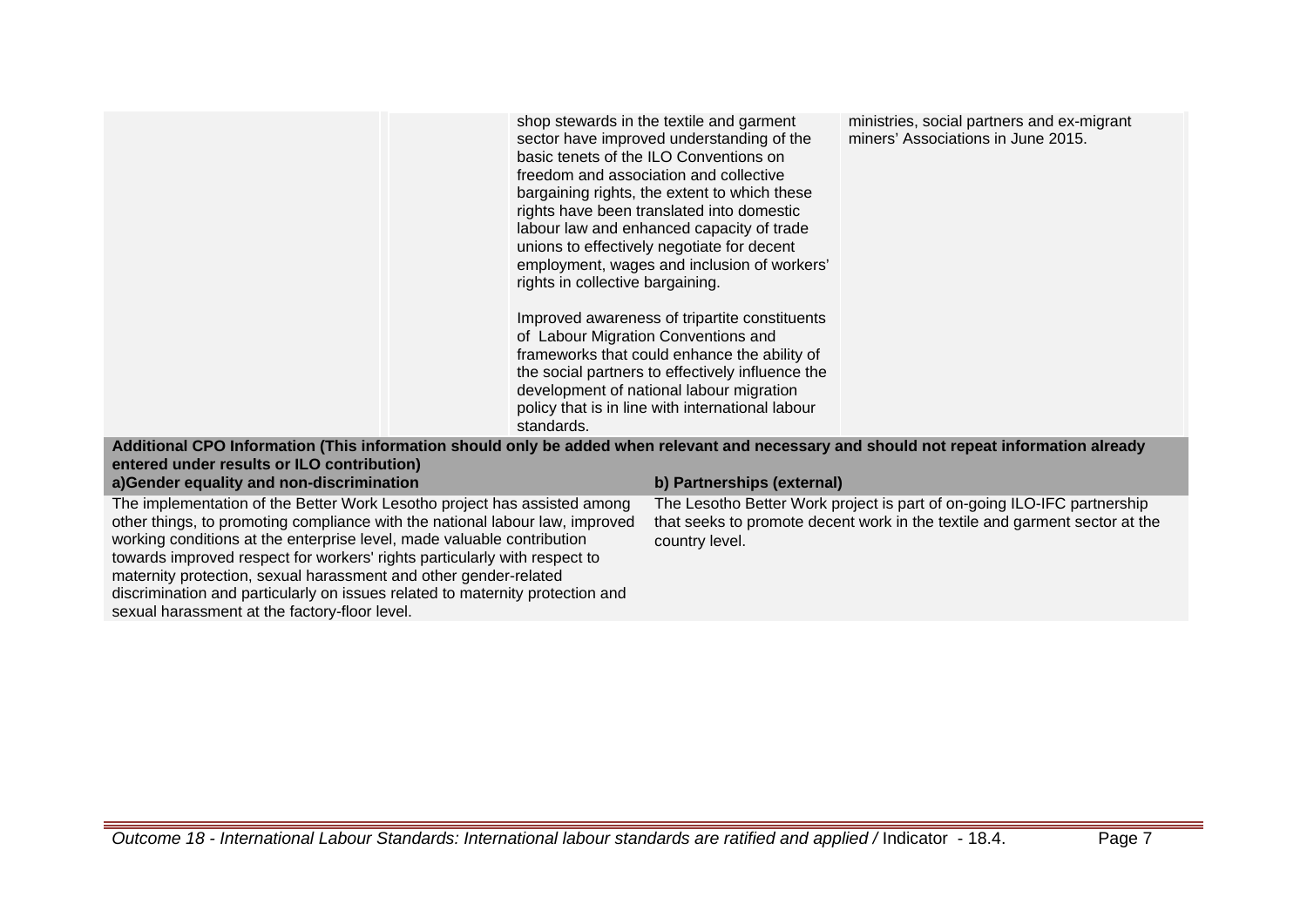| Strengthened capacity of member<br>states to ratify and aplly International<br>labour Standards |   | Output 10.2 of the Namibia DWCP seeks to<br>enhance the capacity of labour administration<br>and the tripartite constituents to monitor<br>compliance with international labour<br>standards.<br>Specific activities detailed below were carried<br>out in fulfilment of the Output 10.3 under the<br>Namibia DWCP and to particularly address<br>the comments of the CEACR:<br>1. A study was conducted in the period<br>February - July 2014, by an external<br>consultant to review and consolidate the<br>deficits in the implementation of the CEACR<br>comments for the period 2008-2013.<br>2. A national multi-stake holder validation<br>workshop was held in August 2014 to review<br>the draft report. 23 participants of whom 10<br>were women participated in the<br>aforementioned validation workshop.<br>3. The tripartite constituents developed and<br>adopted (August 2014) a National Action<br>Plan to address the comments of the ILO<br>Committee of Experts. The plan specifies<br>activities to be undertaken and the<br>responsible institutions.<br>4. A tripartite task force has been set up to<br>oversee the implementation of the ILS Action<br>Plan. | The ILO provided technical input in the drafting<br>of the summary report on gaps in<br>implementation that were in the CEACR report.<br>The ILO facilitated and provided advisory<br>support during the multi-stakeholder the<br>validation workshop in August 2014.                             |
|-------------------------------------------------------------------------------------------------|---|---------------------------------------------------------------------------------------------------------------------------------------------------------------------------------------------------------------------------------------------------------------------------------------------------------------------------------------------------------------------------------------------------------------------------------------------------------------------------------------------------------------------------------------------------------------------------------------------------------------------------------------------------------------------------------------------------------------------------------------------------------------------------------------------------------------------------------------------------------------------------------------------------------------------------------------------------------------------------------------------------------------------------------------------------------------------------------------------------------------------------------------------------------------------------------------|---------------------------------------------------------------------------------------------------------------------------------------------------------------------------------------------------------------------------------------------------------------------------------------------------|
|                                                                                                 | 3 | 1. A sensitization of Namibian authorities &<br>other key stakeholders in the fishing industry<br>was undertaken through a workshop on the<br>contents and implications of Convention<br>No.188 in February 2014.<br>2. Gap analyses on Convention No.188 and<br>the Maritime Labour Convention have been                                                                                                                                                                                                                                                                                                                                                                                                                                                                                                                                                                                                                                                                                                                                                                                                                                                                             | 1. The ILO facilitated and provided technical<br>support at the sensitization workshop. The<br>participants were taken through ILO<br>Convention No. 188 and what the country<br>needed to do in order to fulfil its desire to ratify<br>the Convention.<br>2. Conducted gap analysis on selected |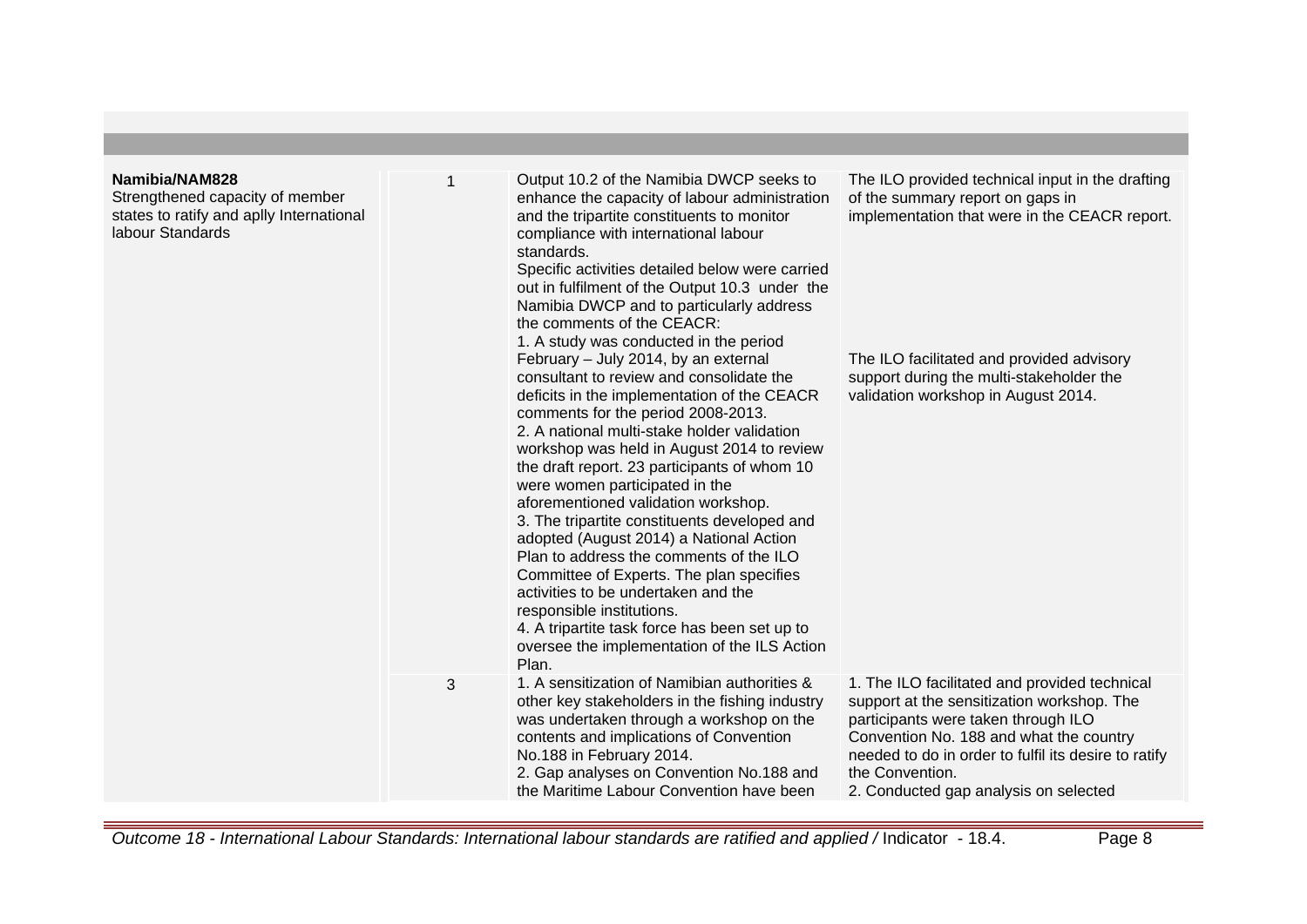|                                                                                                                                         | conducted and draft reports have been                                                  | countries on how the current laws, policies and                                                                                                                                                                                                                                         |
|-----------------------------------------------------------------------------------------------------------------------------------------|----------------------------------------------------------------------------------------|-----------------------------------------------------------------------------------------------------------------------------------------------------------------------------------------------------------------------------------------------------------------------------------------|
|                                                                                                                                         | produced.<br>3. Outcomes of the analysis were validated<br>by tripartite constituents. | practice conform to the MLC, 2006 and the<br>Work in Fishing Convention, No. 188<br>3. A validation workshop will be held in Walvis<br>Bay, 7-9 December 2015, to discuss the<br>findings of the study and agree on further<br>actions towards the ratification of Convention<br>No.188 |
| Additional CPO Information (This information should only be added when relevant and necessary and should not repeat information already |                                                                                        |                                                                                                                                                                                                                                                                                         |
| entered under results or ILO contribution)                                                                                              |                                                                                        |                                                                                                                                                                                                                                                                                         |
| a)Gender equality and non-discrimination                                                                                                | b) Partnerships (external)                                                             |                                                                                                                                                                                                                                                                                         |
| The CEACR report makes reference to C100 and C111 and these will be                                                                     | $\blacksquare$                                                                         |                                                                                                                                                                                                                                                                                         |

addressed by the country in their response.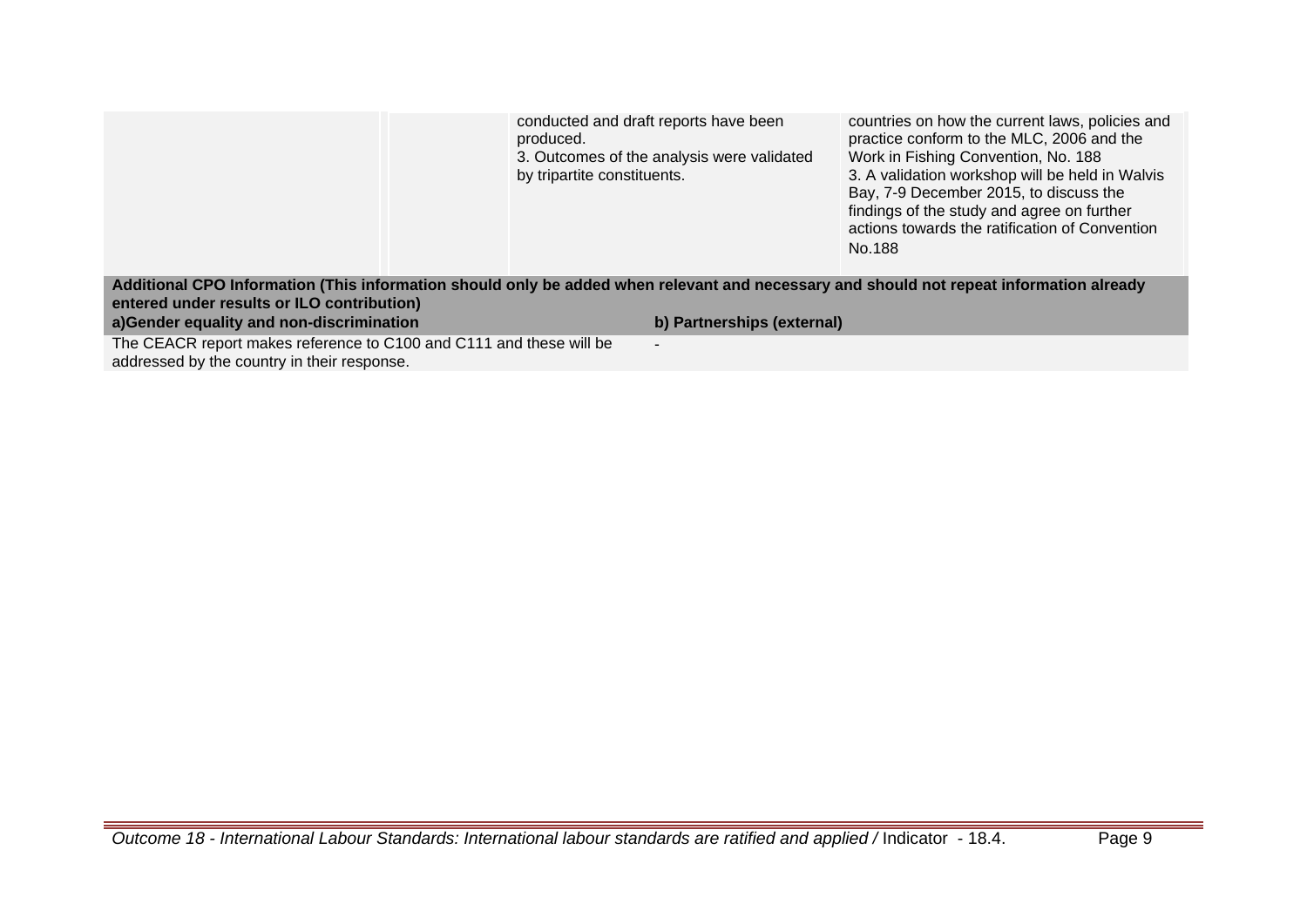## **South Africa/ZAF828**

Strengthened capacity of membe States to ratify and apply international labour standards and to fulfil their reporting obligations

| r<br>d to | Outcome 1, of the South Africa DWCP<br>$\mathbf 1$<br>focusses on "Up-to-date international labour<br>standards are ratified, complied with and<br>reported on" and Output 1.3 seeks to<br>enhance the capacity of the tripartite<br>constituents to implement and comply with<br>and report on accordingly.<br>A National Action Plan to address the<br>comments of the ILO Committee of Experts<br>was developed and adopted by Government<br>and the Social Partners in February 2015.<br>The Action Plan specifies activities/actions to<br>be undertaken, responsible<br>agencies/partners and timelines. This activity<br>is linked to the South Africa DWCP Output<br>1.2: Enhanced capacity of Government &<br>Social Partners to Comply with and to report<br>in accordance with the requirements of<br>ratified Conventions. |                                                                                                                                                                                                                                                                                                                                                                                                                                                                                                                                                                                                                                                    | ILO commissioned a desk review study of the<br>implementation deficits of ILO Conventions<br>ratified by South Africa as compiled by the ILO<br>Committee of Experts. To this end, the ILO<br>contracted the services of a consultant to<br>undertake the desk review study. The ILO then<br>facilitated and provided coordination support<br>towards a national stakeholders workshop<br>geared towards validating the findings of the<br>desk review report and the development of a<br>National Action Plan to address the comments<br>of the Committee of Experts. Participating at<br>the validation workshop were representatives<br>from government, Organized Labour and<br>Business consisting of 7 female and 9 male<br>participants. |  |
|-----------|----------------------------------------------------------------------------------------------------------------------------------------------------------------------------------------------------------------------------------------------------------------------------------------------------------------------------------------------------------------------------------------------------------------------------------------------------------------------------------------------------------------------------------------------------------------------------------------------------------------------------------------------------------------------------------------------------------------------------------------------------------------------------------------------------------------------------------------|----------------------------------------------------------------------------------------------------------------------------------------------------------------------------------------------------------------------------------------------------------------------------------------------------------------------------------------------------------------------------------------------------------------------------------------------------------------------------------------------------------------------------------------------------------------------------------------------------------------------------------------------------|-------------------------------------------------------------------------------------------------------------------------------------------------------------------------------------------------------------------------------------------------------------------------------------------------------------------------------------------------------------------------------------------------------------------------------------------------------------------------------------------------------------------------------------------------------------------------------------------------------------------------------------------------------------------------------------------------------------------------------------------------|--|
|           | 3                                                                                                                                                                                                                                                                                                                                                                                                                                                                                                                                                                                                                                                                                                                                                                                                                                      | The Congress of South African Trade Unions<br>(COSATU) adopted a policy position paper<br>on maternity protection in July 2015 to<br>strengthen workers' engagement in national<br>dialogue platforms on maternity protection<br>and effective engagement in collective<br>bargaining processes on maternity protection.<br>This activity is linked to DWCP output 1.1:<br>Capacity of Government and Social Partners<br>to promote employment equity (including<br>gender equality) at the workplace is<br>strengthened<br>COSATU has developed and adopted a<br>strategy to lobby Government for the<br>ratification of the Maternity Protection | ILO supported a Gender Conference organized<br>by Cosatu where the ILO facilitated a session<br>on the Maternity Protection Convention to<br>deepen the understanding of Cosatu affiliates<br>on the provisions of the Convention and on<br>steps required towards ratification. The ILO<br>supported and facilitated a training workshop<br>for trade union gender coordinators and<br>women negotiators drawn from the 3 labour<br>federations to strengthen their collective<br>bargaining agenda for gender equality and to<br>provide sensitization on the provisions of<br>gender equality conventions including the<br>Domestic Workers and Maternity Protection<br>Conventions in 2014.                                                 |  |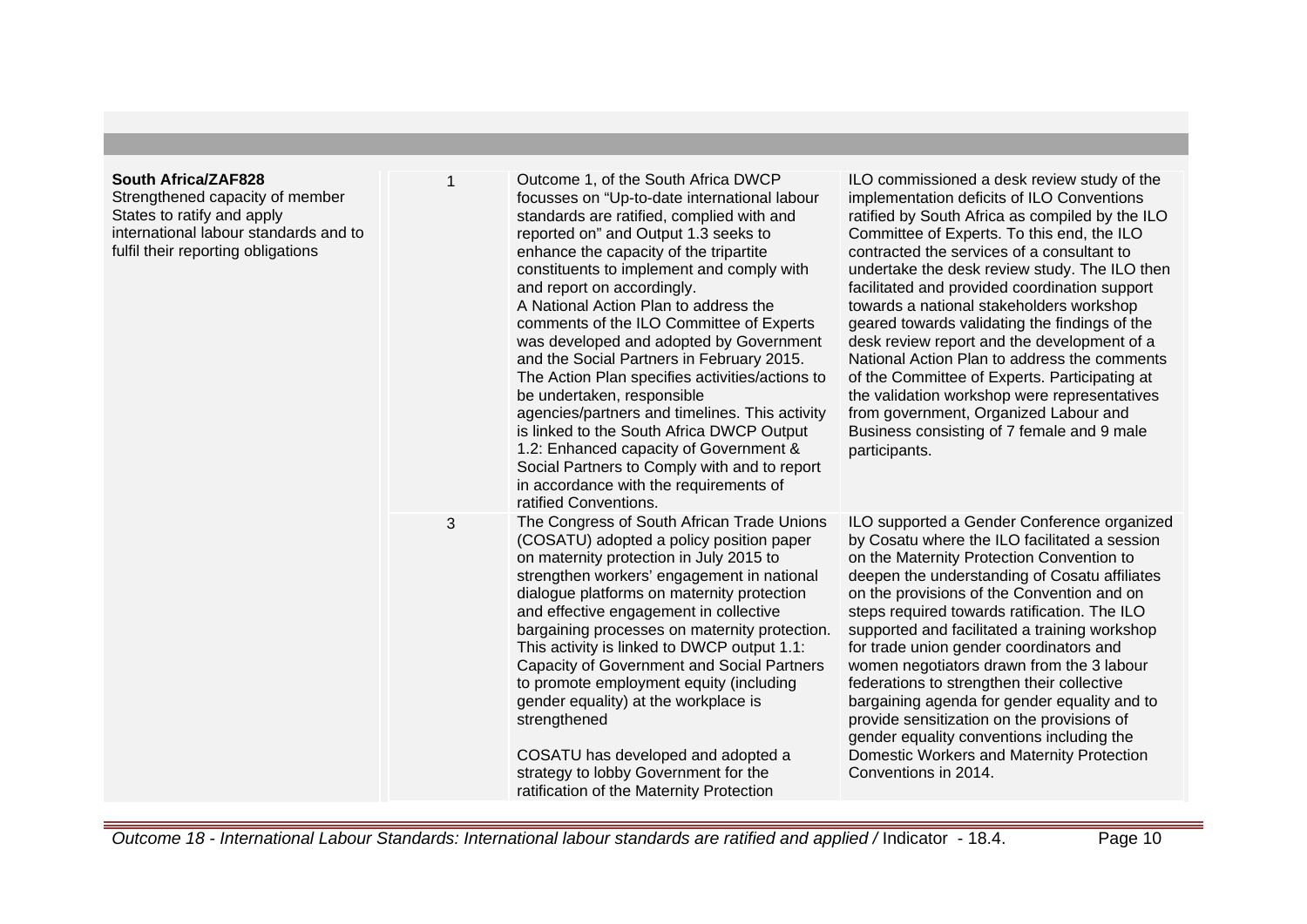Convention (No.183). This activity is linked to DWCP output 1.1: Capacity of Government and Social Partners to promote employment equity (including gender equality) at the workplace is strengthened.

COSATU and the South African Domestic Services and Allied Workers Union (SADSAWU) developed and adopted an action plan in October 2014 to lobby for the incorporation of the Domestic Workers Convention No. 189 into national law. One of the key activities outlined in the plan is to advocate for the review of Sectoral Determination No: 7 on Domestic Work (legislation) to ensure its alignment with the provisions of C189. This activity is linked to the South Africa DWCP output 1.2: Enhanced capacity of Government and Social Partners to implement and comply with and to report in accordance with the requirements of ratified Conventions.

At the workshop the ILO also facilitated discussion on strategies to deepen advocacy for the ratification of Convention No.183.

ILO provided coordination and facilitation support to a tri-national workshop on Migrant Domestic Workers in South Africa where Cosatu and SADSAWU developed an action plan towards the domestication of C189. This action plan was part of a broader tri-national action plan with inputs by trade unions and domestic workers organizations from Lesotho and Zimbabwe. The tri-national workshop was followed by another workshop coordinated by the ILO for shop stewards from SADSAWU and the Zimbabwe Workers Union of South Africa (ZIWUSA) where the ILO provided training on the rights and protections afforded to domestic workers under various instruments such as Convention No. 189.

**Additional CPO Information (This information should only be added when relevant and necessary and should not repeat information already entered under results or ILO contribution)**

The action plan developed by Government and the Social Partners to address the comments of the CEAR includes activities and actions to be undertaken in response to comments and directs requests on C100 and C111. ILO technical support is being provided in the current biennium to assist Government and the Social Partners to respond adequately to the information requested by the CEAR on C100 and C111. Within the context of a request by the CEAR for information on measures to ensure that the setting of minimum wage rates is free from gender bias, the ILO has been facilitating the sharing of international country experiences on mainstreaming gender in national minimum wage setting processes with the national tripartite constituents. Within the context of the request for information on measures to be taken with the Social Partners in promoting equality in employment, ILO capacity support was provided to gender focal

## **a)Gender equality and non-discrimination b) Partnerships (external)**

The European Union has contributed sponsorship to the Migrant Domestic Workers project that is being implemented in South Africa-Zimbabwe and Lesotho. This project is part of a Global Action Programme on Migrant Domestic Workers.

The ILO partnered with the UNWomen and UNFPA to sponsor and organize the Women's Leadership Development Training workshop in which 15 young women trade unionists and 12 young women from the private sector were trained as master trainers in Women's Leadership Development.

DITSELA, and the Commission for Gender Equality and partnered with the ILO to facilitate training and sensitization for migrant domestic workers and members of the South African Domestic Workers and Allied Union on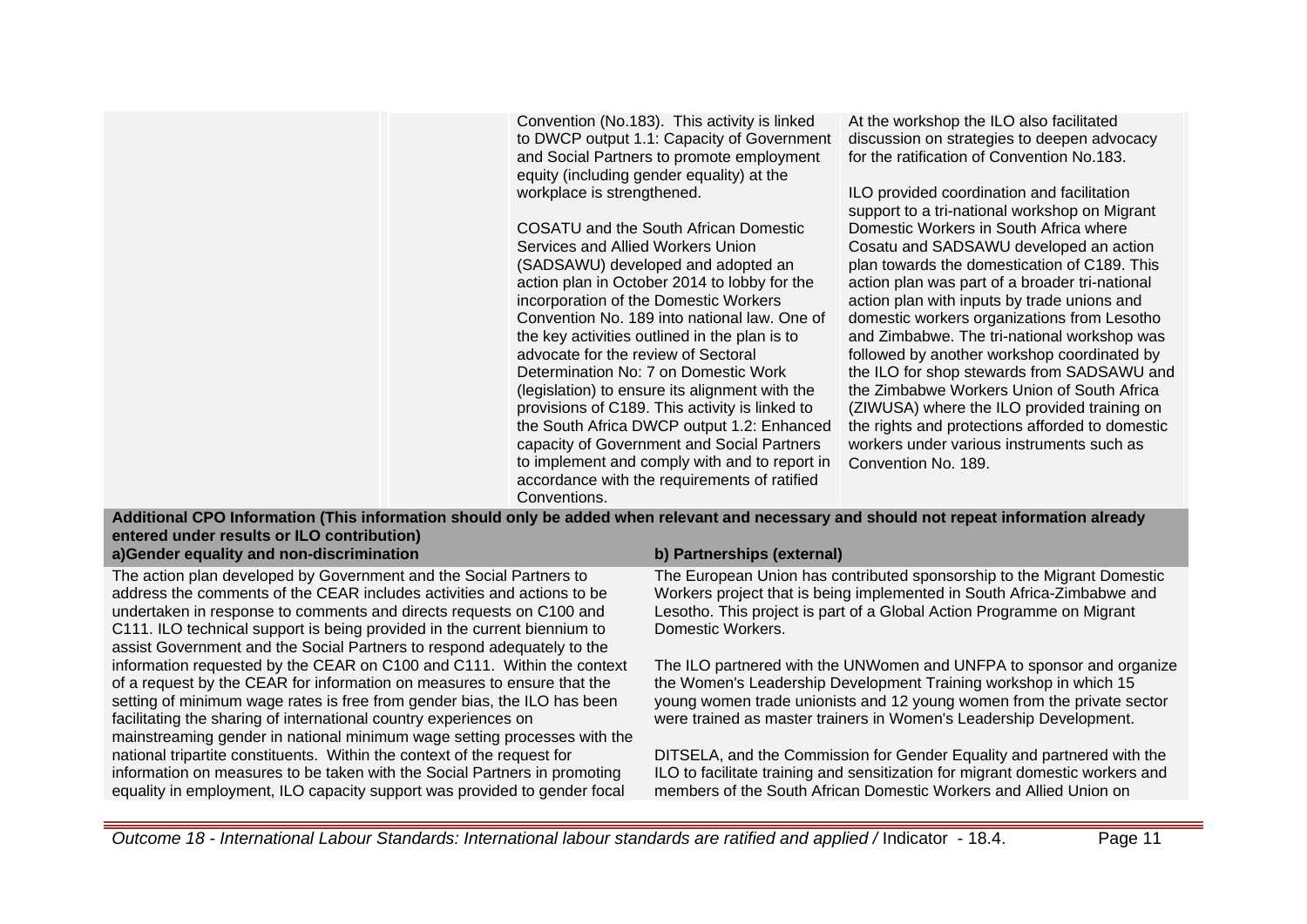points and women trade unionists across the 3 labour federations on the provisions of the Equality Conventions and towards strengthening their capacity to engage effectively in collective bargaining processes for gender sensitive collective bargaining agreements.

The ILO also facilitated a young women's leadership development training workshop in partnership with UNWomen and UNFPA in which 15 young women trade unionists and 12 young women from the private sector participated. The workshop was aimed at facilitating the achievement of gender equality and women's leadership development in the trade union movement and the private sector so that both women and men can equally participate in the world of work without discrimination.

ILO technical and coordination support was provided towards a Gender Audit of the Federation of Unions of South Africa (Fedusa). The findings of the Gender Audit have come up with a number of key recommendations that will inform future ILO support to Fedusa. These include the need for a Fedusa Gender Policy, strengthened capacity through training on gender mainstreaming within Fedusa, the need to advocate for greater representation of women in leadership positions within Fedusa and within the structures of affiliate organizations.

ILO technical and coordination support is being provided towards the review of the Cosatu Gender Policy and the development of a Cosatu Sexual Harassment Policy. It is envisaged that both policy frameworks will be finalized before the end of 4th quarter 2015.

provisions of existing labour legislation pertaining to domestic workers and key provisions of the Domestic Workers Convention (C189)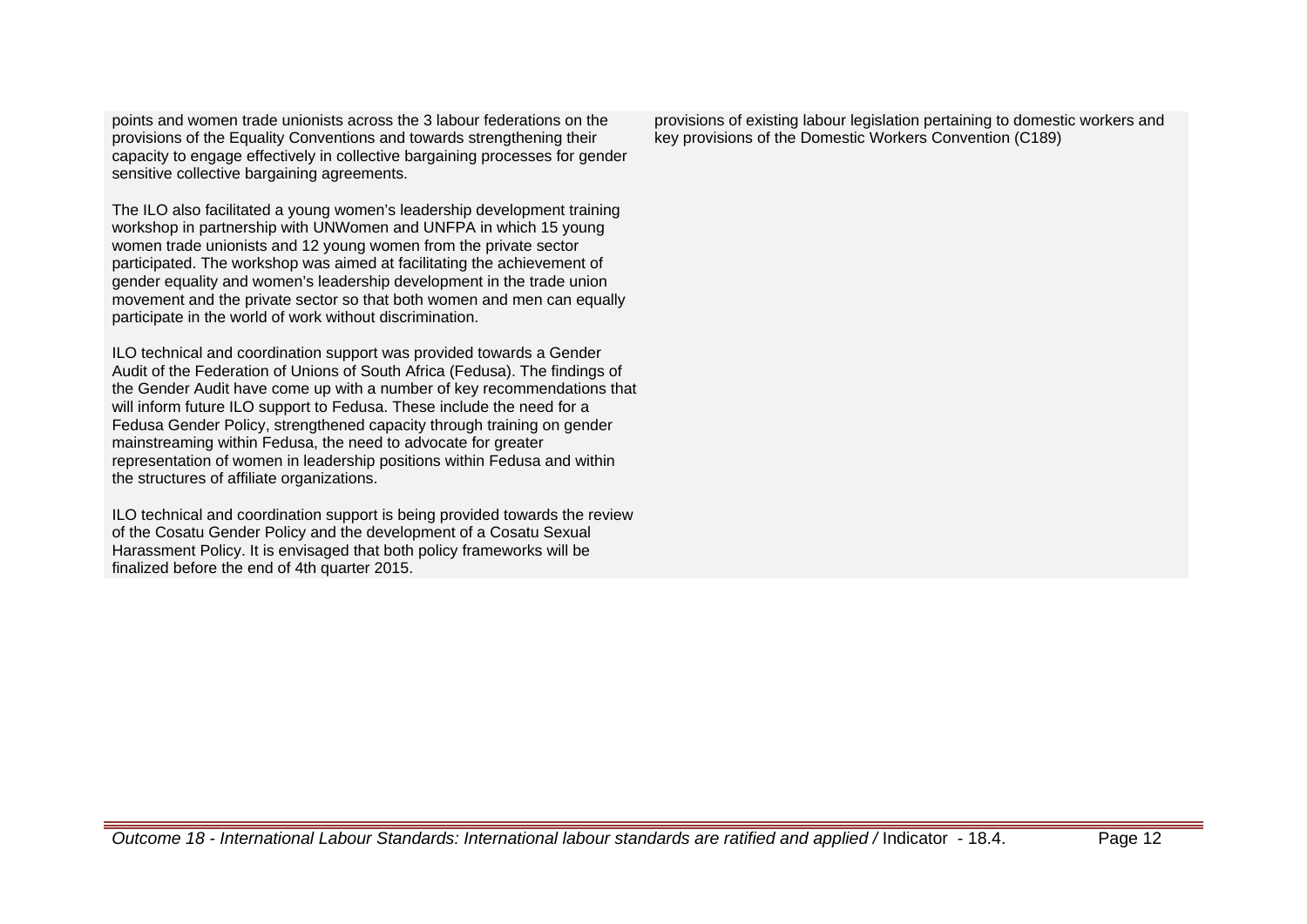### **Zambia/ZMB827**

Strengthened capacity of member States to ratify and apply international labour standards and to fulfil their reporting obligations

2 The Government of Zambia has made notable progress in implementing activities to incorporate fundamental and priority Conventions into national law. With regard to the Worst Forms of Child Labour Convention of 1999 (No. 182), efforts have been made to raise awareness on the regulatory framework for Child Labour through the dissemination of information, education and communication materials and enhanced enforcement through capacity building of key stakeholders . Law enforcement officers have been trained to strengthen their capacity in fighting child labour. Furthermore, the Employers' organisation, the Zambia Federation of Employers, have implemented activities to raise awareness on the Worst Forms of Child Labour in tobacco farms and strengthened the capacity for employers', farmers' and community response in identifying and referring child labour cases. Output 1.1.4 of the DWCP is on "child labour policy and action plan implemented." The indicator refers to # of ouputs achieved under the child labour policy and action plan. Awareness raising on the regulatory framework for child labour as well as the training of Law enforcement officers are two key outputs of the action plan.

ILO provided technical input and facilitated the development and printing of communication materials on child labour information, particularly on the national policy and legal provisions.

The ILO provided technical input and facilitated the development of an employers' and workers' handbook on hazardous child labour and training of members of employers' and workers' organisations on their role in child labour elimination.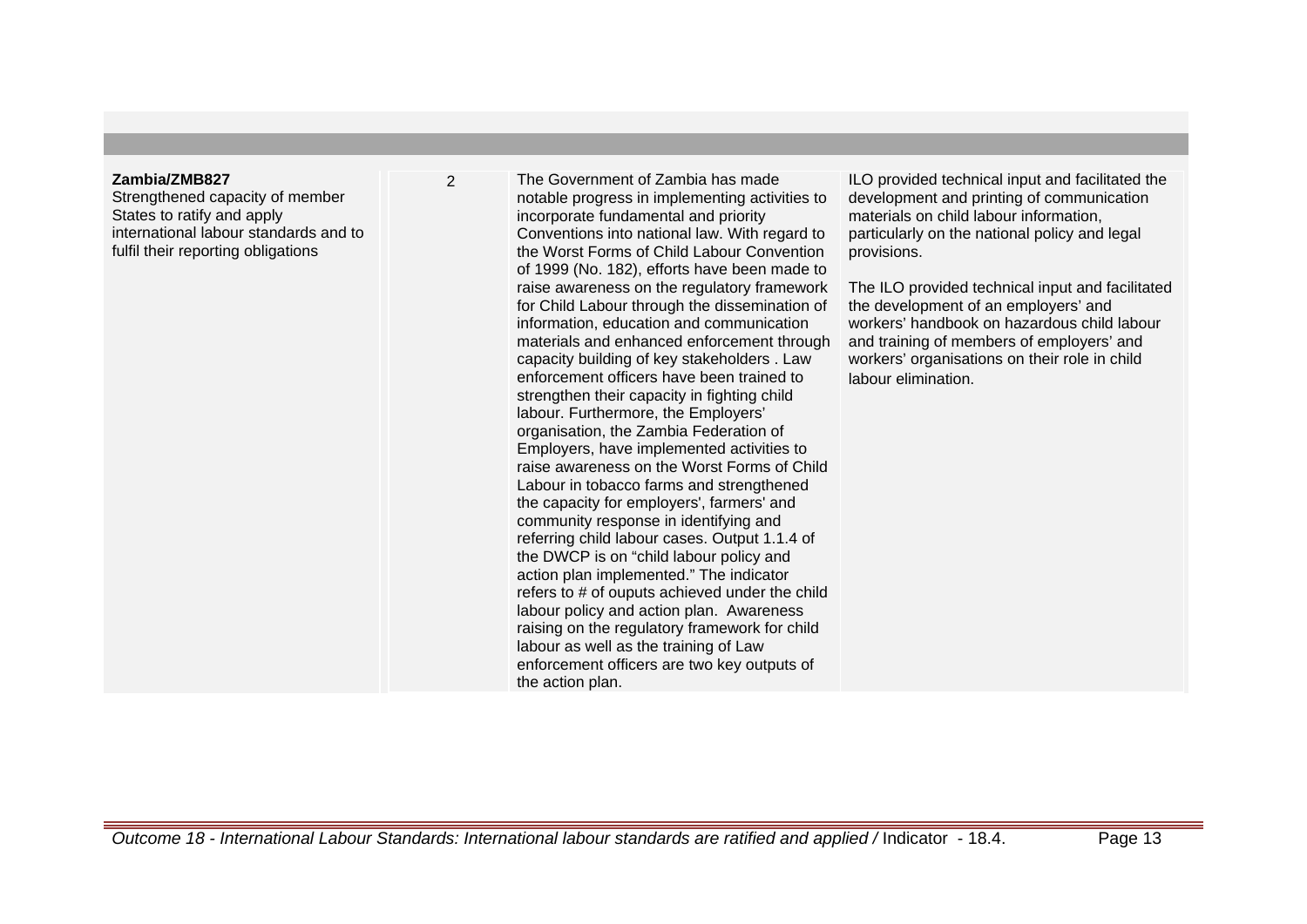| Benin/BEN826<br>[ACI8] Les mandants tripartites et<br>autres acteurs clés ratifient,<br>appliquent les normes internationales<br>de travail, notamment celles relatives<br>au travail des enfants, et mettent en<br>oeuvre les obligations<br>constitutionnelles y afférant | 1              | 1. En Septembre 2014, le Benin a<br>communiqué ses rapports dus au titre de<br>l'article 22 de la Constitution de l'OIT. Aussi,<br>à sa session de 2014, la CEACR a exprimé<br>sa satisfaction pour certraines mesures<br>prises par le Benin (concernant les C.105 et<br>C138); elle a également relevé avec intérêt<br>les mesures prises concernant les<br>Conventions numerous 150 et 182.<br>2. Le Benin dispose d'un état des lieux de sa<br>situation en matière de santé et sécurité au<br>travail par rapport aux exigences des<br>conventions C.155 et C.187<br>3. Le Bénin a communiqué son premier<br>rapport sur la Convention sur le travail<br>maritime (MLC) en septembre 2014 | Le BIT a renforcé les capacités des cadres de<br>la Direction Générale du Travail (inspecteurs<br>du travail) sur le système des NIT, notamment<br>les obligations en matière de reporting. Ceci a<br>été réalisé à travers l'organisation et la<br>facilitation d'un atelier de formation du 28 au<br>31 juillet 2014 par les spécialistes normes du<br>BIT. L'appui conseil et l'accompagnement<br>fournis ensuite par les spécialistes Normes ont<br>permis aux cadres de la Direction Générale du<br>travail d'appliquer efficacement les notions<br>apprises afin de communiquer à temps les<br>rapports dus.<br>-Formation des deux dernières promotions<br>(2013-2014) d'inspecteurs du travail au<br>système des NIT<br>RBSA funding has contributed to supporting<br>this work and to the achievement of the<br>reported results |
|-----------------------------------------------------------------------------------------------------------------------------------------------------------------------------------------------------------------------------------------------------------------------------|----------------|------------------------------------------------------------------------------------------------------------------------------------------------------------------------------------------------------------------------------------------------------------------------------------------------------------------------------------------------------------------------------------------------------------------------------------------------------------------------------------------------------------------------------------------------------------------------------------------------------------------------------------------------------------------------------------------------|-------------------------------------------------------------------------------------------------------------------------------------------------------------------------------------------------------------------------------------------------------------------------------------------------------------------------------------------------------------------------------------------------------------------------------------------------------------------------------------------------------------------------------------------------------------------------------------------------------------------------------------------------------------------------------------------------------------------------------------------------------------------------------------------------------------------------------------------|
|                                                                                                                                                                                                                                                                             | $\overline{2}$ | Le Benin dispose d'un état des lieux de sa<br>situation en matière de santé et sécurité au<br>travail par rapport aux exigences des<br>conventions C.155 et C.187                                                                                                                                                                                                                                                                                                                                                                                                                                                                                                                              | -En Février 2015, réalisation, d'un gap<br>analysis sur les conventions C155 et C.187                                                                                                                                                                                                                                                                                                                                                                                                                                                                                                                                                                                                                                                                                                                                                     |
|                                                                                                                                                                                                                                                                             | 3              | Le Bénin a communiqué son premier rapport<br>sur la Convention sur le travail maritime<br>(MLC) en septembre 2014                                                                                                                                                                                                                                                                                                                                                                                                                                                                                                                                                                              | Le BIT a fourni un appui technique pour<br>accompagner a Benin dans la redaction de son<br>1er rapport sur la MLC en Septembre 2014                                                                                                                                                                                                                                                                                                                                                                                                                                                                                                                                                                                                                                                                                                       |
| entered under results or ILO contribution)<br>a)Gender equality and non-discrimination                                                                                                                                                                                      |                | Additional CPO Information (This information should only be added when relevant and necessary and should not repeat information already<br>b) Partnerships (external)                                                                                                                                                                                                                                                                                                                                                                                                                                                                                                                          |                                                                                                                                                                                                                                                                                                                                                                                                                                                                                                                                                                                                                                                                                                                                                                                                                                           |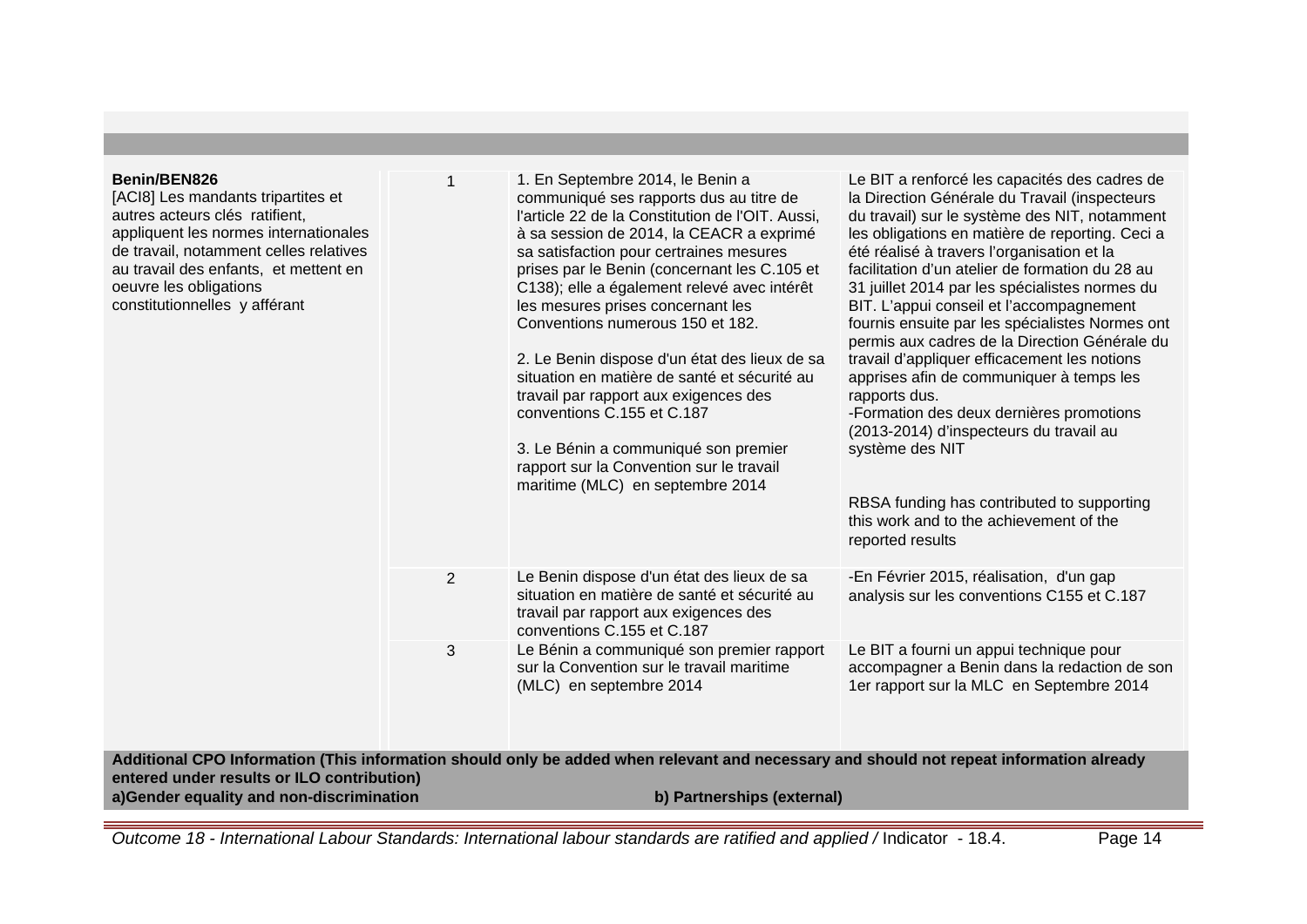Prise en compte de la representation des femmes dans les activités de formation dont le programme integre une thématique sur la discrimination

-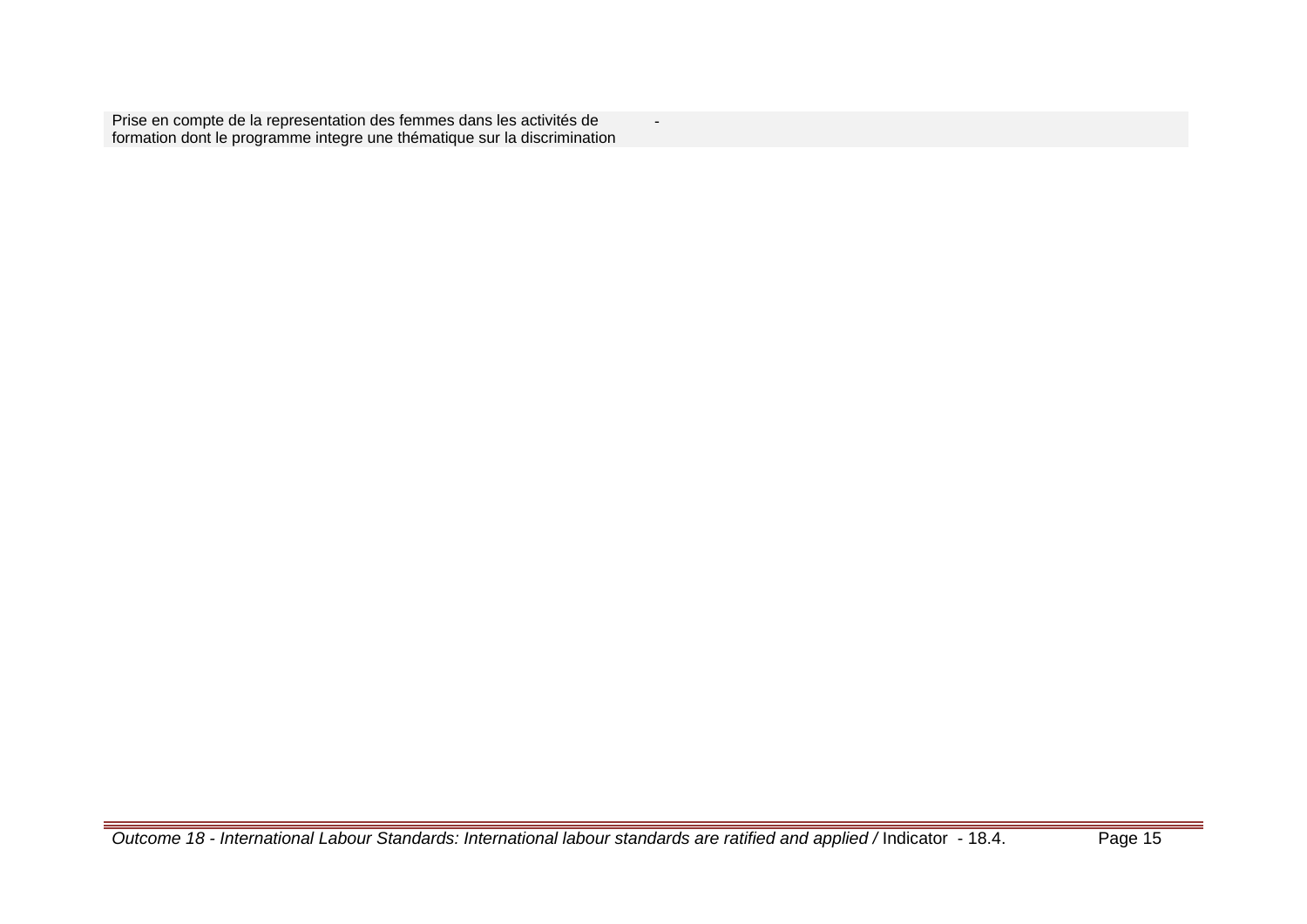| <b>Burkina Faso/BFA826</b><br>Les mandants tripartites et autres<br>acteurs clés ratifient, appliquent les<br>normes internationales de travail et<br>mettent en ¿uvre les obligations<br>constitutionnelles y afférant |                | en oeuvre de la feuille de route a été<br>suspendue suite aux évènements de<br>décembre 2014)          | En Avril 2014, le Burkina Faso dispose d'une<br>feuille de route validée qui doit guider la<br>révision du code du travail en conformité<br>avec les commentaires de la CEACR (la mise | -Le BIT a appuyé et coordoné la réalisation de<br>l'étude sur la mise en conformité de la<br>législation sociale du Burkina Faso avec les<br>Conventions fondamentales et de<br>gouvernance. Un atelier de validation de cette<br>étude assortie d'une feuille de route a été<br>organisé en avril 2014.                                                                                                                                                                          |
|-------------------------------------------------------------------------------------------------------------------------------------------------------------------------------------------------------------------------|----------------|--------------------------------------------------------------------------------------------------------|----------------------------------------------------------------------------------------------------------------------------------------------------------------------------------------|-----------------------------------------------------------------------------------------------------------------------------------------------------------------------------------------------------------------------------------------------------------------------------------------------------------------------------------------------------------------------------------------------------------------------------------------------------------------------------------|
|                                                                                                                                                                                                                         | $\overline{2}$ | Les travailleurs disposent d'un outil<br>connaître la legislation sociale.<br>des avocats et des juges | promotionnel integrant les conventions<br>fondamentales et prioriataires pour mieux<br>Promotion des droits fondamentaux auprès                                                        | -Avec l'appui technique du BIT, un manuel sur<br>la législation sociale du Burkina Faso à l'usage<br>des représenrants des travailleurs a été<br>élaboré en décembre 2014; après validation,<br>une formation des assesseurs sur base dudit<br>manuel a été realise en mars 2015<br>- En mai 2015, le BIT a organisé un atelier de<br>sensibilisation des avocats et des juges au<br>contenu des droits fondamentaux dans le<br>cadre du projet PAMODEC financé par la<br>France. |
| entered under results or ILO contribution)<br>a)Gender equality and non-discrimination                                                                                                                                  |                |                                                                                                        | b) Partnerships (external)                                                                                                                                                             | Additional CPO Information (This information should only be added when relevant and necessary and should not repeat information already                                                                                                                                                                                                                                                                                                                                           |
| Intégration des conventions sur l'égalité et la non discrimination dans le<br>programme de la formation                                                                                                                 |                |                                                                                                        |                                                                                                                                                                                        | Partenariat avec l'Ecole nationale de l'Administration, l'Ecole nationale de la<br>Magistrature et le Centre International de Formation des Avocats                                                                                                                                                                                                                                                                                                                               |
|                                                                                                                                                                                                                         |                |                                                                                                        | Francophones (via le projet PAMODEC)                                                                                                                                                   |                                                                                                                                                                                                                                                                                                                                                                                                                                                                                   |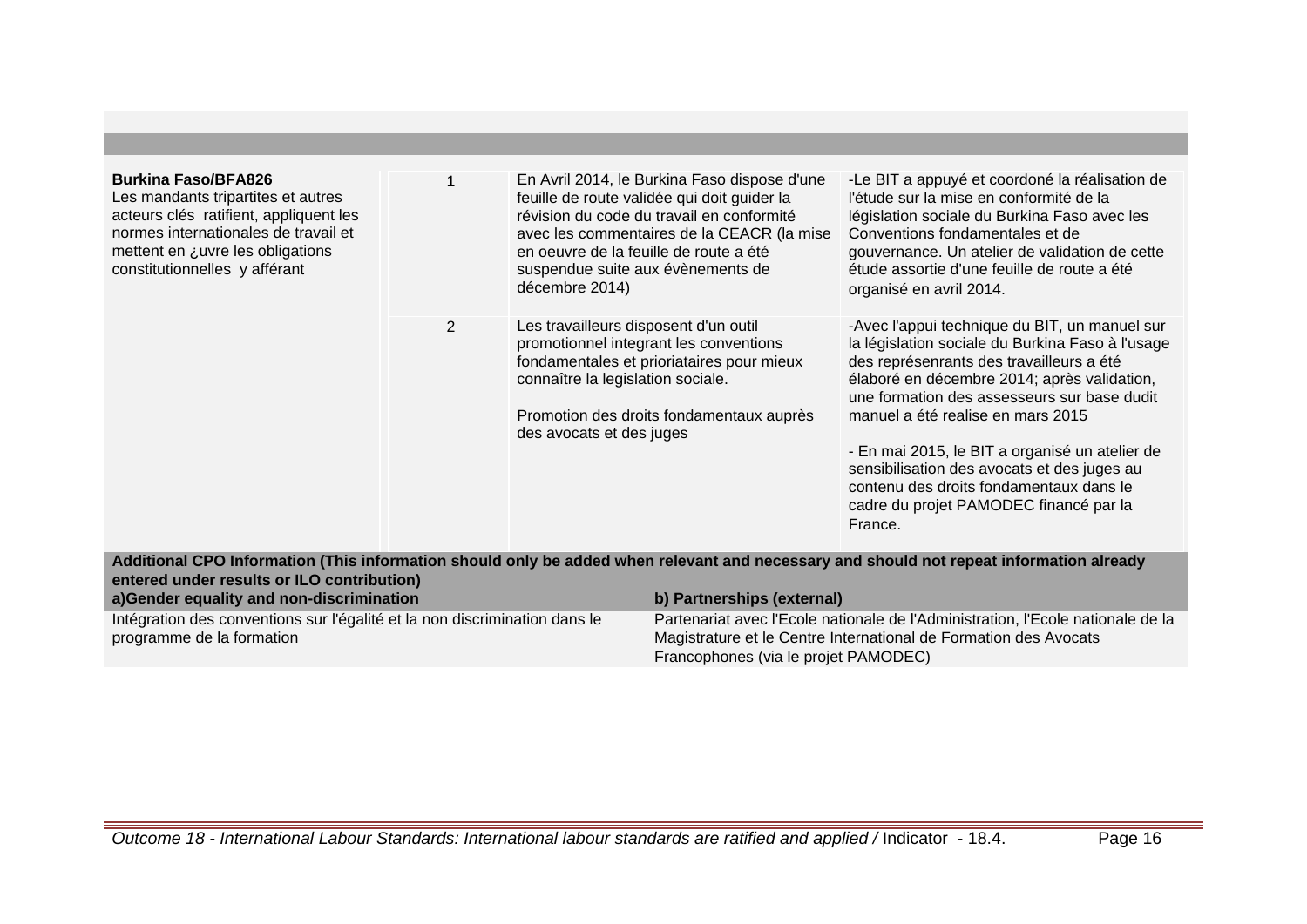| <b>Asia and the Pacific</b>                                                                                                       |                |                                                                                                                                                                                                                                                                                                                                                                                                                                                                                                                                                                                                                                                                                                                                                                                                                                               |                                                                                                                                                                                                                              |  |
|-----------------------------------------------------------------------------------------------------------------------------------|----------------|-----------------------------------------------------------------------------------------------------------------------------------------------------------------------------------------------------------------------------------------------------------------------------------------------------------------------------------------------------------------------------------------------------------------------------------------------------------------------------------------------------------------------------------------------------------------------------------------------------------------------------------------------------------------------------------------------------------------------------------------------------------------------------------------------------------------------------------------------|------------------------------------------------------------------------------------------------------------------------------------------------------------------------------------------------------------------------------|--|
| Indonesia/IDN826<br>Ratification and application of<br>pertinent international labour<br>conventions and standards is<br>promoted |                | The knowledge and capacity of the<br>Government, Employers Association<br>(APINDO), and the 4 main Trade Union<br>Confederations was enhanced with respect to<br>reporting and addressing comments of the<br>Committee of Experts on the Application of<br><b>Conventions and Recommendations</b><br>(CEACR) relating to ratified Conventions. The<br>activities for this included:<br>- "International labour standards and<br>reporting obligations" training by the ITC<br>Turin trainer and Regional Labour Standards<br>specialist conducted in Indonesia in 10-13<br>August 2015.<br>These ILS related activities contributed to the<br>outcomes under the Indonesian DWCP<br>priorities, including the promotion of social<br>dialogue and of the ratification and<br>application of ILO Conventions Nos.189, 188,<br>177 and the MLC. | With funding from the Governments of<br>Australia, Canada and the United States, the<br>ILO provided technical support in the form of<br>capacity building, analytical inputs, policy<br>advice and other advisory services. |  |
|                                                                                                                                   | $\overline{2}$ | A regular monthly tripartite meeting is held at<br>the ILO Office to promote implementation of<br>priority Conventions and other Conventions.<br>These regular meetings enabled the ILO to<br>fully engage the tripartite constituents in the<br>work being undertaken by the ILO in the<br>context of the various projects to promote the<br>Conventions, and to benefit from their<br>guidance to ensure that the directions and<br>outcomes have full tripartite ownership.                                                                                                                                                                                                                                                                                                                                                                | With funding from the Governments of<br>Australia, Canada and the United States, the<br>ILO provided technical support in the form of<br>capacity building, analytical inputs, policy<br>advice and other advisory services. |  |
|                                                                                                                                   | 3              | The following activities are included and<br>implemented in this biennium:                                                                                                                                                                                                                                                                                                                                                                                                                                                                                                                                                                                                                                                                                                                                                                    | The ILO provided technical advice, technical<br>support and financial support for these<br>activities mentioned in the Results Achieved.                                                                                     |  |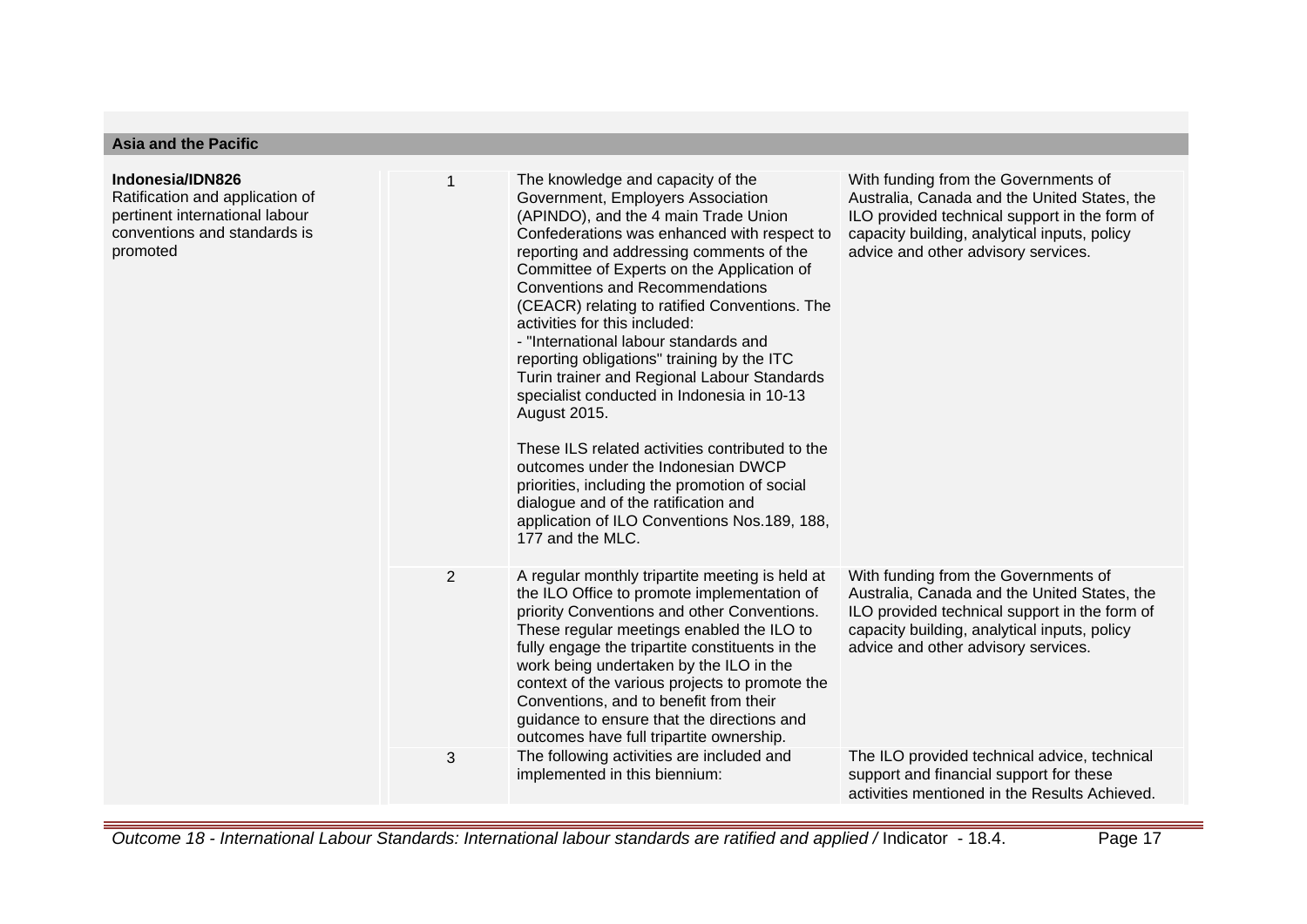- Convention No.188: A gap analysis research was conducted between December 2014 and February 2015, and then followed by the Indonesia National Validation Workshop on Legislative Implementation of the Work in Fishing Convention, 2007 (No. 188) on 27 April 2015 in Jakarta - MLC 2006: A series of consultation meetings with the various Ministries in the government & a seminar held on 6-9 April 2015 by the ILO International Labour Standards Director, Ms. Cleopatra Doumbia-Henry, to encourage Indonesia to ratify and implement the Maritime Labour Convention (MLC) 2006. Separate meetings were held with: 1) the Minister of Labour , the Secretary General of the Ministry and high-level senior offcials of the Ministry, 2) Ministry of Foreign Affairs (Directorate of Human Rights and Humanitarian Affairs), 3) Director-General of the Directorate General of Sea Transportation, Ministry of Transportation and high-level senior offcials of the Ministry, 4) Secretary General of the Ministry of Marine Affairs and Fisheries, 5) the Coordinating Ministry for Maritime Affairs, and 6) Chairman of the National Board for the Placement and Protection of Indonesia Overseas Workers. Another tripartite social dialogue meeting was also held with all relevant stakeholders (Ministries, government institutions and social partners), chaired by the Secretary General of Ministry of Manpower (and organized & financed by Ministry of Manpower itself), in which the ILO ILS Director gave presentation & lecture on the MLC 2006.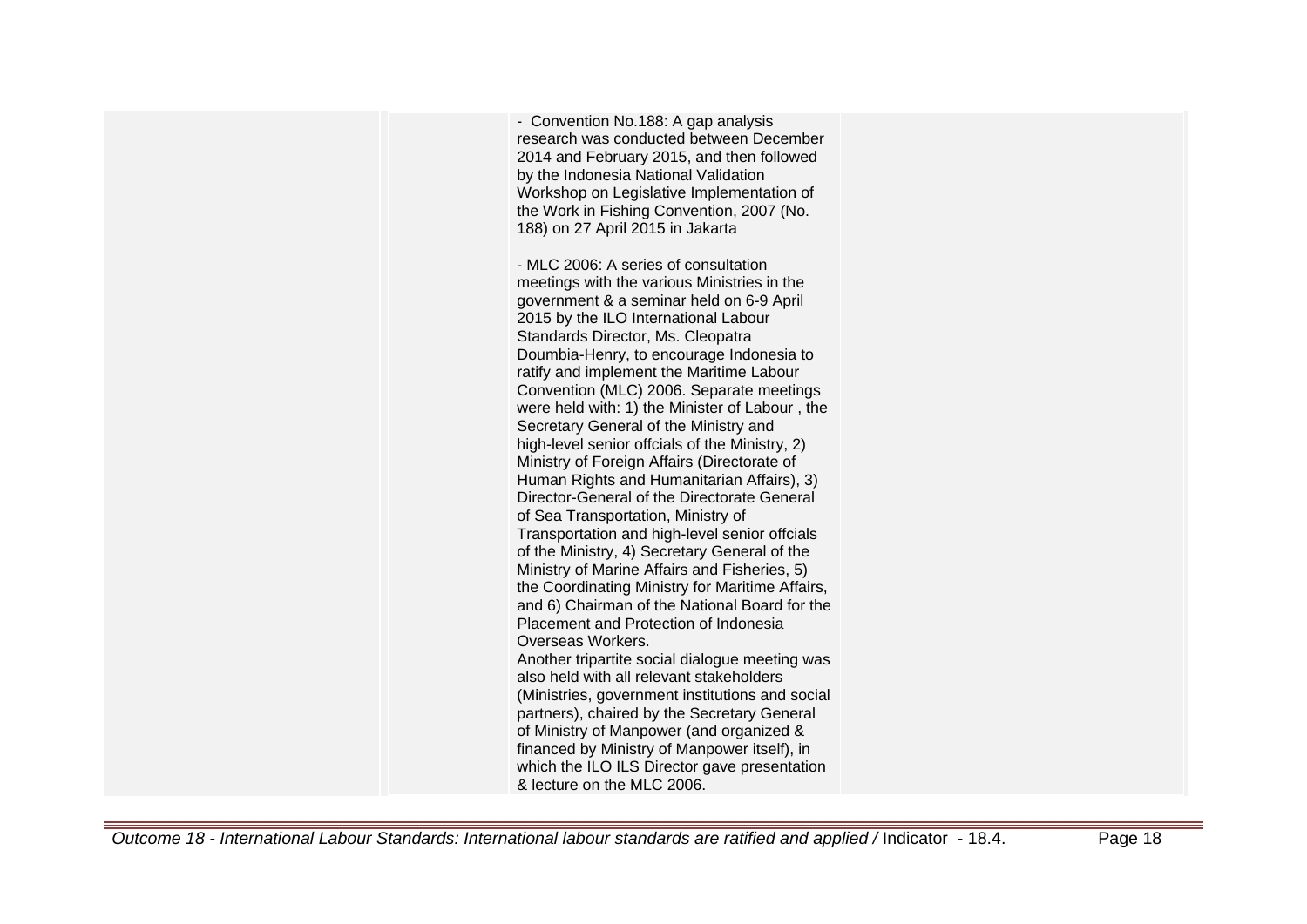- Convention No. 189: a Technical Cooperation (TC) project (with its actvities on training, capacity building, consultation & policy meetings, awareness raising, etc), is implemented with the Government, Employers, and all 4 Main Trade Unions Confederations to promote awareness raising for ratification of the ILO Decent Work for Domestic Workers Convention, 2011 (No. 189), in January 2014 - December 2015

- Convention No. 177: a Technical Cooperation (TC) project (with its activities on training, capacity building, consultation & policy meetings, awareness raising, etc), is implemented with the Government, Employers, and all 4 Main Trade Union Confederations to promote ratification of the Home Work Convention, 1996 (No. 177), in January 2014 - December 2015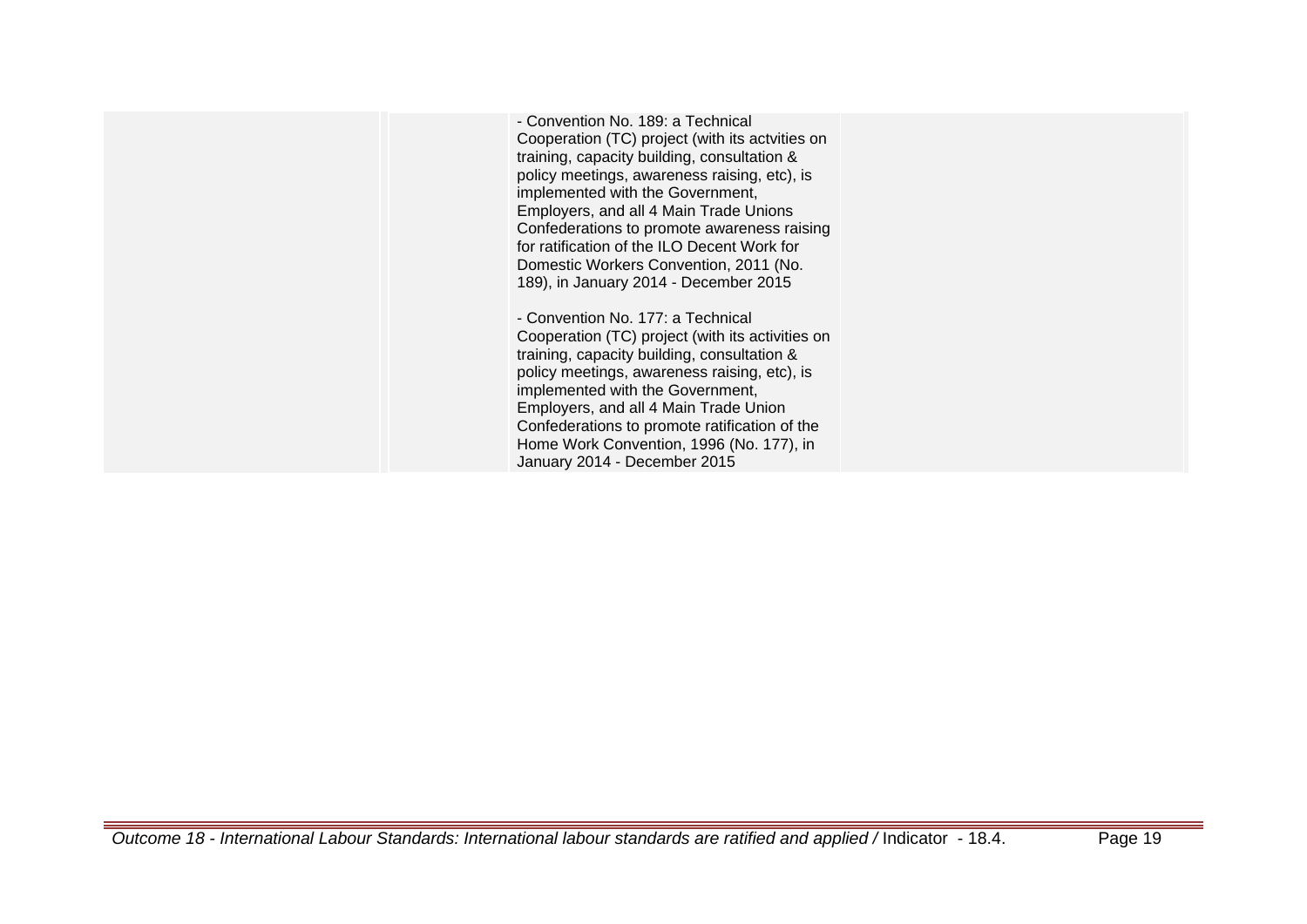| Tuvalu/TUV826<br>Strengthened capacity of member<br>States to ratify and apply<br>international labour standards and to<br>fulfil their reporting obligations | In April 2014, Cabinet Agreed to the<br>establishment of the Labour and Employment<br>Relations Advisory Committee to advise on<br>the content of a new Labour & Employment<br>Relations Bill to significantly improve<br>consistency with 8 fundamental ILO<br>Conventions. The new new Labour &<br>Employment Relations Bill has progressed to<br>the second draft. | ILO provided technical assistance in drafting<br>the Labour & Employment Relations Bill.<br>Support was also provided in the lead up to the<br>second draft of the bill in which ILO staff<br>participated in National consultations of the bill. |
|---------------------------------------------------------------------------------------------------------------------------------------------------------------|-----------------------------------------------------------------------------------------------------------------------------------------------------------------------------------------------------------------------------------------------------------------------------------------------------------------------------------------------------------------------|---------------------------------------------------------------------------------------------------------------------------------------------------------------------------------------------------------------------------------------------------|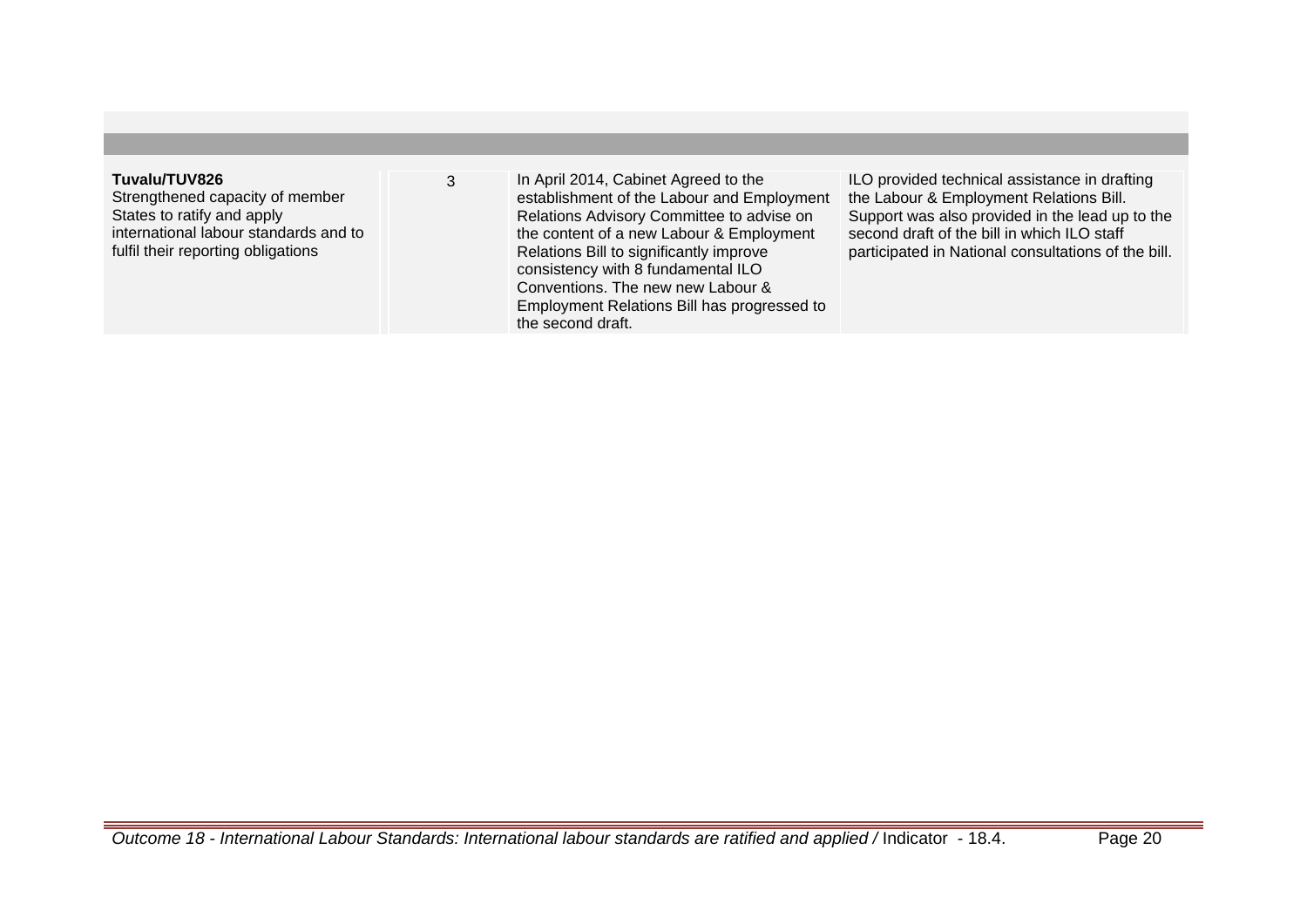## **India/IND826**

Strengthened capacity of member States to ratify and apply international labour standards and to fulfil their reporting obligations

3 a) DWCP has priority 1 which focuses on application of ratified conventions, strengthening implementation of FPRW and promoting ratification of unratified Core **Conventions** b) The revised National Child Labour Programme of the Govt of India was approved for funding in 2015 in the India's 12rh Five-Year Plan (2013-17) and Child Labour Amendment Bill revisions approved by Cabinet in May 2015. c) India's Tripartite Committee on Conventions approved ratification of the Maritime Labour Convention and Convention No. 185 ratified on 8 October 2015. India is open to ratify Conventions nos.87/98, 155, 166, and 181 and endorses proposal to ratify C138/182. d) Advocacy and technical work related to the Child Labour (Prohibition and Regulation) Bill, 2012 and ratification of C138 and C182 continued with social partners and an actively involved civil society – creating greater understanding of the ILO's work and **Conventions** e) Partnership towards effective implementation of relevant national legislations C100 and C111 continuing new manual scavenging act and rules promulgated in 2014. - UN wide Task Force established in 2014 on Scheduled Castes and Scheduled Tribes. - Completion of forced and child labour survey in India garment industry in 2014. 111

a)Technical assistance provided to tripartite constituents on on Conventions nos. 87,98, 138 and 182.

b)Designed draft Child Labour Monitoring, Tracking and Reporting System (CLMTRS) and briefed State representatives on system & possible online database. Developed guidelines for convergence and generic state-to-state protocol for migrant children towards implementation of Recommendations of the Working Group on National Child Labour Project (NCLP) scheme. d)Analytical policy discussion paper to

contribute to policy debate to child labour and education and discussion on Amendment. e) National and State level training/Capacity building of Ministry of Social Justice & Empowerment with the Federation of Indian Chambers of Commerce & Industry for implementation of provisions of the Sexual Harassment Act in MSMEs.

f) Gap analysis and training MLC completed; technical assistance on Convention No.185 completed

g) Technical assistance on new manual scavenging legislation completed, contributing to promotional activities towards the application of Convention No. 111

h) Study completed on "devadasi" caste based temple prostitution and caste sanctioned rape, contributing to promotional and knowledge activities for the application of Convention No.

i)Study completed on trafficking of indigenous domestic workers in India, contributing to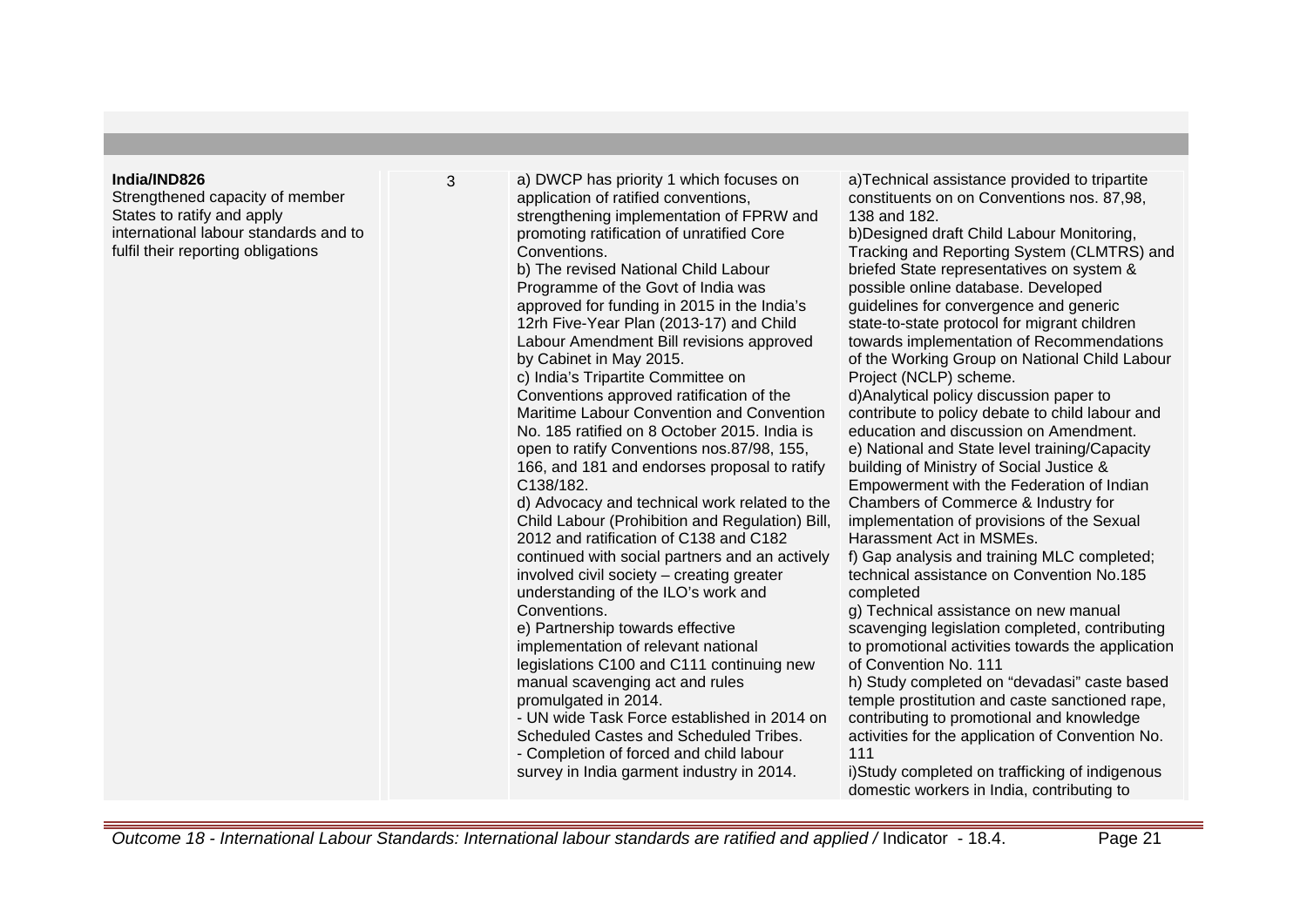|                                                                                                                                                                                       |                                           | promotional and knowledge activities for the<br>application of Conventions nos. 111 and 107<br>i) Task Force established due to ILO caste<br>discrimination research, project activities and<br>publications; contributing to promotional and<br>knowledge activities with respect to Convention<br>No. 111<br>g) Study contributing to FPRW promotional and<br>knowledge activities in India garment supply<br>chain. |
|---------------------------------------------------------------------------------------------------------------------------------------------------------------------------------------|-------------------------------------------|------------------------------------------------------------------------------------------------------------------------------------------------------------------------------------------------------------------------------------------------------------------------------------------------------------------------------------------------------------------------------------------------------------------------|
| Additional CPO Information (This information should only be added when relevant and necessary and should not repeat information already<br>entered under results or ILO contribution) |                                           |                                                                                                                                                                                                                                                                                                                                                                                                                        |
| a)Gender equality and non-discrimination                                                                                                                                              | b) Partnerships (external)                |                                                                                                                                                                                                                                                                                                                                                                                                                        |
| The activities aimed at achieving the reported result have an intrinsic gender<br>equality and non-discrimination focus.                                                              | Ministry of Social Justice & Empowerment. | UNICEF and UNESCO; Young Lives, India, civil society organizations.                                                                                                                                                                                                                                                                                                                                                    |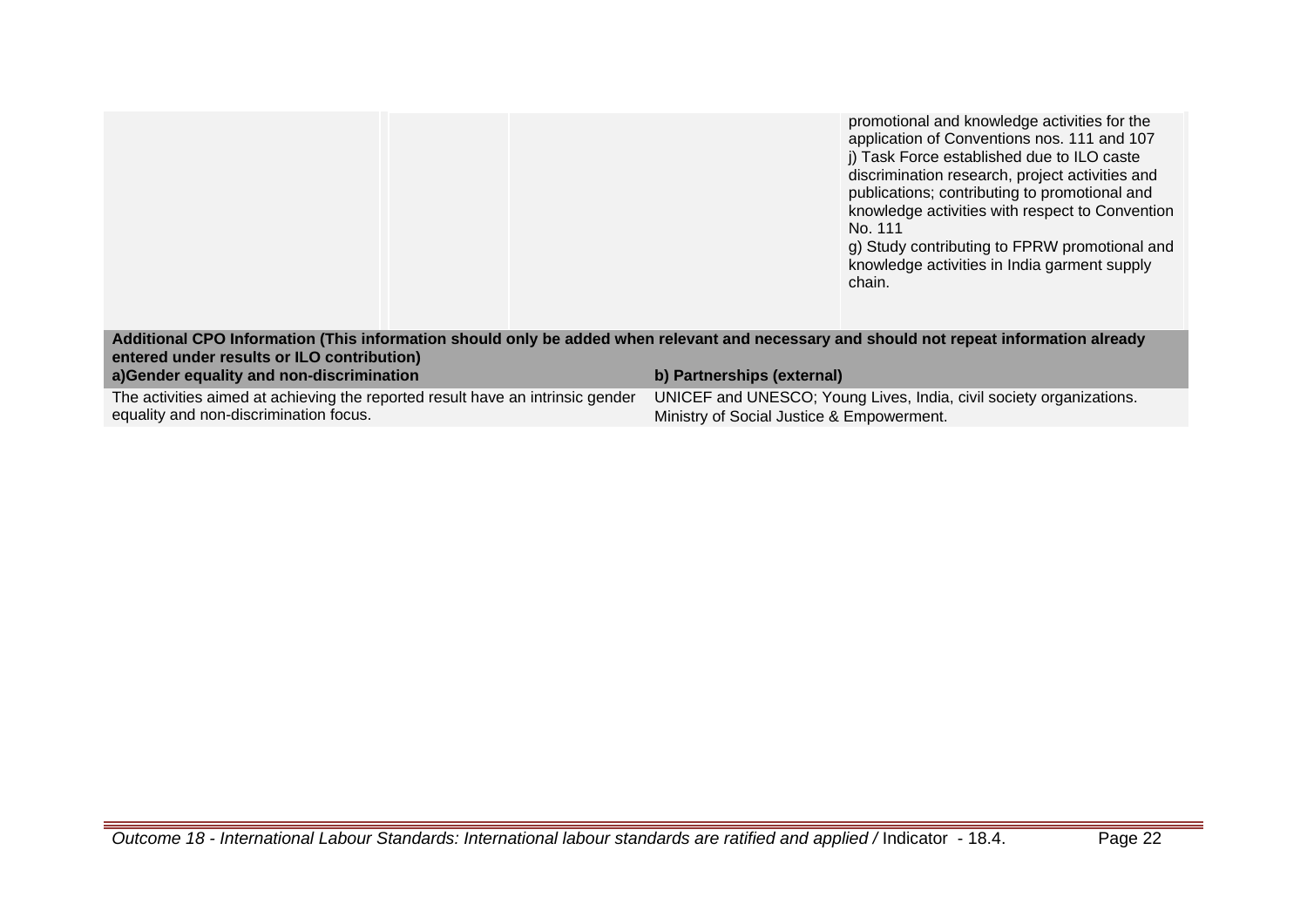### **Pakistan/PAK826**

[ACI8] Strengthened capacity of member States to ratify and apply international labour standards and to fulfil their reporting obligations

1 **a. In compliance with ILO Convention on** Tripartite Consultation (No. 144), in September 2014 the Government has notified one Federal and four Provincial Tripartite Consultative Committees to oversee application of Labour Standards and new ratifications in the country. b. In 2015, the Government of Pakistan has started a comprehensive study to identify gaps in application of 36 ILO Conventions ratified by Pakistan. All Comments of Committee of Experts on Application of Conventions & Recommendations (CEACR) are reviewed for affirmative action. c. A comprehensive umbrella programme for ILS Compliance in Pakistan is designed by the Government and donors have started funding its different parts. d. An ILS Reporting unit is established and operationalized in Ministry of Overseas Pakistanis & Human Resource Development (OPHRD). The unit has cleared the backlog of all pending reporting to ILO Supervisory Committee (CEACR). e. First International Buyers Forum (in textile sector) is established to coordinate with Government and Donors for ILS Compliance as a common platform. f. A coordination mechanisms among Federal and Provincial Labour Departments on Labour Laws and ILS interventions is established. g. First 'South-Asia Labour Conference (SALC)' was organized in March 2014 to highlight key labour issues in the South-Asian

a. The ILO provided technical support to the tripartite constituents through technical expertise during 2014-15 on (a) Establishing Tripartite Consultative committees; (b) designing and carrying out gap-analysis study on ratified Conventions; (c) designing an umbrella programme for ILS Compliance; (d) Engaging with donors for a successful resource mobilization; (e) establishing ILS Reporting Unit and its capacity development; ILS reporting training completed in February 2015 (f) engaging with Private sector (Industries) for ILS Compliance, tripartism and social dialogue; (g) establishing Buyers' Forum in textile sector; (h) establishing coordination mechanisms between Federal and Provincial Departments; and (i) organizing the South-Asia Labour Conference (SALC). b. ILO also provided technical support to

Government of Punjab Province to design "Integrated Project on Child & Bonded Labour" worth USD 51 million in 2014 and continues to provide its technical assistance to initiate the inception phase and implement the project. c. The ILO organized a training on 'Child Labour Monitoring System (CLMS); and Child Labour Survey (CLS) for officials of Labour Department Punjab.

d. The ILO is providing technical inputs and arranging technical expertise for the Government of Baluchistan in carrying out baseline studies on Child Labour in selected sectors.

e. The ILO is providing technical support to private packaging industry in eliminating child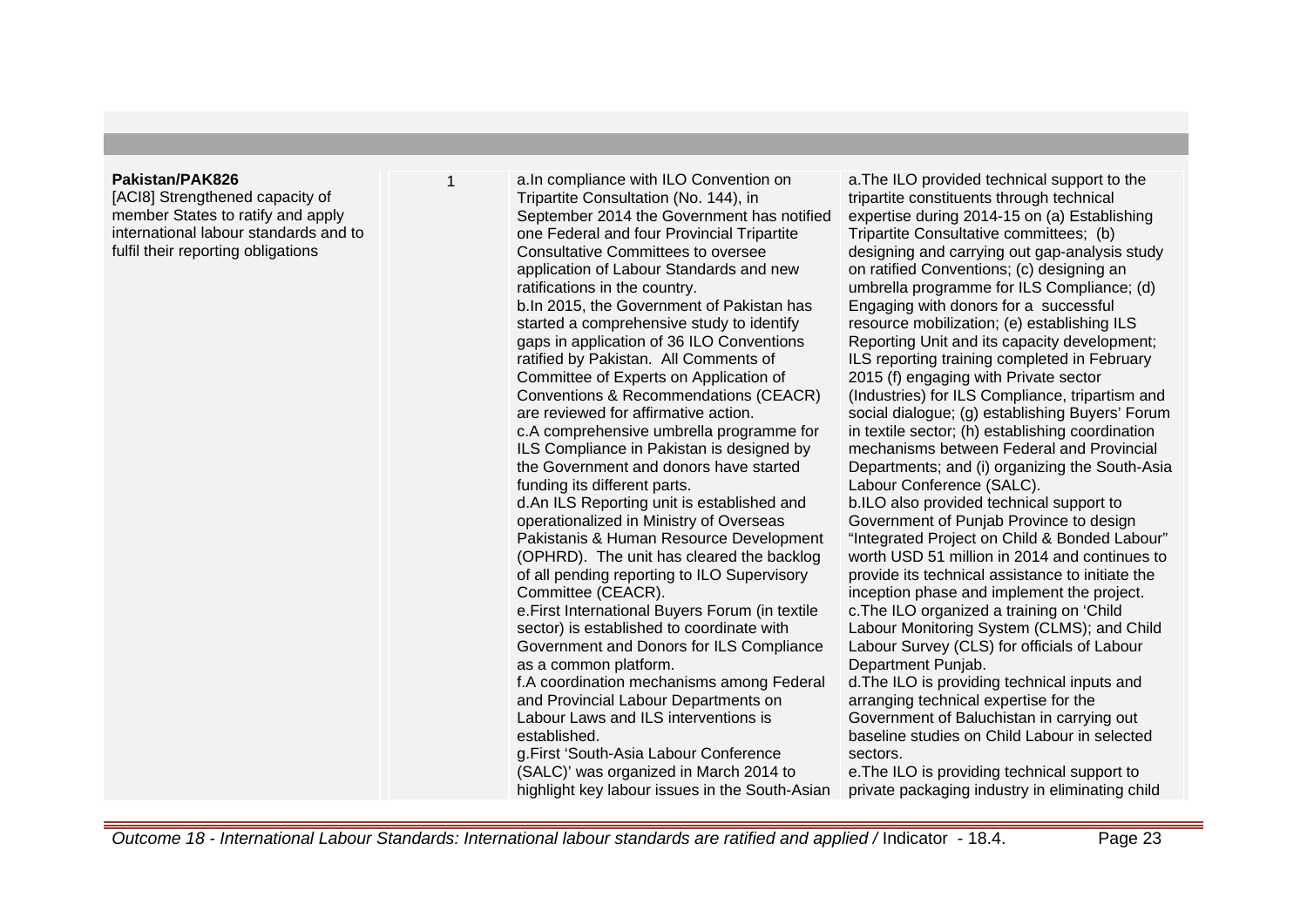|                | sub-region. Tripartite stakeholders from<br>seven sub-regional countries discussed<br>seven thematic areas which are common for<br>all countries. Three out of seven thematic<br>areas were included in Charter of<br>South-Asian Association for Regional<br>Cooperation (SAARC) in November 2014.<br>h. The Government of Punjab initiated an<br>Integrated Project on the 'Elimination of Child<br>and Bonded Labour'. This Project is fully<br>funded by the Government of Punjab with the<br>technical support of the ILO.<br>i. Government of Baluchistan, allocated USD<br>0.4 million to address the child labour and<br>bonded labour issues in the province.<br>j. The Government of Punjab's Provincial<br>Labour Policy 2014 commits to eliminate<br>child labour and boned labour. On 1st May<br>2015, the Chief Minister of Punjab has<br>announced to eliminate Child & Bonded<br>Labour from Brick-Kilns by November 2015.<br>k. The Government of Khyber Pukhtunkhwa<br>(KP) promulgated provincial laws concerning<br>'Elimination of child labour' and 'Prohibition<br>of Bonded Labour'.<br>I. The private sector in the packaging industry<br>has taken initiative to address the issue of<br>child labour within its value chain. | labour from its supply chain.<br>f.<br>ILO technical assistance has supported<br>the establishment of compliance and reporting<br>mechanisms within the Federal Ministry and at<br>the provincial level (Punjab and Baluchistan).<br>RBSA funding has contributed to supporting<br>this work and to the achievement of the<br>reported results |
|----------------|---------------------------------------------------------------------------------------------------------------------------------------------------------------------------------------------------------------------------------------------------------------------------------------------------------------------------------------------------------------------------------------------------------------------------------------------------------------------------------------------------------------------------------------------------------------------------------------------------------------------------------------------------------------------------------------------------------------------------------------------------------------------------------------------------------------------------------------------------------------------------------------------------------------------------------------------------------------------------------------------------------------------------------------------------------------------------------------------------------------------------------------------------------------------------------------------------------------------------------------------------------|------------------------------------------------------------------------------------------------------------------------------------------------------------------------------------------------------------------------------------------------------------------------------------------------------------------------------------------------|
| $\overline{2}$ | The Government of Punjab initiated the<br>implementation of a seven year Project on<br>the 'Elimination of Child and Bonded Labour<br>Project' (Integrated Project for Promotion of<br>Decent Work for Vulnerable Workers in<br>Punjab Province) to upscale its existing<br>efforts in addressing Child Labour and<br>Bonded Labour issues. This Project is fully<br>funded by the Government of Punjab with the<br>technical support of the ILO equivalent to                                                                                                                                                                                                                                                                                                                                                                                                                                                                                                                                                                                                                                                                                                                                                                                          | The ILO has provided continuous technical<br>assistance to support the provincial<br>governments to implement activities to address<br>child labour and bonded labour including<br>undertaking:<br>1. Gap analysis of exsisiting labour laws<br>2. Technical consultations with tripartite<br>partners and stakeholders                        |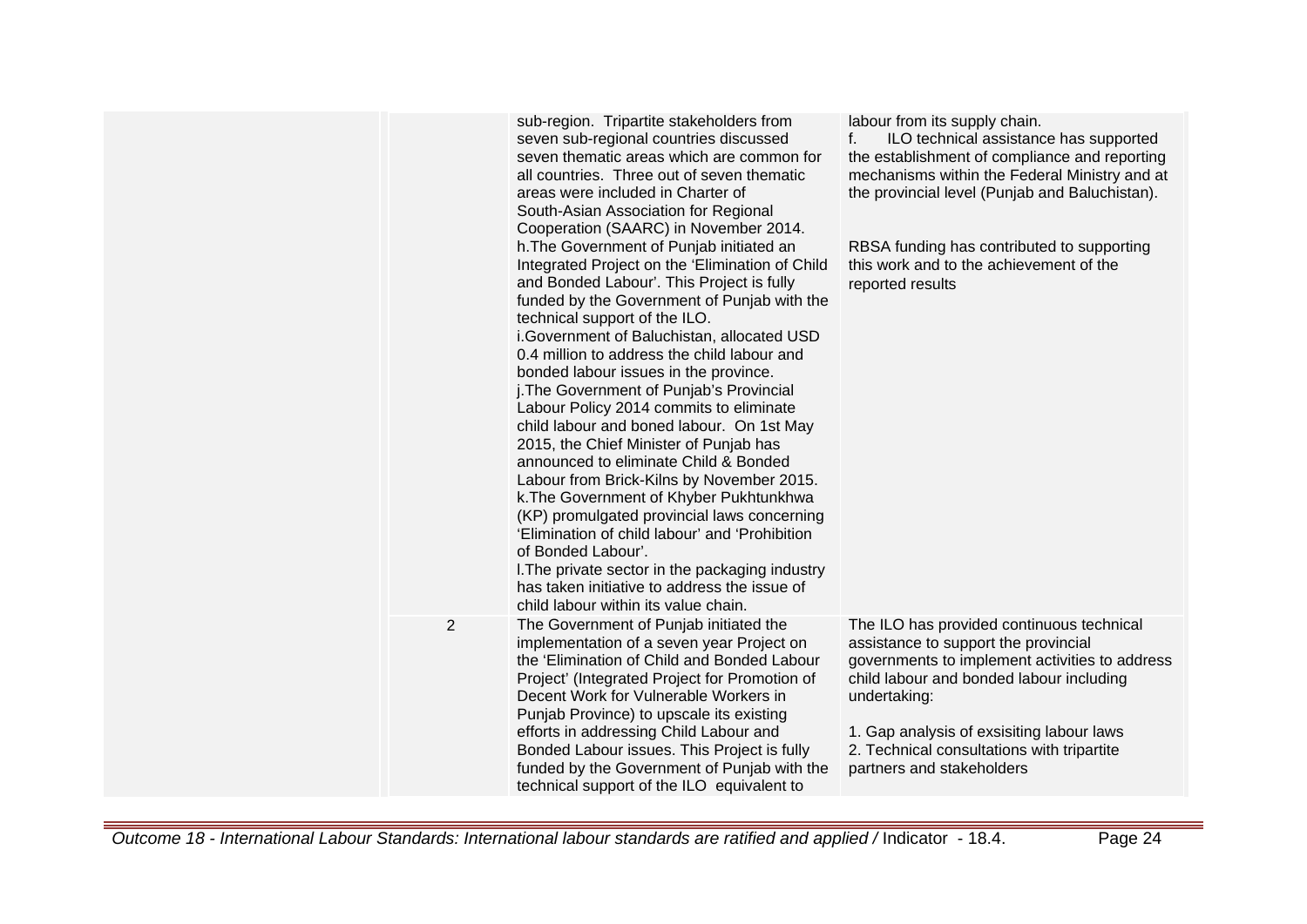|                                                                                                                                                                                                                                                                 | US\$50 million. Similarly, the Government of<br>Baluchistan under its Annual Development<br>Plan (ADP) scheme has allocated resources<br>to address the child labour and bonded<br>labour issues in the province.<br>In 2015 the Government of Khyber<br>Pukhtunkhwa (KP) promulgated two laws<br>concerning 'Elimination of child labour' and<br>'Prohibition of Bonded Labour'.<br>In 2015, the ILO has engaged in a public<br>private partnership with with the packaging<br>industry to address the child labour issues<br>within its value chain. | RBSA funding has contributed to supporting<br>this work and to the achievement of the<br>reported results                                                                                                                                                                                                                                                                                                                                                                                                                                                                                                                                                                             |  |
|-----------------------------------------------------------------------------------------------------------------------------------------------------------------------------------------------------------------------------------------------------------------|--------------------------------------------------------------------------------------------------------------------------------------------------------------------------------------------------------------------------------------------------------------------------------------------------------------------------------------------------------------------------------------------------------------------------------------------------------------------------------------------------------------------------------------------------------|---------------------------------------------------------------------------------------------------------------------------------------------------------------------------------------------------------------------------------------------------------------------------------------------------------------------------------------------------------------------------------------------------------------------------------------------------------------------------------------------------------------------------------------------------------------------------------------------------------------------------------------------------------------------------------------|--|
| Additional CPO Information (This information should only be added when relevant and necessary and should not repeat information already<br>entered under results or ILO contribution)<br>a)Gender equality and non-discrimination<br>b) Partnerships (external) |                                                                                                                                                                                                                                                                                                                                                                                                                                                                                                                                                        |                                                                                                                                                                                                                                                                                                                                                                                                                                                                                                                                                                                                                                                                                       |  |
|                                                                                                                                                                                                                                                                 | textile sector;<br>Pakistan.                                                                                                                                                                                                                                                                                                                                                                                                                                                                                                                           | • Pakistan Textile Exporters' Association (PTEA) signed a PPP-agreement<br>with ILO for participating & contributing in Government efforts to comply<br>with International Labour Standards and promote responsible workplaces in<br>. ILO also partnered with a multinational packaging industry 'Stora Enso<br>Inc.' for elimination of child labour from the supply chain of the industry in<br>. ILO partnered with the Embassy of Kingdom of Netherlands in organizing a<br>roundtable on 'Pakistan's textile sector in global trade arena' in April 2014.<br>The roundtable paved way for ILO's expanded work on ILS Compliance in<br>textile sector with development partners. |  |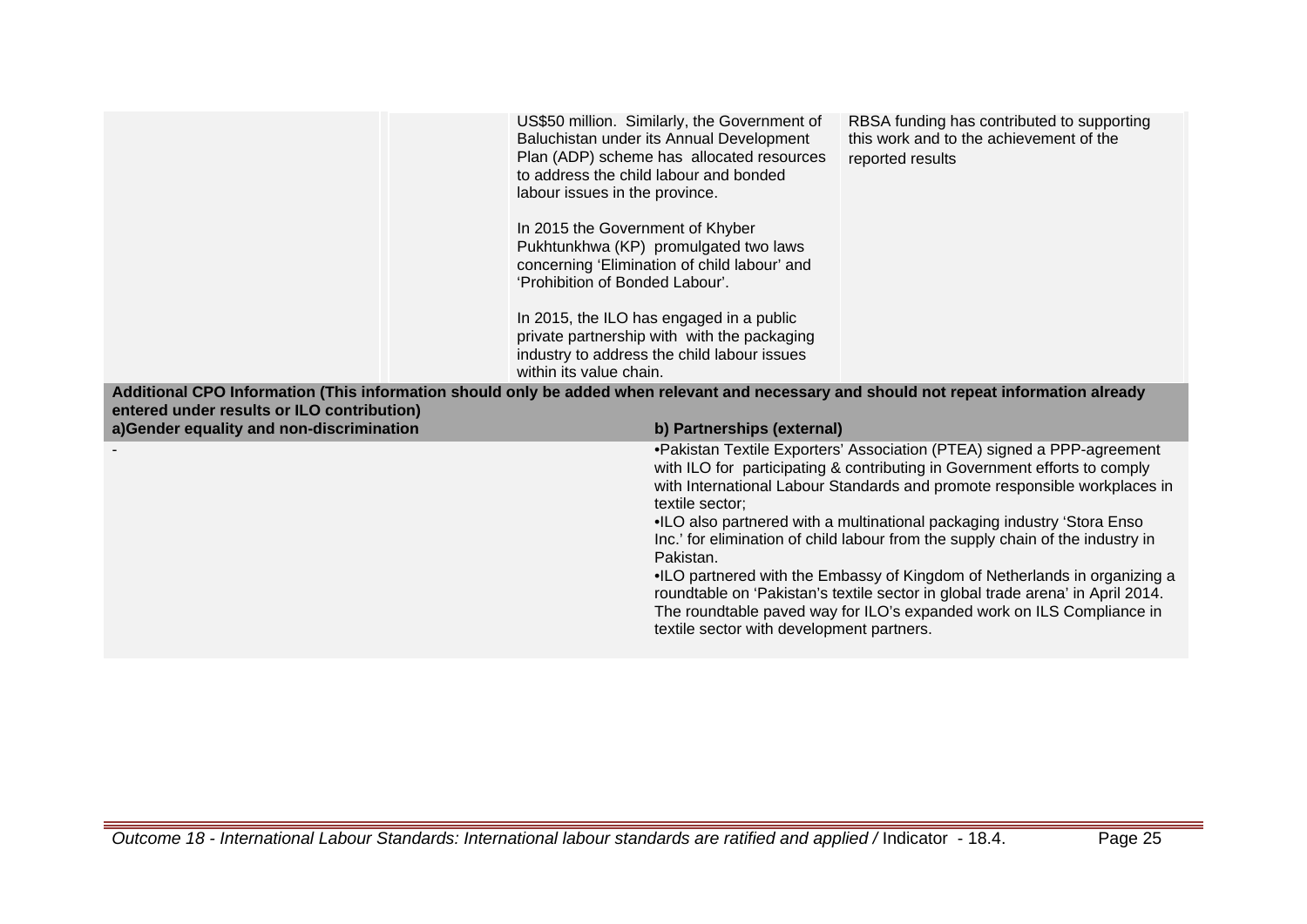# **Sri Lanka/LKA826**

Strengthened capacity of member States to ratify and apply international labour standards and to fulfil their reporting obligations

1 Cabinet Paper to commence process through formal protocol for ratification of ILO Convention No. 122 completed by Ministry of Labour. The Cabinet Paper was approved in October 2015. Cabinet Paper was submitted in March 2015 to align maternity benefits under various legislation to ensure congruence amongst

Technical support provided by the ILO to support the Ministry of Labour to draft the Cabinet Paper.

Technical support from the ILO FPRW project under the Labour Law Reform initiative where the 48 statutes are being rationalised and selected key statutes are being revised and revision is prepared for cabinet approval.

laws.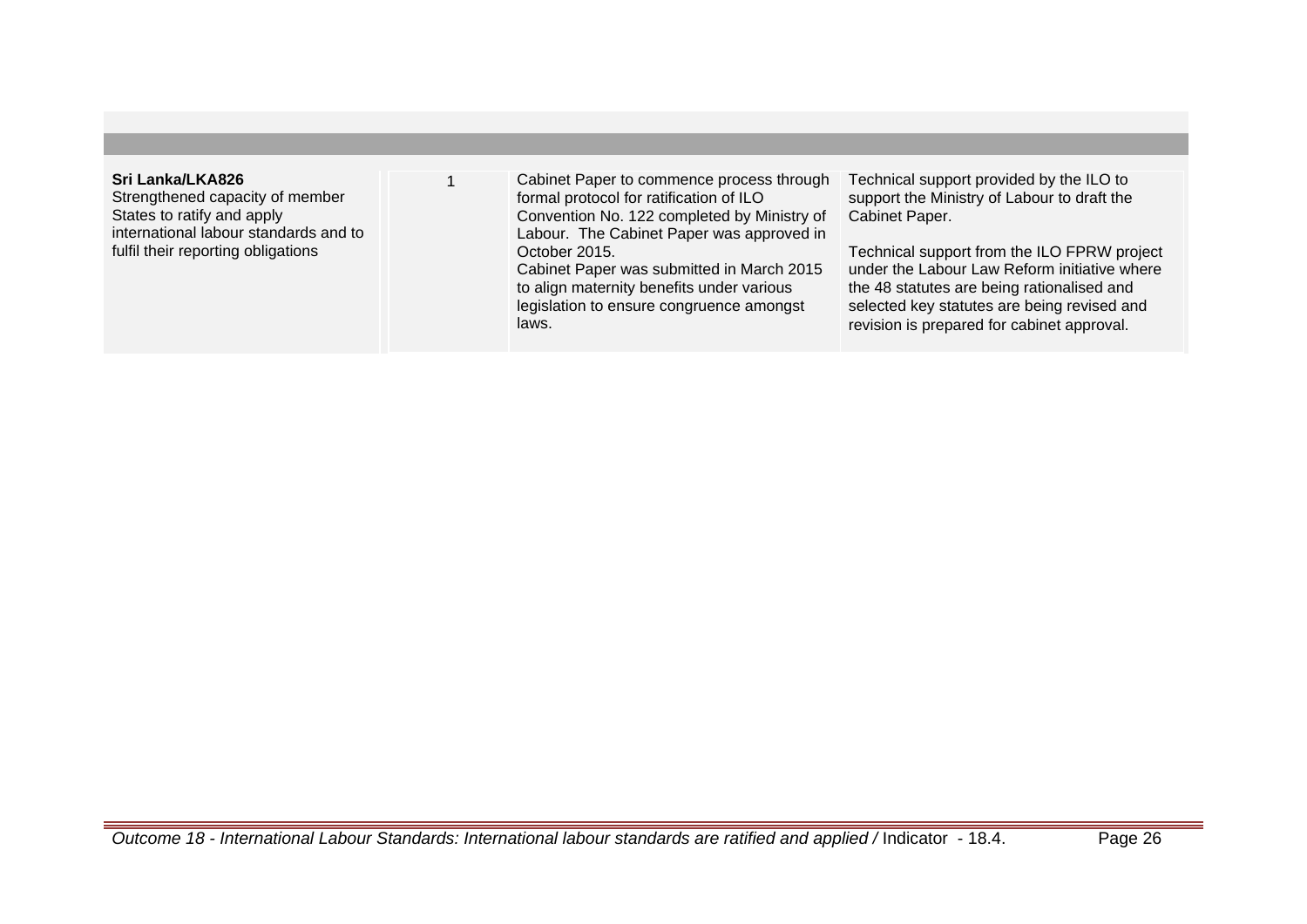## **Europe and Central Asia**

## **Republic of Moldova/MDA826** Strengthened capacity of member States to ratify and apply international labour standards and to fulfil their reporting obligations

1 Follow up workshop to the report of the tripartite committee set up to examine the representation alleging non-observance by the Republic of Moldova of the Labour Inspection Convention, 1947 (No. 81), submitted under article 24 of the ILO Constitution by the National Confederation of Trade Unions of Moldova (CNSM). Amendment of national legislation in accordance with Convention No.81 became an explicit priority of the new DWCP 2016-2020, currently under development.

ILO organised and delivered the tripartite workshop.